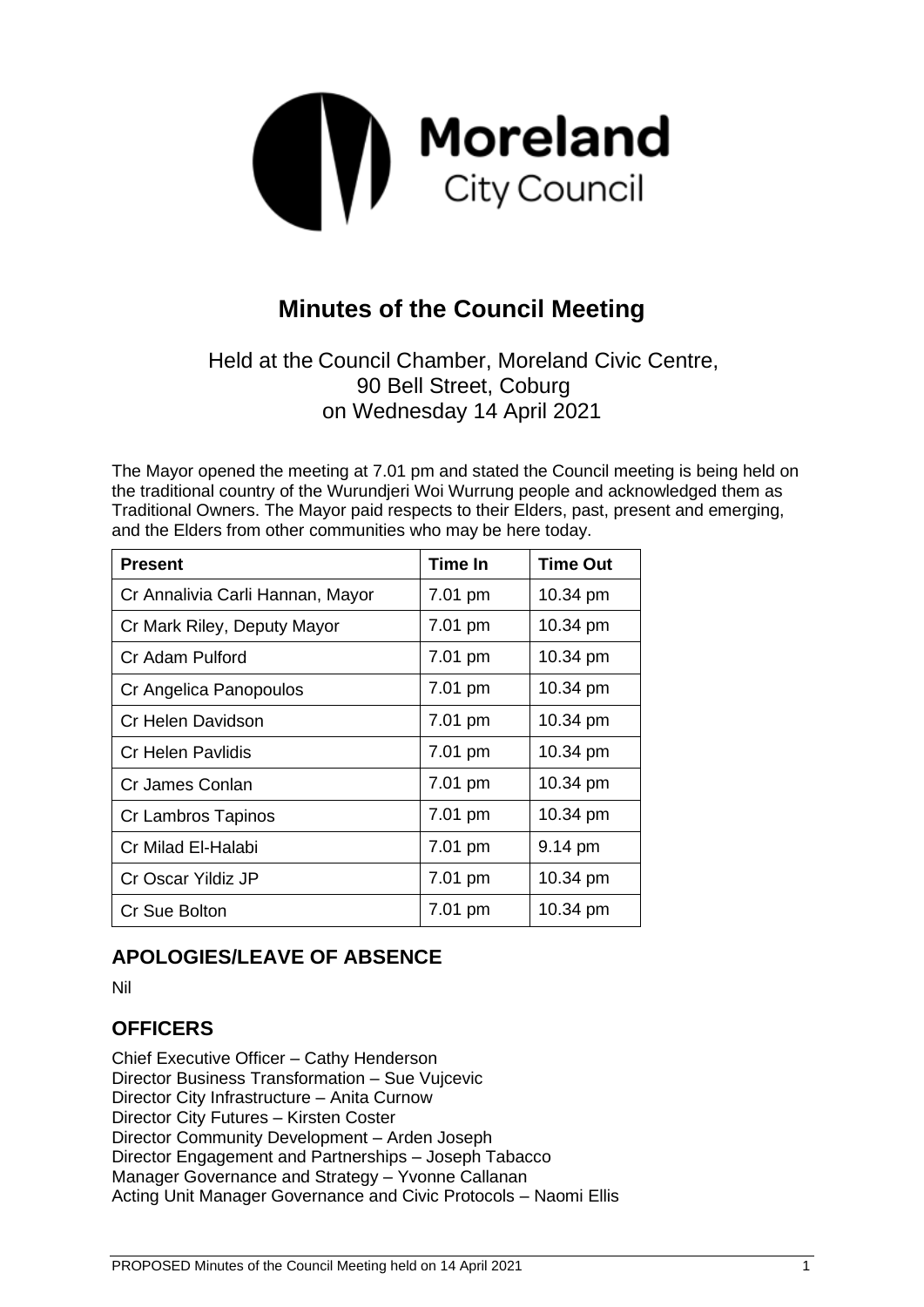# **DISCLOSURES OF CONFLICTS OF INTEREST**

Cr Yildiz disclosed a conflict of interest in Notice of Motion 8.5 Council's aged care service as he has a family member who works in the area.

*7.04 pm Cr Tapinos left the meeting. 7.04 pm Cr Tapinos returned to the meeting.*

## **MINUTE CONFIRMATION**

#### **Resolution**

**Cr Pulford moved, Cr Riley seconded -**

**The minutes of the Council Meeting held on 10 March 2021 be confirmed, subject to the following correction on page 5 of the proposed minutes:**

• **The inclusion of a second question submitted by Rachel Matton, noting that, as Rachel Matton was not in attendance, the question was referred to the relevant Director for a direct, out-of-session response:**

*It is understood that Pascoe Vale Football Club is currently the sole tenant of Hosken Reserve. Is it the intention that this site/facility become multi-tenanted beyond 2021, or remain a sole tenant leasing arrangement whereby any 'other users' would sub-lease from the primary tenant?*

• **The inclusion of a second question submitted by Kelli Skapetis, noting that, as Kelli Skapetis was not in attendance, the question was referred to the relevant Director for a direct, out-of-session response:**

*The '2021 Annual and Winter Sports Facilities and Ground Tenancy Allocations' are scheduled to be tabled with Council on Wednesday March 10 2021 (tonight). As such, why was Pascoe Vale Football Club's allocated hours for exclusive use of Hosken Reserve approved prior to this council meeting to increase from 37 hours per week (Mon-Fri 4pm-9pm, Sat-Sun 10am-4pm) to 45 hours per week (Mon-Fri 4pm-9pm, Sat-Sun 8am-6pm), commencing Sat 13th February 2021?*

**Carried**

*7.05 pm Mayor adjourned the meeting for five minutes for the gallery audio to be fixed. 7.11 pm Mayor resumed the meeting.*

# **PETITIONS**

#### **REQUEST FOR DOG OFF-LEASH AREA IN F COX RESERVE ON MURRAY ROAD, COBURG NORTH**

A petition containing 24 signatures requests that Council reclassify a specific area of F Cox Reserve on Murray Road, Coburg North as a dog off-leash area.

## **Resolution**

**Cr Bolton moved, Cr Davidson seconded -**

**That Council:**

- **1. Receives the petition, requesting Council reclassify a specific area of F Cox Reserve on Murray Road, Coburg North as a dog off-leash area.**
- **2. Refers the petition to the Director City Infrastructure for consideration and response.**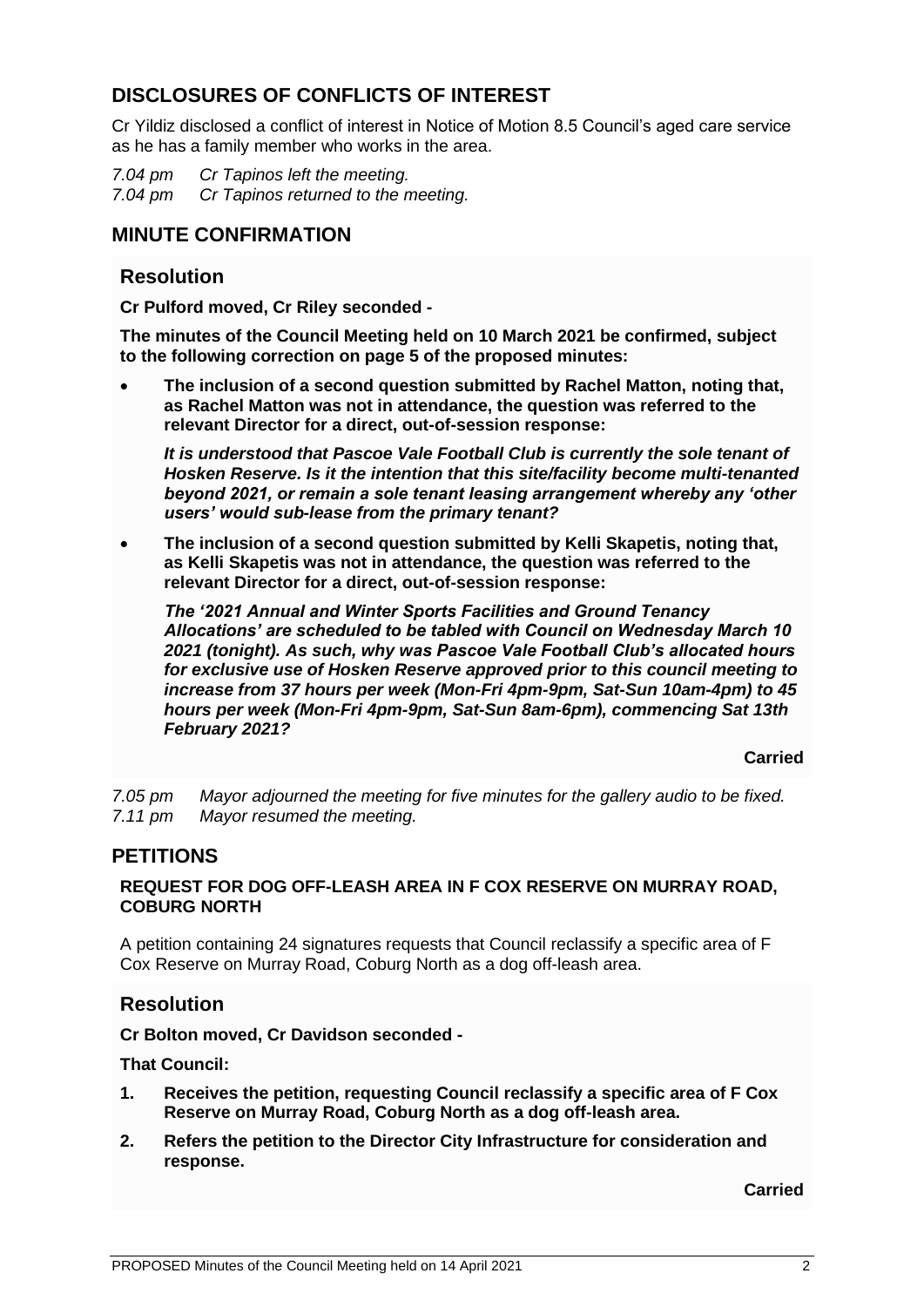#### **HOSKEN RESERVE**

A joint letter was tabled at the meeting containing 6 signatures regarding the Hosken Reserve Masterplan refresh community consultation process.

#### **Resolution**

#### **Cr Bolton moved, Cr Conlan seconded –**

**That Council:**

- **1. Receives the joint letter regarding Hosken Reserve community consultation.**
- **2. Refers the joint letter to the Chief Executive Officer consideration and response.**

**Carried**

# **PUBLIC QUESTION TIME**

*Public Question Time commenced at 7.13 pm.*

#### **CLANCY MOORE – STATEMENT – BIKES LANES ON GLENLYON ROAD**

I live on Glenlyon Rd, between Sydney Rd and Lygon St. I'm a parent of two boys aged 4 and 9 who attend or have attended the two childcare centres on Glenlyon Rd. We also ride regularly to Brunswick library and swimming pool. Due to the high number of cars and trucks we often choose to ride on the footpath and not on the current bike lane. There is a risk of being hit by cars and of parked cars opening their doors on us. Riding on the footpath also means we need to be careful of people leaving the local church, medical centre and waiting / boarding the bus at the stops near Sydney Rd. Many of the families (approx over 200) ride to the childcare centres along Glenlyon Rd. Just over 3 weeks ago there was an accident when a car hit a dad with his young daughter on the back of the bike. Many students travel by bike to Brunswick High School too. For these reasons I support the statements in favour of safer bike lanes along Glenlyon Rd/ Dawson St.

*As Clancy Moore was not in attendance, the statement was taken on notice and will be circulated out-of-session to Councillors. An acknowledgement will be sent to Clancy Moore.*

#### **PETER FISHER – RELATIONSHIPS WITH DEVELOPERS**

Could Council please inform the public, in the interest of transparency (7.10), about the nature of any potential past or potential ongoing relationships with Senol, a company that "specialises in the delivery of innovative high-quality residential and commercial property solutions within Melbourne and its surrounds" or with MRC Building Engineers, a company that is involved in designing residential and commercial buildings?

At the request of the Mayor, Kirsten Coster, Director City Futures advised:

- As can be viewed through Council's Planning Register Senol have on occasion applied for medium density developments.
- There are no records for applications lodged by MRC Building Engineers.

#### **PETER FISHER – SPORTING FACILITY UPGRADES AND DEVELOPERS**

How has Council ensured the appropriate management of potential past or potential ongoing relationships that may have influenced previous and current decision making in relation to proposals to upgrade sporting facilities where sporting organisations are sponsored by developers?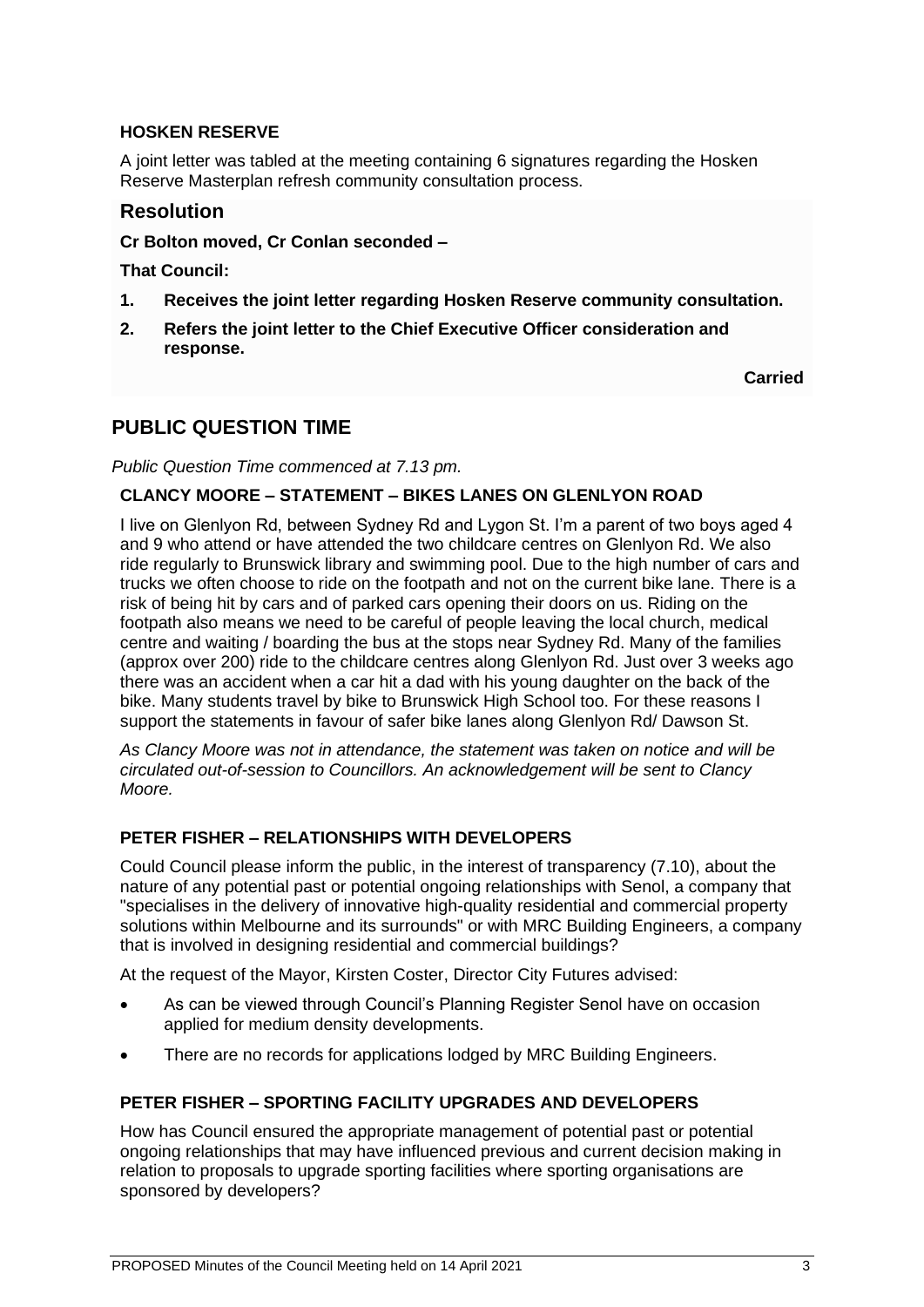At the request of the Mayor, Sue Vujcevic, Director Business Transformation advised:

- Council is committed to transparency in decision making and operates under a governance and transparency framework.
- This includes our Governance rules meeting record requirements and conflict of interest disclosure procedures that apply to all Councillors.

#### **ELOISE MIGNON – STATEMENT – SEPARATE BIKE LANE ON GLENLYON ROAD**

My name is Eloïse. I live on Minnie Street in Brunswick, which abuts Glenlyon Road. I have a four year old and a nine month old, and for reasons both ethical and practical, am committed to cycling them to creche and kinder by bicycle during the week, and myself to work. I use Glenlyon Rd. at least twice daily, and this often feels precarious: when it is traffic-heavy, as it frequently is, I choose to ride stretches on the footpath. It makes me nervous to ride East toward Lygon or Nicholson Streets or West toward Sydney Rd. and beyond.

My children and I would greatly benefit from separated bike lanes on Glenlyon Rd. If they were in place, I would use Glenlyon Rd to take them to swimming and to the library instead of cutting through smaller streets or riding on the footpath—or indeed driving. I would use it to go to Sydney Rd. by bike for shopping, instead of by car.

When my children start at primary school, I want them to ride to school; first with me, then when they are old enough, by themselves. If Glenlyon Rd. had a separate bike lane, this idea – one that resonates with a projection of Moreland as a sustainable, liveable community - would be achievable.

The Mayor advised:

- Items 8.11 and 8.12 that refer to bicycle lanes and infrastructure, will be considered as part of tonight's agenda.
- They will brought forward for consideration so that members of the gallery do not have stay late.

#### **ALICIA LILEY - HOSKEN RESERVE**

Living 5 minutes away from Hosken Reserve in my 33rd year since acquiring my brain injury, having been legally asserted that I am over 50% disabled, so I personally require exercise in a natural setting for my mental health. Furthermore, I have researched, finding my utmost concern of David Attenborough's statement, "the true tragedy of our time is the spiralling decline of our planet's biodiversity, leading to this Planet's 6th Extinction." So what does the Council propose to amend this serious realistic dilemma when you propose synthetic turf to be laid on Hosken Reserve, when even the IPCC (International Panel of Climate Change) advise that we humans limit further use of synthetic plastics that kills biodiversity, which also leads to human suffering due to the cancer-generating toxic carcinogens caused by tyres, that make up Synthetic Turf, which is also damaging for everyone's overall health due to our environment concerns, as this turf ends up in landfill! So again, what is every Councillors response to this tragedy?

The Mayor advised:

• The Hosken Reserve Masterplan will considered at the 12 May 2021 Council meeting.

#### **ALICIA LILEY - HOSKEN RESERVE**

From an article, 'Why artificial turf may truly be bad for kids' also deeply concerns me, being a mother of three and a dog: "Artificial turf increases "turf burn" abrasions from sliding, puts additional stress on joints, and can become dangerously hot in the sun" (proof of a local resident's reading on synthetic turf surface over summer resulted in being at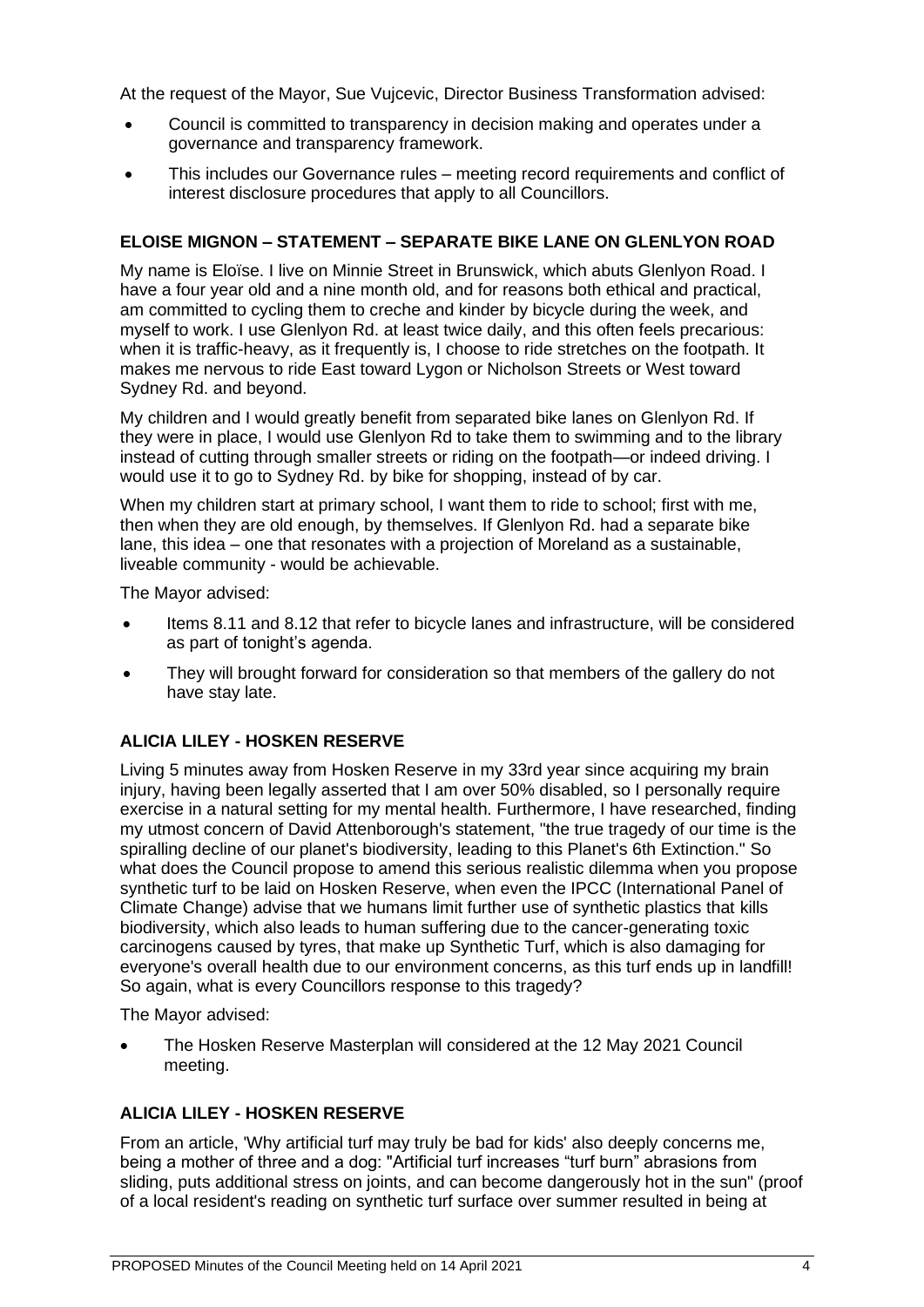least 60 degrees!) "It may also cause cancer and other serious long-term health problems." So why is the Council and the Pascoe Vale Soccer Club, who are wanting to attract more youth, encouraging Synthetic Turf? This is assuming that you don't want to encourage serious health concerns for your residents, or for the members living outside The City of Moreland who play soccer at Hosken Reserve?

*The Mayor took this question on notice and a written response will be provided.*

#### **WARRAN HOCKING - HOSKEN RESERVE**

Understanding The Environmental and Health Impacts of Synthetic Turf Urban Heat Island Effect Action Plan - How do plans for replacing grass open spaces into synthetic surfaces fit into Moreland's Urban Heat island action plan (Hosken Reserve Masterplan Refresh). Moreland Councils role in responding to Urban Heat Island effect is to implement localised green infrastructure, develop greater social resilience to heatwaves (converting greenspace to synthetic is the opposite to this). Coburg is listed as a high risk area due to lack of tree cover and greenspaces. Moreland's priority areas based on thermal imaging performed show that of the five hot spots, Hadfield and North Coburg were listed, the mapping has listed the area where Hosken reserve sits as priority 1. Targets of the Urban Heat Island strategy is to increase and strengthen green spaces, tree canopy and storm water harvests. If Hosken Reserve Masterplan Refresh synthetic options are passed this will turn 16,000 square metres of natural grass to plastic. This is 3,200 tons of C02 Emissions per 10 years per the FIFA 2017 Artificial Turf Environmental Impact Study. Planting some trees will note offset this volume of emissions How does replacing a storm watered grass oval to synthetic turf at Hosken Reserve which is listed in a High Risk Priority 1 location fit into the targets and strategies of the Urban Heat island strategy?

At the request of the Mayor, Cathy Henderson, Chief Executive Officer advised:

- Hosken Reserve shares a number of existing characteristics of both a 'District' and 'Regional' level sports facility as noted in the Open Space Strategy Appendix 2 Classifications and core levels of service, particularly 'Higher quality support facilities (irrigated to highest level), playing surfaces able to be enclosed to take a gate fee, competition lights, pavilion, including club and social rooms where applicable'. In line with this mixed provision of District/Regional facilities at the site, options including synthetic surfaces and fencing options are being considered for implementation.
- It is acknowledged that some State level planning has identified Moreland as one of the third lowest municipalities in metropolitan Melbourne for square metres of open space per 1,000 population, which is why Council has embarked upon the 'A Park Close to Home' strategy to fill the identified open space gap areas in Moreland. This strategy also notes that in 2016, there was 113.3 square metres of unrestricted open space per person in Coburg North – the highest in Moreland and more than 4 times the Moreland average of 27.8 square metres per person. In addition, there are four open space areas within 500 metrs of Hosken Reserve including Sanger Reserve, Richards Reserve, Bain Reserve and the Coburg North Linear Reserve.
- Appendix 3 of the Open Space Strategy is intended for application to residential subdivisions, precinct structure plans and the like, however the core principles of assessing 'Supply' and 'Demand' is being applied to the Hosken Reserve Master Plan Refresh project and will factor in the above mentioned statistics.
- 7.28 pm Mayor adjourned the meeting for two minutes due to technical issues with the livestream.
- 7.29 pm Mayor resumed the meeting.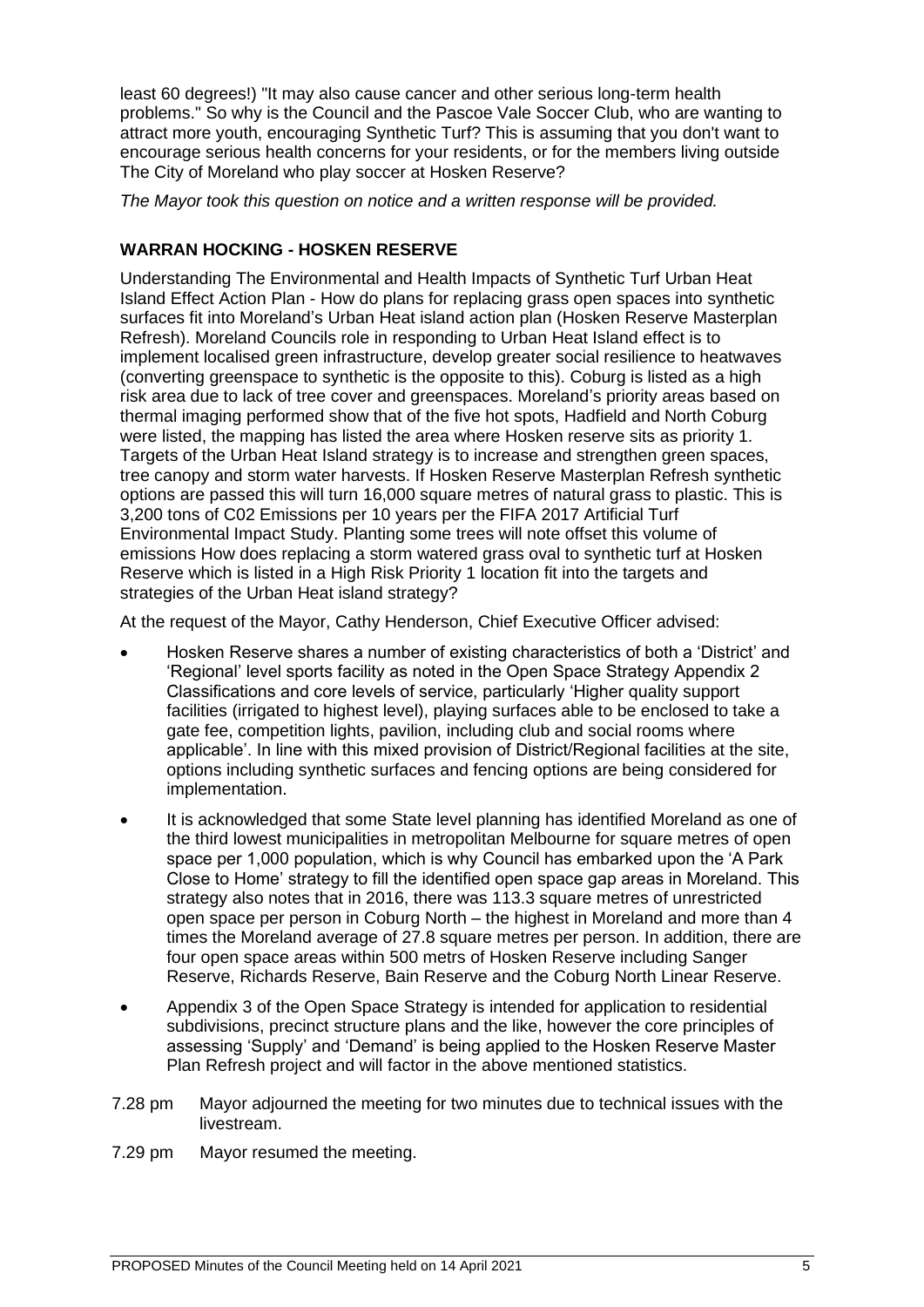#### **JOHN ENGLART – STATEMENT - SYNTHETIC TURF**

Statement on 8.13 Understanding The Environmental And Health Impacts Of Synthetic Turf In Moreland I have just done a literature review of the science on synthetic turf, I would like to make a statement in support of this motion which I believe will assist in Council governance on the issue of use of synthetic turf in Moreland.

At the invitation of the Mayor, Cr Tapinos advised:

• Councillors have received your review and this issue will be considered as an agenda item in tonight's meeting.

#### **GAVAN SQUIRES - OAK PARK OUTDOOR POOL**

Given the Oak Park outdoor heated Pool is so popular with lap swimmers will Council open the Oak Park Pool for the whole year in 2021. The Coburg Pool is overcrowded, congested and just too small for all the activities that are conducted there during the winter months when Oak Park Pool is closed.

*As Gavan Squires was not in attendance, the question was taken on notice and a written response will be provided.*

#### **ROBERT SEYCHELL – STATEMENT – RECONSTRUCTING MCPHERSON STREET**

Residents are seeking full reconstruction of McPherson Street Coburg VIC 3058 (dead end section) to be included as part of 4 Year Moreland City Council Budget to upgrade infrastructure as articulated in letter dated 2 March 2021 (signed by residents) and follow up email dated 7 April 2021 addressed to Mayor and all Councillors.

At the invitation of the Mayor, Anita Curnow, Director City Infrastructure advised:

• This will be considered as part of the draft Budget at the 12 May 2021 Council meeting.

*The following questions were taken on notice.*

#### **IAN MACK - SYNTHETIC TURF**

The usual principle with using of public resources is that the user is responsible for the use and any damage that use causes. That's why insurance is required to use a Public hall in case of damage. With Hosken Reserve the damage caused to the lawn of the park is by the over use of the grass by the Pascoe Vale Soccer Club. Why instead of requiring the Soccer Club to fix the damaged grass is Council considering installing plastic which will poison the soil and further contamination to the water

*This question was taken on notice and a written response will be provided.*

#### **IAN MACK - SYNTHETIC TURF**

Evidence shows that plastic Astro turf, as intended for Hoskin Reserve, contributes to the heat island effect. Clearly exacerbating the consequences felt by Moreland residents of climate change. Having declared a Climate Emergency is incompatible with Moreland Council aggravating the Climate Emergency by covering precious public open parks with toxic heat island increasing plastic. Can each councillor please explain how Moreland Council can take the Climate Emergency seriously and stop giving it lip service, using the practice of plastic coating public land as one of the examples?

*This question was taken on notice and a written response will be provided.*

#### **WARRAN HOCKING - SYNTHETIC TURF**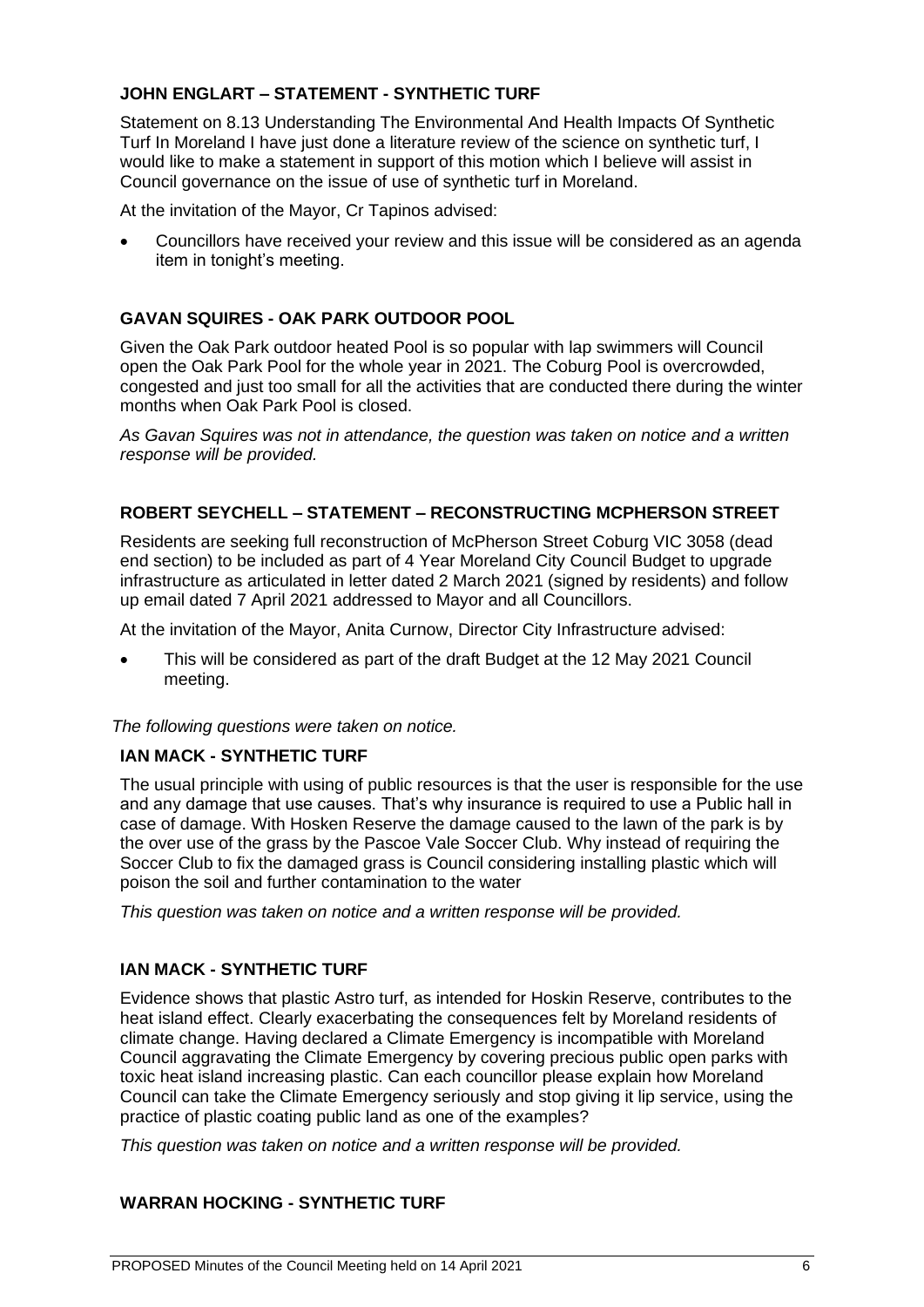8.13 Understanding The Environmental And Health Impacts Of Synthetic Turf Moreland has been identified as one of the third lowest (of 29 municipalities) providers of open space per 1000 people in metropolitan Melbourne. This question is concerned with natural open spaces such as Hosken Reserve Masterplan and Parker Reserve that are being considered to be converted to synthetic surfaces and fenced in and how Open space Strategy has been adopted by Council In the section of the Openspace Strategy related to core level of services table 7 'sports open space', that spaces in a District location has required accessibility "May fulfil the role of a local park for urban residents within 500m e.g. Social /family recreation" which is the case for Hosken Reserve being the only open space for residents within 500m. As part of the same table Under Quality/Complexity the playing space must be unfenced for flexibility. 'Sufficient space to accommodate a core range of competitive sports (not restricted to one). Pleasant landscape setting for nonsporting, recreation opportunities, dog exercise, etc' The openspace strategy refers to synthetic turf and sports grounds "Synthetic turf can be considered in some circumstances although should not be seen as the only alternative to dealing with difficult conditions" Hosken Reserve has a Storm water System in place so drought and water usage are not relevant conditions for synthetic. Alternatives such as oversowing or different grass types should be considered before synthetic. The Open Space strategy also has a planning process for Open Space in Appendix 3. How does Synthetic turf and fencing options fit into Hosken Reserve Masterplan Refresh and the Openspace strategy? And how has the Open Space planning process in appendix 3 been applied to the Hosken Reserve Masterplan Refresh?

*This question was taken on notice and a written response will be provided.*

#### **TATIANA STEPHENS – DRAFT CHILDREN, YOUNG PEOPLE AND FAMILIES PLAN 2021-2025**

The Moreland Early Years Strategy 2016-2020, which will be replaced by the CHILDREN, YOUNG PEOPLE AND FAMILIES PLAN 2021-2025, contained an action to encourage: "'healthy eating, play and physical exercise" which would be achieved by "making it easy for 'more people to be more active more often." Did council consider this commitment under the Early Years Strategy when it: a) made the decision to put out to tender in September 2020 a project which would see a local multi-use community recreation reserve in Coburg North converted to a single use synthetic soccer pitch no longer suitable for a wide range of active recreation activities?

b) increased the allocation of Hosken Reserve to a fee-collecting private sports club to 45 hours in March 2021 - effectively rendering Hosken Reserve inaccessible to local residents for active recreation activities?

Will there be any reporting against the Moreland Early Years Strategy 2016-2020?

Going forward, will the new Children, Young People and Families Plan 2021-2025 be considered by council when making decisions that impact the outcomes, actions, or other priorities of the plan?

*This question was taken on notice and a written response will be provided.*

#### **TATIANA STEPHENS – HEAT VULNERABILITY MAP**

Is Moreland City Council committed to using expert advice and research, such as the heat vulnerability map, to inform policy and planning and fulfill its duty to protect residents' health and wellbeing?

*This question was taken on notice and a written response will be provided.*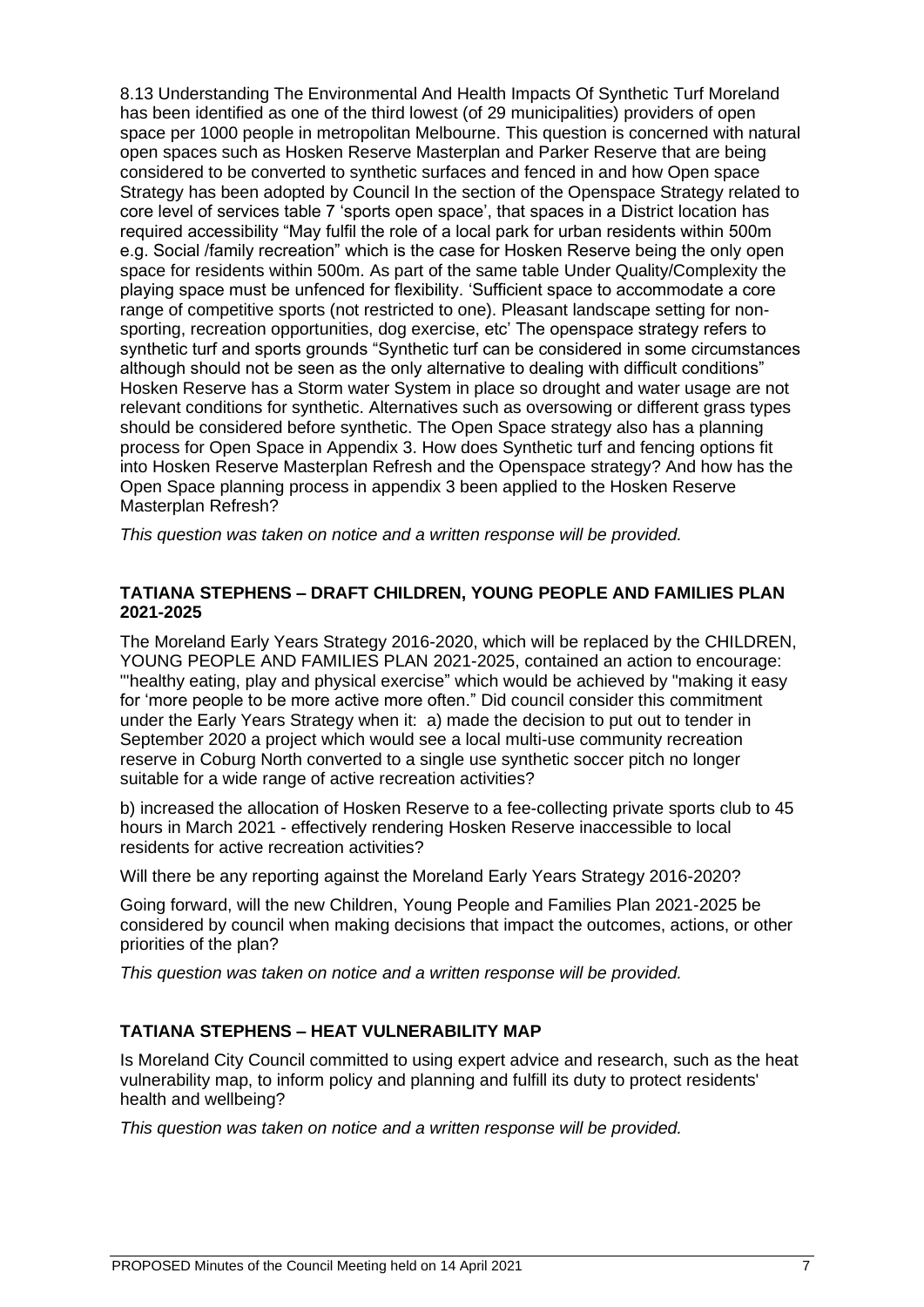#### **RACHEL MATTON – COUNCILLOR ATTENDANCE AT MELBOURNE VICTORY CHAIRMAN'S FUNCTION**

Early last month, both Oscar Yildiz and Helen Davidson attended the Melbourne Victory Chairman's function. How were the tickets to this function obtained (e.g. privately funded or gifted) and if they were gifted, who was the individual or organisation who gifted them and on what date was this gift listed in the gifts and benefits register?

*This question was taken on notice and a written response will be provided.*

#### **NAT ABBOUD – MERRI CREEK TRAIL**

Have the Crs read my submission to the 4 year budget regarding the ramp on the Merri Creek trail, just south of Bell Street?

*This question was taken on notice and a written response will be provided.*

#### **NAT ABBOUD - MERRI CREEK TRAIL**

Will the Crs vote to deliver an upgraded ramp that is accessible, safe and functional by the end of the four budget term?

*This question was taken on notice and a written response will be provided.*

#### **KELLI SKAPETIS – RESPONSES TO PUBLIC QUESTION TIME**

Why are council not publishing the answers to questions submitted by members of the community for council meetings, in their governance report?

*This question was taken on notice and a written response will be provided.*

#### **KELLI SKAPETIS - RESPONSES TO PUBLIC QUESTION TIME**

Answers to questions submitted for council meeting are not currently being published in the monthly governance report. Therefore, how does a member of the community obtain access to an answer council have provided to a question asked by other member of the community?

*This question was taken on notice and a written response will be provided.*

#### **DICKON RODDIE - COBURG OLYMPIC SWIMMING POOL**

The current contract for the management of the Coburg Olympic Swimming Pool expires in 2022. When will the tender for this contract be released? Prior to its release will there be an opportunity to review the Moreland City Council Aquatic and Leisure Strategy 2018 – 2038 in light of the changes to resident's preference or restrictions to exercise outdoors due to the COVID 19 pandemic and the growing impact that climate change is having on our homes?

*This question was taken on notice and a written response will be provided.*

#### **RACHEL MATTON – HOSKEN RESERVE**

Last month I asked council the following question: Pascoe Vale Football Club is currently the sole tenant of Hosken Reserve. Is it the intention that this site/facility become multitenanted beyond 2021, or remain a sole tenant leasing arrangement whereby any 'other users' would sub-lease from the primary tenant? Council responded, and I quote: "There are no current plans to have multi-tenants on this reserve. The Pascoe Vale Football Club has been a longstanding tenant of Hosken Reserve". If there are no plans to have multiple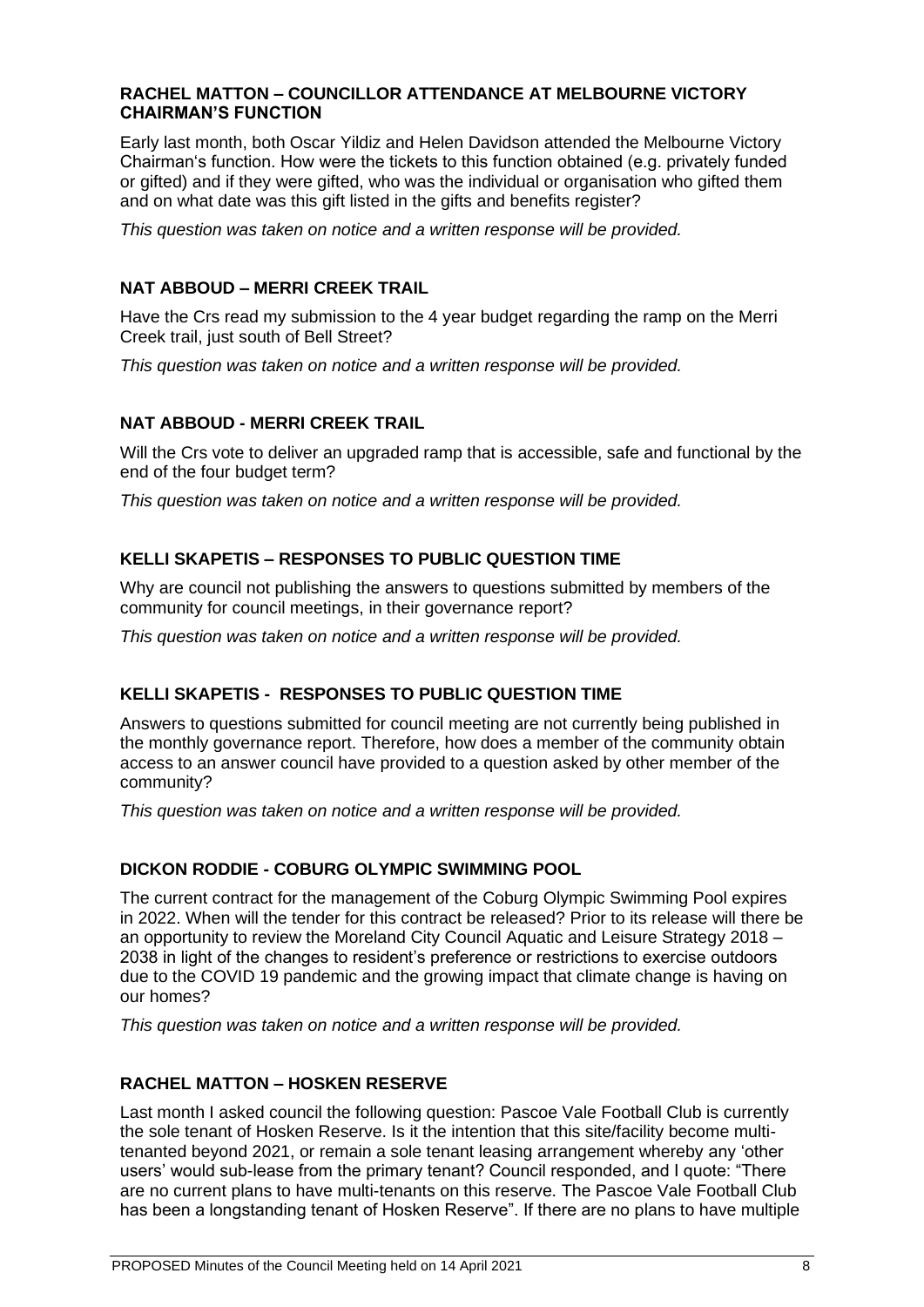teams/tenants using Hosken Reserve, can council explain why Football Victoria, via letter addressed to all Moreland soccer club presidents issued last week, suggested Hosken Reserve would be used as an "overflow facility for all Moreland clubs". Why would Football Victoria hold a belief that Hosken Reserve is to become an overflow or shared facility for all Moreland soccer clubs, if this is not what is intended by council?

*This question was taken on notice and a written response will be provided.*

#### **CATHERINE EDWARDS – MERLYNSTON TENNIS CLUB TOILETS**

Why is an obscene amount of money spent by our Moreland City Council on a private Soccer club?

What about the Merlynston Tennis club toilets? Have you looked at their facilities? Not an ounce of Council money spent in 30 years.

*This question was taken on notice and a written response will be provided.*

#### **CATHERINE EDWARDS – MERLYNSTON TENNIS CLUB TOILETS**

Why are the Coburg North locals mental health and recreations needs much less of a priority than a private soccer Club to Moreland Council?

*This question was taken on notice and a written response will be provided.*

*Public Question Time concluded at 7.42 pm.*

#### **Agenda items brought forward**

#### **Resolution**

**Cr Carli Hannan moved, Cr Pulford seconded -**

**That Notices of Motion 8.11, 8.12 and 8.13 be brought forward and considered at the completion of Council Report 7.1 Moreland Integrated Transport Strategy Review.**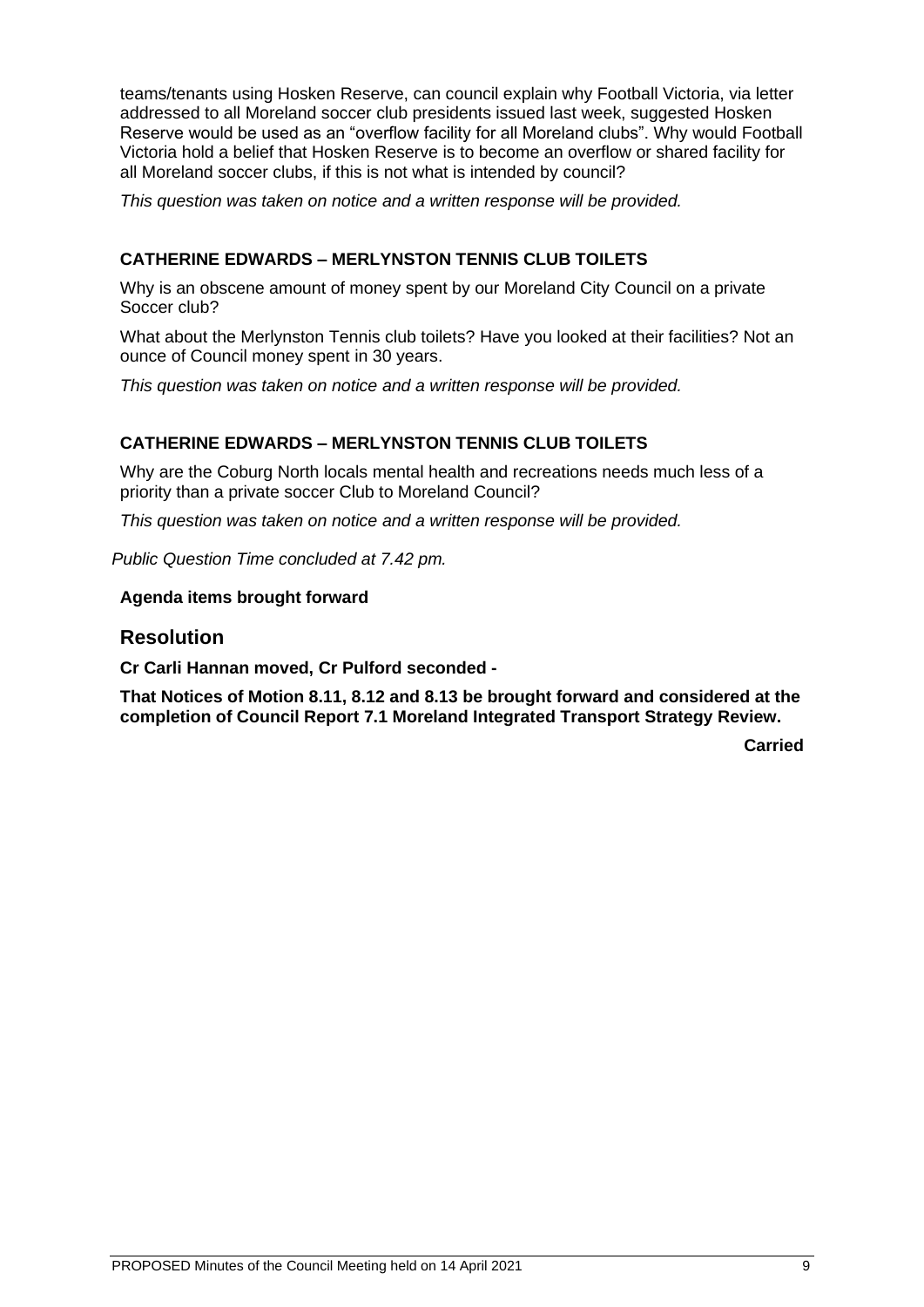# **COUNCIL REPORTS**

#### **7.1 MORELAND INTEGRATED TRANSPORT STRATEGY - REVIEW**

In accordance with NOM60/20 this report contains a revised Moreland Integrated Transport Strategy (MITS) 2019 at Attachment 1 reflecting two primary changes to abandon expanded parking restrictions and planning scheme amendments to revise car parking rates within the Moreland Planning Scheme. It is not yet understood what the impacts of these changes are on the ability of the Strategy to achieve the transport mode shift targets and related Council aspirations to achieve net zero emissions by 2040 as set by Zero Carbon Moreland. It is therefore recommended that further work be undertaken to ensure that all other consequential changes that arise from the NOM60/20 revisions are appropriately considered before the revision process is completed.

Also in accordance with NOM 60/20, a review of Council's Parking Management Policy (PMP) has been undertaken. The PMP was initially adopted in 2011 and revised in 2018 and 2019. A key element of the PMP is that residents living in properties subdivided after August 2011 are not eligible for resident parking permits, to protect residents of pre-August 2011 housing from parking impacts of newer developments.

Following Council's decision in March 2019 (DCF12/19) to introduce parking restrictions in all Neighbourhood Centres and within 200 metres of all Activity Centres (the "MITS car parking restriction rollout"), a number of "transitional" parking policies were adopted in 2019 and 2020 to ensure the expanded restrictions did not result in unintended consequences, particularly in terms of impacting vulnerable or disadvantaged people. As a result of Council's resolution to abandon the MITS car parking restrictions rollout, many of the transitional parking policies are currently only applicable in two Neighbourhood Centres in Brunswick West and Hadfield.

As resolved by Council, officers have conducted a review of the PMP and proposed a number of changes, as shown in the Draft PMP 2021 at Attachment 2, which is recommended to be endorsed for community consultation prior to developing a final revised PMP. This has been informed by benchmarking against parking permit options and costs against a number of other Councils in Melbourne.

Key changes in the Draft PMP 2021 include:

- Formalising some transitional parking policies relating to permit options for people with disabilities and others with special circumstances, and discounted permits for non-profits and organisations looking after children
- Revising the permit option for organisations providing home care to vulnerable or disadvantaged clients to be offered on a daily rather than annual basis
- Allowing businesses (not only residents) to access a permit option when requiring services from tradespeople, removalists, etc.
- Delegating authority to officers to make parking changes affecting no more than two parking spaces for safety or operational reasons, and changes affecting more than two parking spaces where this is recommended by a road safety audit to address a safety issue
- Providing additional guidance for decision making on appeals to allow consideration of special circumstances which may give rise to undue disadvantage.

It is recommended to consult on discontinuing a number of transitional parking permit options which currently only apply in the Brunswick West and Hadfield Neighbourhood Centres, such as the resident A parking permit. It is also not recommended to expand resident parking permit eligibility to smaller-scale, post-August 2011 developments, as detailed in the review contained in Attachment 4.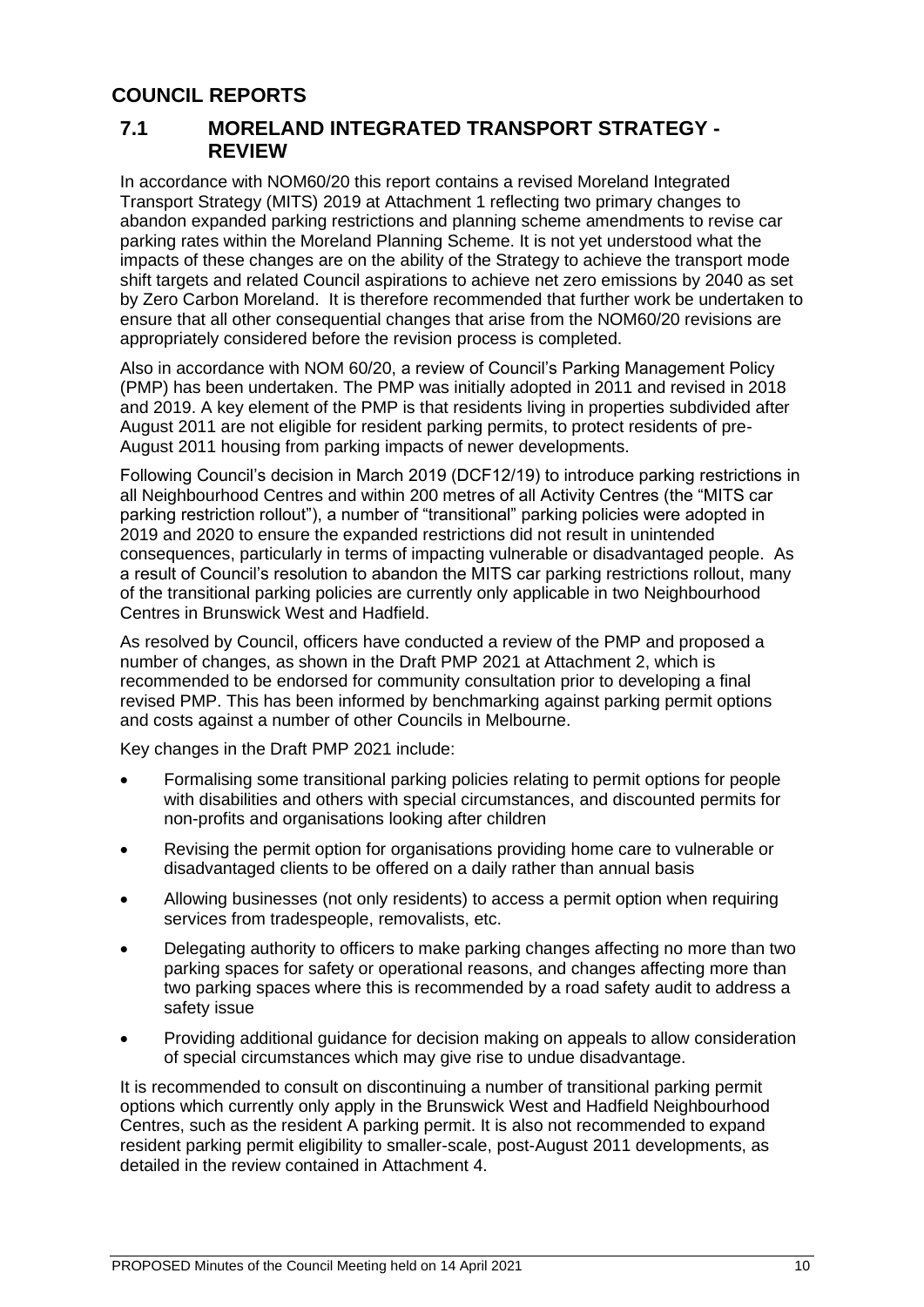This report also contains advice on how surveys of multi-dwelling developments with zero off-street parking could be conducted to understand their impact on on-street parking demand at Attachment 5. Based on this advice and indicative costs, it is not recommended to conduct these surveys at this time.

A comprehensive stand-alone human rights assessment and gender impact assessment of the Draft PMP 2021 are provided at Attachment 6 and Attachment 7 respectively.

# **Officer Recommendation**

That Council:

- 1. Notes the initial revisions to the Moreland Integrated Transport Strategy (MITS) 2019 at Attachment 1 in accordance with Council's December 2020 resolutions abandoning two MITS actions relating to car parking (NOM60/20).
- 2. Endorses the commencement of further work to fully revise MITS 2019 and related documents including revised mode shift targets, implications for Council's aspirations to achieve net zero carbon emissions by 2040, and potential additional MITS actions to meet mode shift and carbon emission objectives to continue to achieve this aspiration.
- 3. Receives a further report when the costs of this additional work has been fully scoped and costed, noting an early indication of this budget is in the order of \$60,000 to \$80,000.
- 4. Endorses the Draft Parking Management Policy (PMP) 2021 at Attachment 2 for community consultation, which includes the following changes to the existing PMP 2019:
	- a) Formalising transitional parking policies developed in anticipation of implementing MITS parking restrictions that remain relevant including:
		- i. Allowing all residents who have an accessible parking permit to access a resident parking permit regardless of where they live
		- ii. Allowing residents who live in properties subdivided after August 2011 to apply for an exemption to access visitor permits, where they can provide evidence from a relevant professional that they have a special need for these based on factors such as age, disability, health or specific threat to personal safety
		- iii. Providing a 50 per cent discount on business parking permits for registered charities and not-for-profits, schools and early years services
	- b) Allowing businesses (not only residents) to access service parking permits to cater for tradespeople, removalists, etc.
	- c) Revising the home visit permit for organisations that provide services to clients' homes in Moreland to be based on daily permits as needed rather than annual permits
	- d) Delegating authority to officers to make parking changes affecting no more than two parking spaces for safety or operational reasons consistent with the User Priority Guidelines in the PMP, and changes affecting more than two parking spaces where this is recommended by a road safety audit to address a safety issue
	- e) Providing additional decision making guidance for the appeals process to allow consideration of undue disadvantage arising from special circumstances and where it is reasonable to make an exemption
	- f) Removing references to implementation of MITS 2019 parking restrictions, other than relating to the Brunswick West and Hadfield areas where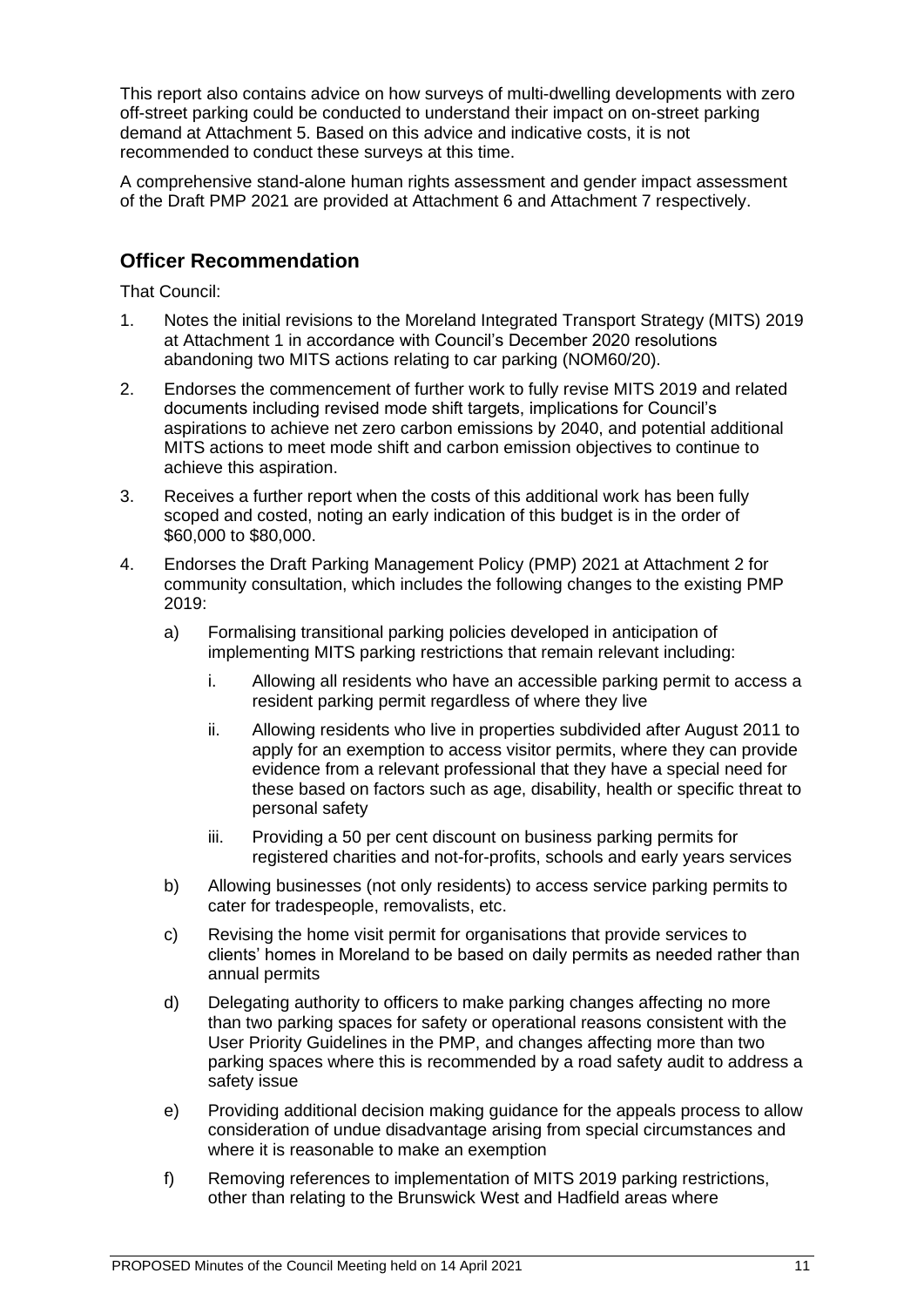consultation will occur to determine whether there is community support to retain these restrictions

- g) Minor changes to car share permit eligibility, operation and fees
- h) Other minor changes such as updates to position titles, text revisions for greater clarity and reference to the new ePermit system
- 5. Notes that the Draft PMP at Attachment 2 does not include the following transitional permits options developed in anticipation of the MITS parking restrictions rollout, effectively discontinuing these once the final PMP is adopted:
	- a) Transitional (additional) resident and business parking permits
	- b) Daily parking permit for non-residents
	- c) Ability to use business permits where MITS parking restrictions introduced
	- d) Resident A parking permit
	- e) Removed limit on number of business permits for registered charities and notfor-profits, schools and early years services
- 6. Endorses the Draft PMP for community consultation as outlined in section 7 of this report subject to the allocation of the necessary funds outlined in section 6 of this report which will be referred to the third quarter budget review process.
- 7. Notes benchmarking of parking permit eligibility and cost, as well as processes for considering changes to parking restrictions, at Attachment 3.
- 8. Notes the analysis of likely impacts of allowing smaller-scale post-August 2011 subdivisions to access resident parking permits (as requested by NOM6/20 and NOM60/20) at Attachment 4, including the recommendation not to allow these subdivisions to access resident permits.
- 9. Notes advice from Dr De Gruyter at RMIT University on a recommended approach to survey zero parking developments to determine their impact on on-street parking utilization, at Attachment 5.
- 10. Notes the human rights assessment and gender impact assessment relating to proposed changes to the Parking Management Policy at Attachment 6 and Attachment 7 respectively.
- 11. Notes that officers are preparing to consult the Brunswick West and Hadfield Neighbourhood Centre areas where MITS parking restrictions were introduced in December 2019 to determine whether there is community support to retain these restrictions, and will report on this consultation with recommendations to Council at a future meeting.

#### **Motion**

Cr Riley moved, Cr Pulford seconded -

That Council:

- 1. Notes the initial revisions to the Moreland Integrated Transport Strategy (MITS) 2019 at Attachment 1 in accordance with Council's December 2020 resolutions abandoning two MITS actions relating to car parking (NOM60/20).
- 2. Endorses the commencement of further work to fully revise MITS 2019 and related documents, implications for Council's aspirations to achieve net zero carbon emissions by 2040, and potential additional MITS actions to meet mode shift and carbon emission objectives to continue to achieve this aspiration.
- 3. Receives a further report when the costs of this additional work has been fully scoped and costed, noting an early indication of this budget is in the order of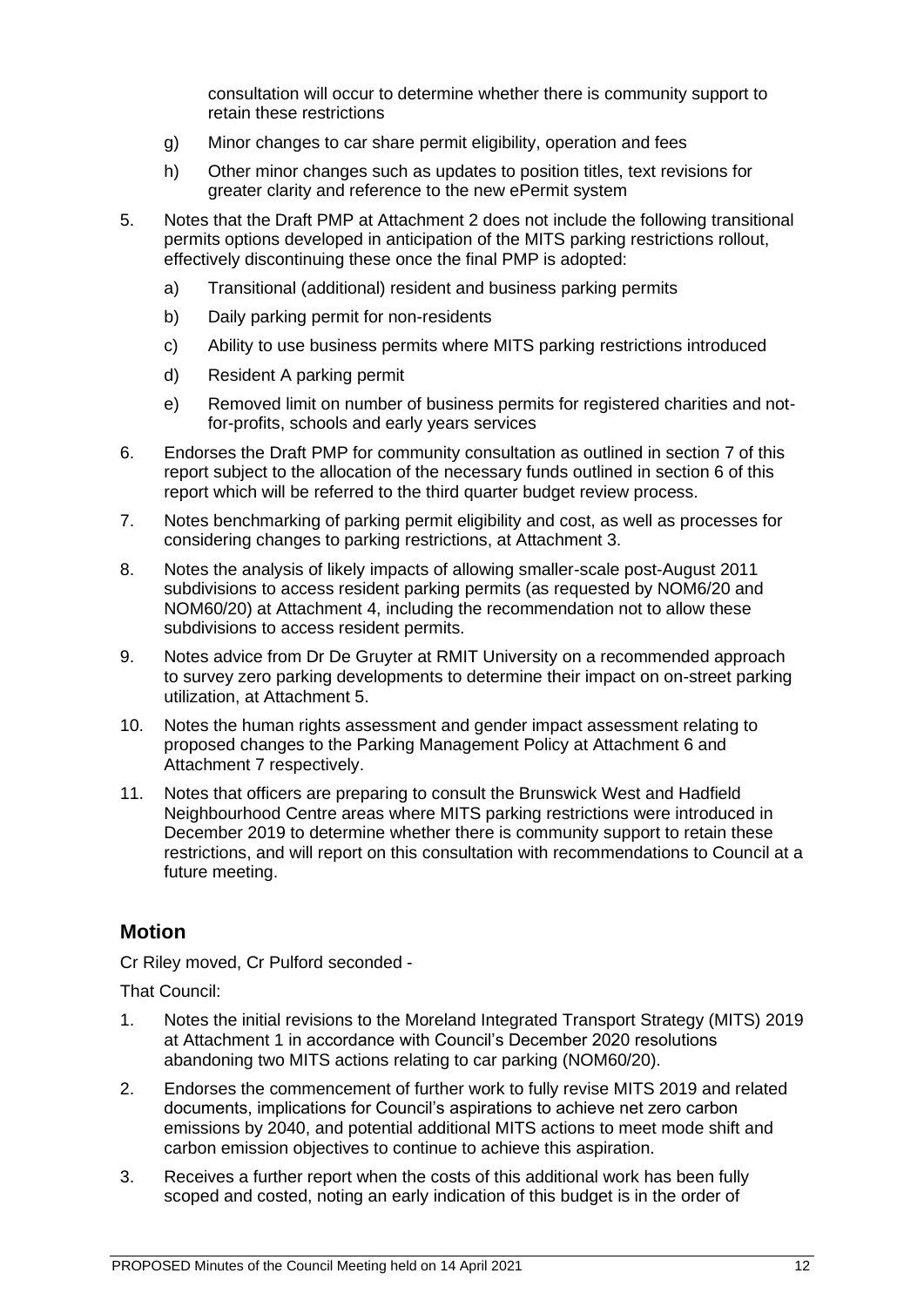\$60,000 to \$80,000.

- 4. Endorses the Draft Parking Management Policy (PMP) 2021 at Attachment 2 for community consultation, which includes the following changes to the existing PMP 2019:
	- a) Formalising transitional parking policies developed in anticipation of implementing MITS parking restrictions that remain relevant including:
		- i. Allowing all residents who have an accessible parking permit to access a resident parking permit regardless of where they live
		- ii. Allowing residents who live in properties subdivided after August 2011 to apply for an exemption to access visitor permits, where they can provide evidence from a relevant professional that they have a special need for these based on factors such as age, disability, health or specific threat to personal safety
		- iii. Providing a 50 per cent discount on business parking permits for registered charities and not-for-profits, schools and early years services

Allowing businesses (not only residents) to access service parking permits to cater for tradespeople, removalists, etc.

- c) Revising the home visit permit for organisations that provide services to clients' homes in Moreland to be based on daily permits as needed rather than annual permits
- d) Delegating authority to officers to make parking changes affecting no more than two parking spaces for safety or operational reasons consistent with the User Priority Guidelines in the PMP, and changes affecting more than two parking spaces where this is recommended by a road safety audit to address a safety issue
- e) Providing additional decision making guidance for the appeals process to allow consideration of undue disadvantage arising from special circumstances and where it is reasonable to make an exemption
- f) Removing references to implementation of MITS 2019 parking restrictions, other than relating to the Brunswick West and Hadfield areas where consultation will occur to determine whether there is community support to retain these restrictions
- g) Minor changes to car share permit eligibility, operation and fees
- h) Other minor changes such as updates to position titles, text revisions for greater clarity and reference to the new ePermit system
- 5. Notes that the Draft PMP at Attachment 2 does not include the following transitional permits options developed in anticipation of the MITS parking restrictions rollout, effectively discontinuing these once the final PMP is adopted:
	- a) Transitional (additional) resident and business parking permits
	- b) Daily parking permit for non-residents
	- c) Ability to use business permits where MITS parking restrictions introduced
	- d) Resident A parking permit
	- e) Removed limit on number of business permits for registered charities and notfor-profits, schools and early years services
- 6. Endorses the Draft PMP for community consultation as outlined in section 7 of this report subject to the allocation of the necessary funds outlined in section 6 of this report which will be referred to the third quarter budget review process.
- 7. Notes benchmarking of parking permit eligibility and cost, as well as processes for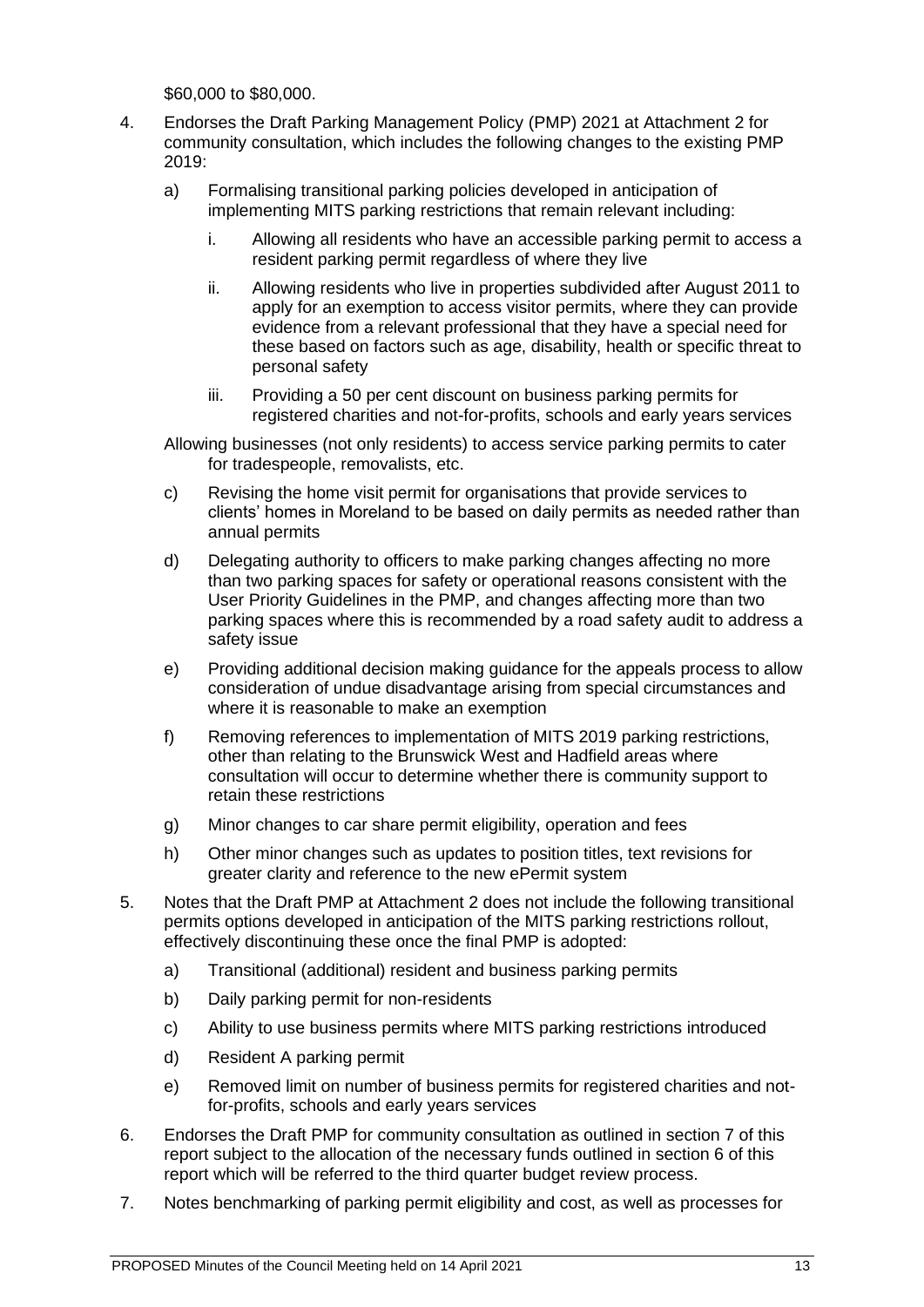considering changes to parking restrictions, at Attachment 3.

- 8. Notes the analysis of likely impacts of allowing smaller-scale post-August 2011 subdivisions to access resident parking permits (as requested by NOM6/20 and NOM60/20) at Attachment 4, including the recommendation not to allow these subdivisions to access resident permits.
- 9. Notes advice from Dr De Gruyter at RMIT University on a recommended approach to survey zero parking developments to determine their impact on on-street parking utilization, at Attachment 5.
- 10. Notes the human rights assessment and gender impact assessment relating to proposed changes to the Parking Management Policy at Attachment 6 and Attachment 7 respectively.
- 11. Notes that officers are preparing to consult the Brunswick West and Hadfield Neighbourhood Centre areas where MITS parking restrictions were introduced in December 2019 to determine whether there is community support to retain these restrictions, and will report on this consultation with recommendations to Council at a future meeting.
- 12. Notes the significant work involved in undertaking the consultation process for the revised PMP and further refining the MITS and, in particular, that limited progression will occur on the other MITS actions during this time while the extensive COVID transport program is continued to be rolled out as well.

## **Amendment**

Cr Tapinos moved, Cr Pavlidis seconded –

That point 2 of the Motion be deleted:

2. Endorses the commencement of further work to fully revise MITS 2019 and related documents, implications for Council's aspirations to achieve net zero carbon emissions by 2040, and potential additional MITS actions to meet mode shift and carbon emission objectives to continue to achieve this aspiration.

*7.46 pm Cr Yildiz left the Council Chamber. 7.49pm Cr Yildiz returned to the Council Chamber.*

Lost

Cr Panopoulos called for a division.

| <b>Against</b>           |
|--------------------------|
| Cr Bolton                |
| Cr Davidson              |
| <b>Cr Riley</b>          |
| Cr Pulford               |
| Cr Panopoulos            |
| Cr Conlan                |
| <b>Total Against (6)</b> |
|                          |

#### **Resolution**

**Cr Tapinos moved, Cr Pavlidis seconded –**

**That point 3 of the Motion be deleted:**

**3. Receives a further report when the costs of this additional work has been fully scoped and costed, noting an early indication of this budget is in the order of \$60,000 to \$80,000.**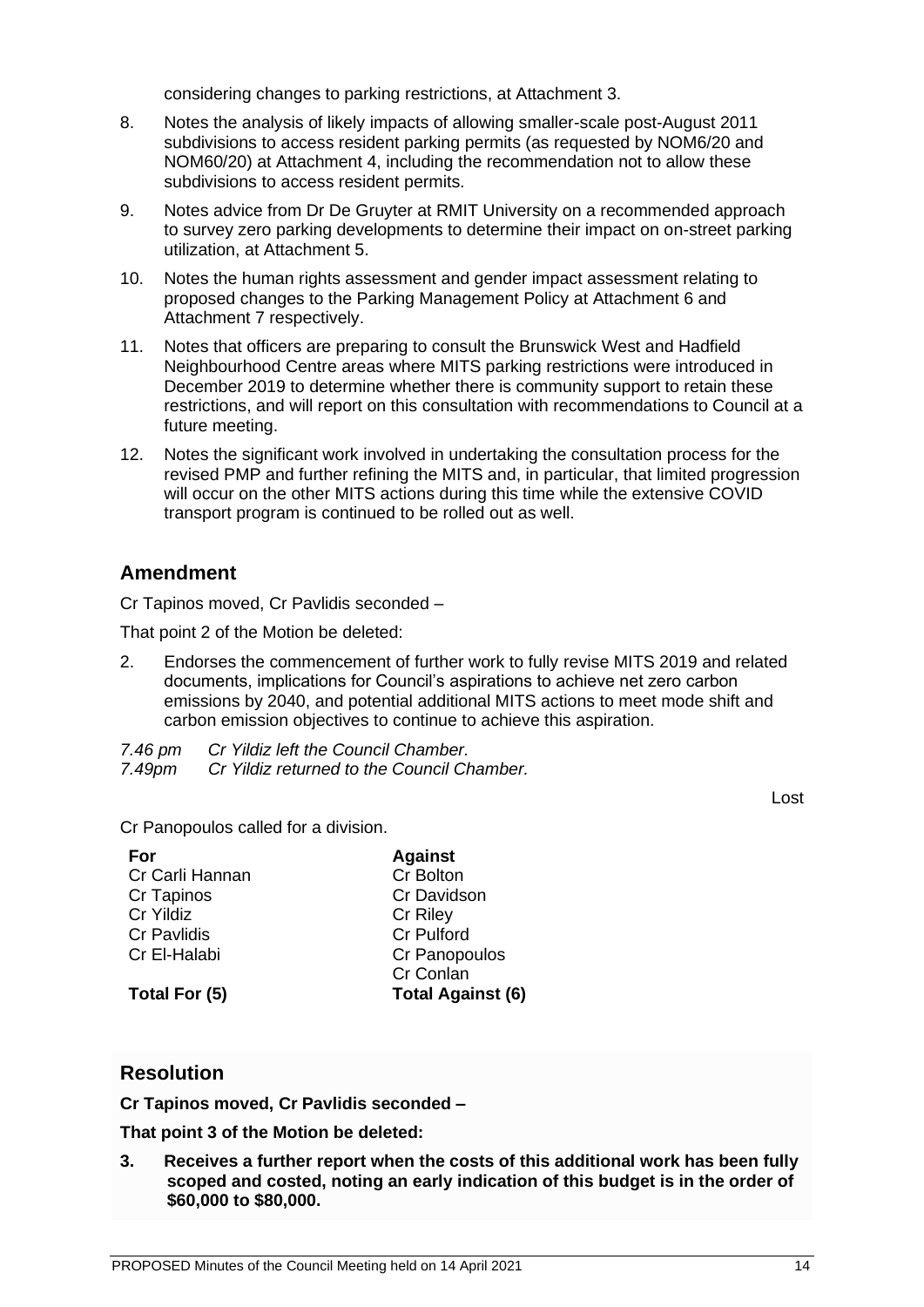#### **Carried**

Cr Conlan called for a division.

| For                | <b>Against</b>           |
|--------------------|--------------------------|
| Cr Carli Hannan    | Cr Bolton                |
| Cr Davidson        | <b>Cr Riley</b>          |
| Cr Tapinos         | <b>Cr Pulford</b>        |
| Cr Yildiz          | Cr Panopoulos            |
| <b>Cr Pavlidis</b> | Cr Conlan                |
| Cr El-Halabi       |                          |
| Total For (6)      | <b>Total Against (5)</b> |
|                    |                          |

## **Resolution**

**Cr Tapinos moved, Cr Pavlidis seconded –**

**That point 4 i) be added to Motion:**

**4 i) Other minor changes required to give effect to this motion.**

**Carried**

# **Resolution**

**Cr Tapinos moved, Cr Pavlidis seconded –**

**That point 7 of the Motion be amended:**

- **7. Notes benchmarking of parking permit eligibility and cost, as well as processes for considering changes to parking restrictions, at Attachment 3 and determines to undertake community consultation as part of the PMP consultation on the following change:**
	- **a) the cost for the first standard residential parking permit be free.**

**Carried**

## **Resolution**

**Cr Tapinos moved, Cr Pavlidis seconded –**

**That point 8 of the Motion be amended:**

- **8. Notes the analysis of likely impacts of allowing smaller-scale post-August 2011 subdivisions to access resident parking permits (as requested by NOM6/20 and NOM60/20) at Attachment 4 and makes available standard residential parking permits and visitor parking permits for subdivisions that meet the following criteria:**
	- **Small subdivisions of 3 dwellings or less on a lot.**
	- **Are within 200 metres (as the crow flies) of an Activity Centre.**
	- **Were subdivided before 31 December 2021.**

#### **Carried on the casting vote of the Mayor**

Cr Riley called for a division.

| For                | <b>Against</b>           | <b>Abstain</b>           |
|--------------------|--------------------------|--------------------------|
| Cr Carli Hannan    | Cr Davidson              | <b>Cr Bolton</b>         |
| Cr Tapinos         | Cr Riley                 |                          |
| Cr Yildiz          | <b>Cr Pulford</b>        |                          |
| <b>Cr Pavlidis</b> | Cr Panopoulos            |                          |
| Cr El-Halabi       | Cr Conlan                |                          |
| Total For (5)      | <b>Total Against (5)</b> | <b>Total Abstain (1)</b> |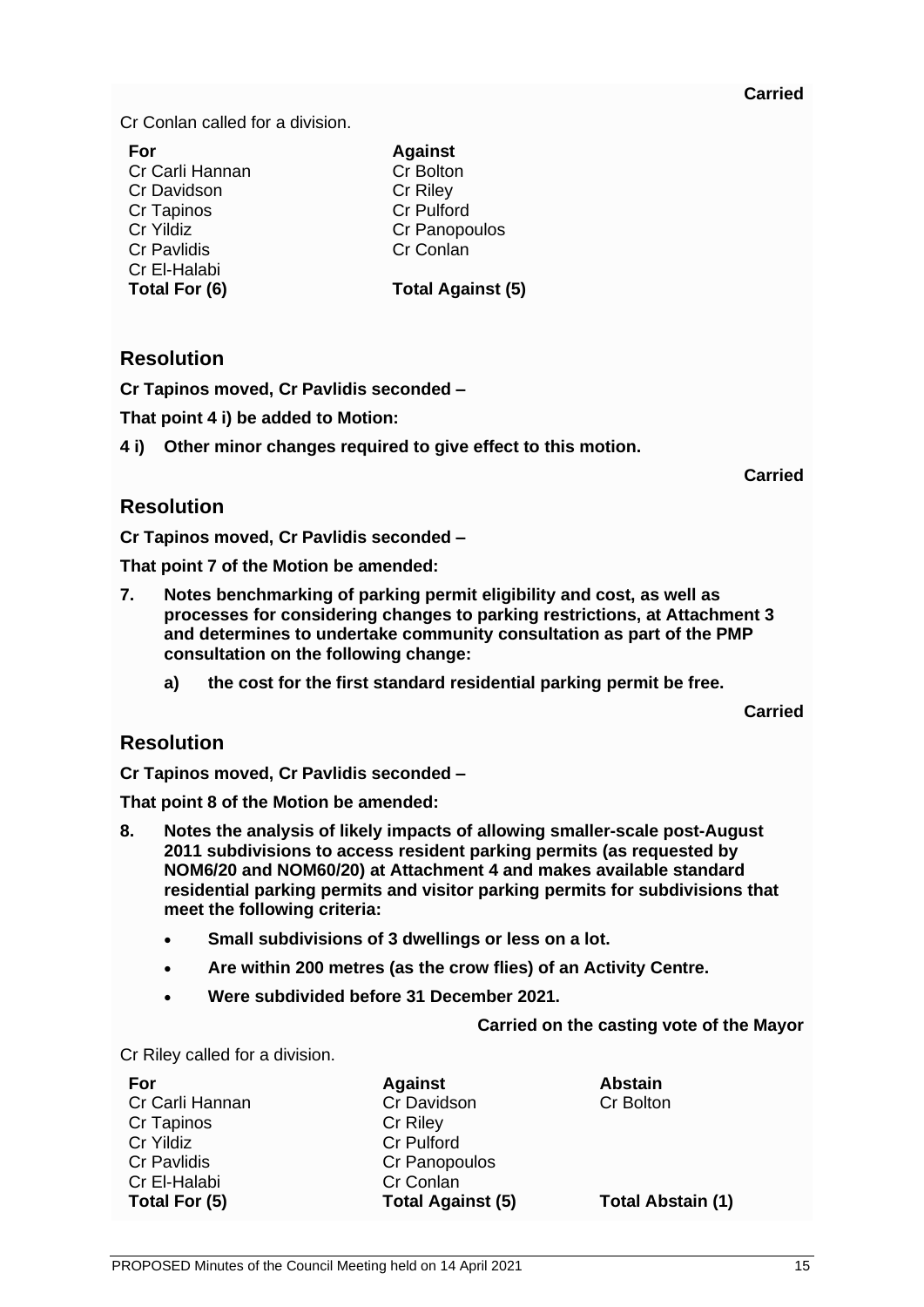#### **Resolution**

**Cr Tapinos moved, Cr Pavlidis seconded –**

**That point 9 a) be added to the Motion:**

- **9. Notes advice from Dr De Gruyter at RMIT University on a recommended approach to survey zero parking developments to determine their impact on on-street parking utilization, at Attachment 5.**
	- **a) Council proceed to conduct two surveys of existing 'zero parking developments' and new developments within 12 months of occupancy certificates being granted.**

**Carried**

Cr Riley called for a division.

| For                | <b>Against</b>           |
|--------------------|--------------------------|
| Cr Bolton          | Cr Riley                 |
| Cr Carli Hannan    | <b>Cr Pulford</b>        |
| Cr Davidson        | Cr Panopoulos            |
| Cr Tapinos         | Cr Conlan                |
| Cr Yildiz          |                          |
| <b>Cr Pavlidis</b> |                          |
| Cr El-Halabi       |                          |
| Total For (7)      | <b>Total Against (4)</b> |
|                    |                          |

## **Resolution**

**Cr Tapinos moved, Cr Pavlidis seconded –**

**That point 11 of the Motion be amended:**

**11. Notes that officers are preparing to consult the Brunswick West and Hadfield Neighbourhood Centre areas where MITS parking restrictions were introduced in December 2019 to determine whether there is community support as required by current policy to retain these restrictions, if not these restrictions will be moved.**

**Carried**

Cr Riley called for a division.

| For                | <b>Against</b>           |
|--------------------|--------------------------|
| Cr Carli Hannan    | Cr Bolton                |
| Cr Davidson        | Cr Riley                 |
| <b>Cr Tapinos</b>  | <b>Cr Pulford</b>        |
| Cr Yildiz          | Cr Panopoulos            |
| <b>Cr Pavlidis</b> | Cr Conlan                |
| Cr El-Halabi       |                          |
| Total For (6)      | <b>Total Against (5)</b> |
|                    |                          |

#### **Substantive Motion**

*Cr Riley withdrew his moving rights.*

#### **Cr Tapinos moved, Cr Pavlidis seconded –**

#### **That Council:**

**1. Notes the initial revisions to the Moreland Integrated Transport Strategy (MITS) 2019 at Attachment 1 in accordance with Council's December 2020**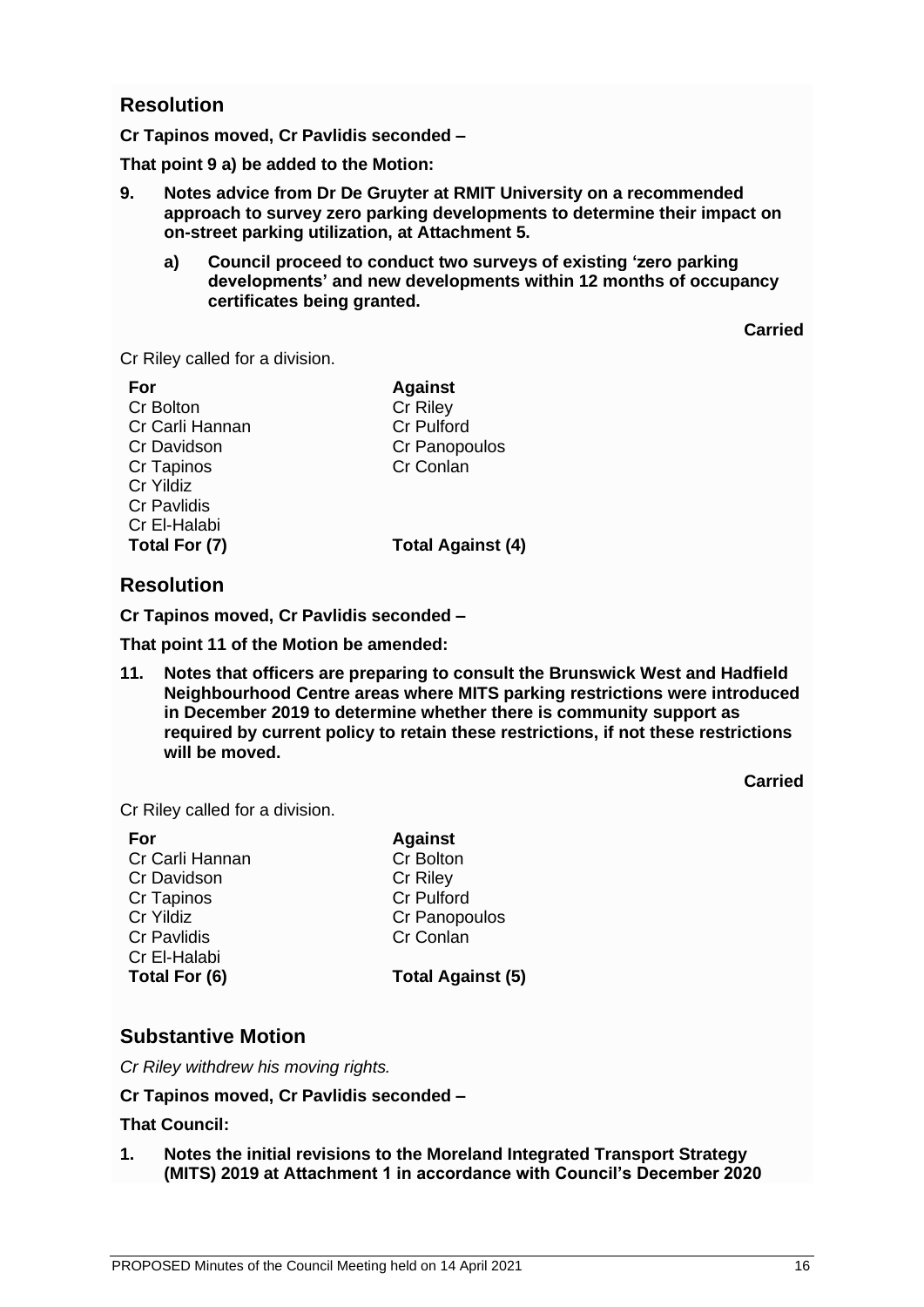**resolutions abandoning two MITS actions relating to car parking (NOM60/20).**

- **2. Endorses the commencement of further work to revise MITS 2019 and related documents, implications for Council's aspirations to achieve net zero carbon emissions by 2040, and potential additional MITS actions to meet mode shift and carbon emission objectives to continue to achieve this aspiration.**
- **3. Endorses the Draft Parking Management Policy (PMP) 2021 at Attachment 2 for community consultation, which includes the following changes to the existing PMP 2019:**
	- **a) Formalising transitional parking policies developed in anticipation of implementing MITS parking restrictions that remain relevant including:**
		- **i. Allowing all residents who have an accessible parking permit to access a resident parking permit regardless of where they live**
		- **ii. Allowing residents who live in properties subdivided after August 2011 to apply for an exemption to access visitor permits, where they can provide evidence from a relevant professional that they have a special need for these based on factors such as age, disability, health or specific threat to personal safety**
		- **iii. Providing a 50 per cent discount on business parking permits for registered charities and not-for-profits, schools and early years services**
	- **b) Allowing businesses (not only residents) to access service parking permits to cater for tradespeople, removalists, etc.**
	- **c) Revising the home visit permit for organisations that provide services to clients' homes in Moreland to be based on daily permits as needed rather than annual permits.**
	- **d) Delegating authority to officers to make parking changes affecting no more than two parking spaces for safety or operational reasons consistent with the User Priority Guidelines in the PMP, and changes affecting more than two parking spaces where this is recommended by a road safety audit to address a safety issue.**
	- **e) Providing additional decision making guidance for the appeals process to allow consideration of undue disadvantage arising from special circumstances and where it is reasonable to make an exemption.**
	- **f) Removing references to implementation of MITS 2019 parking restrictions, other than relating to the Brunswick West and Hadfield areas where consultation will occur to determine whether there is community support to retain these restrictions.**
	- **g) Minor changes to car share permit eligibility, operation and fees.**
	- **h) Other minor changes such as updates to position titles, text revisions for greater clarity and reference to the new ePermit system.**
	- **i) Other minor changes required to give effect to this motion.**
- **4. Notes that the Draft PMP at Attachment 2 does not include the following transitional permits options developed in anticipation of the MITS parking restrictions rollout, effectively discontinuing these once the final PMP is adopted:**
	- **a) Transitional (additional) resident and business parking permits**
	- **b) Daily parking permit for non-residents**
	- **c) Ability to use business permits where MITS parking restrictions introduced**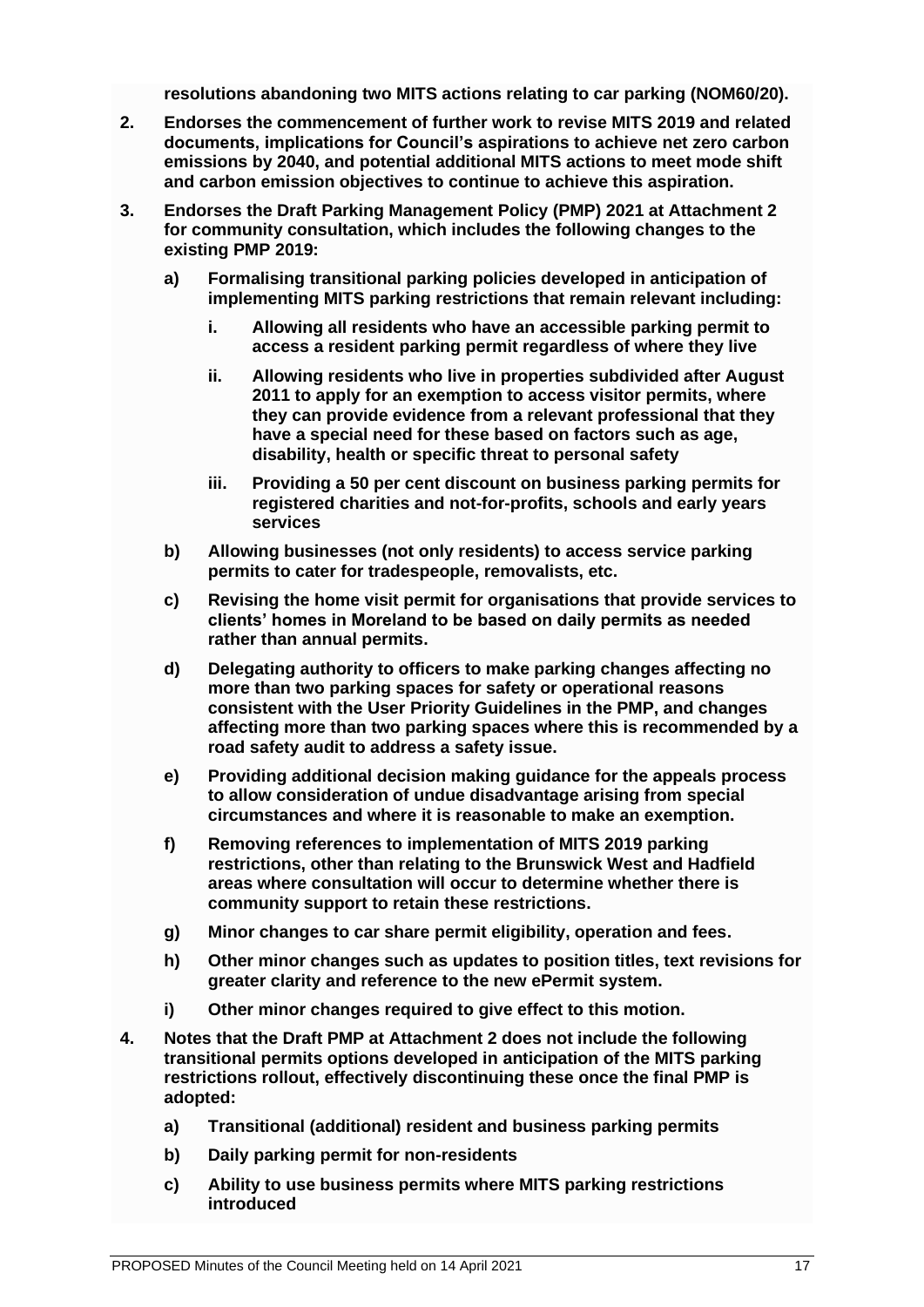- **d) Resident A parking permit**
- **e) Removed limit on number of business permits for registered charities and not-for-profits, schools and early years services**
- **5. Endorses the Draft PMP for community consultation as outlined in section 7 of this report subject to the allocation of the necessary funds outlined in section 6 of this report which will be referred to the third quarter budget review process.**
- **6. Notes benchmarking of parking permit eligibility and cost, as well as processes for considering changes to parking restrictions, at Attachment 3 and determines to undertake community consultation as part of the PMP consultation on the following change:**
	- **a) the cost for the first standard residential parking permit be free.**
- **7. Notes the analysis of likely impacts of allowing smaller-scale post-August 2011 subdivisions to access resident parking permits (as requested by NOM6/20 and NOM60/20) at Attachment 4 and makes available standard residential parking permits and visitor parking permits for subdivisions that meet the following criteria:**
	- **Small subdivisions of 3 dwellings or less on a lot**
	- **Are within 200 metres (as the crow flies) of an Activity Centre**
	- **Were subdivided before 31 December 2021**
- **8. Notes advice from Dr De Gruyter at RMIT University on a recommended approach to survey zero parking developments to determine their impact on on-street parking utilisation, at Attachment 5:**
	- **a) Council proceed to conduct two surveys of existing 'zero parking developments' and new developments within 12 months of occupancy certificates being granted.**
- **9. Notes the human rights assessment and gender impact assessment relating to proposed changes to the Parking Management Policy at Attachment 6 and Attachment 7 respectively.**
- **10. Notes that officers are preparing to consult the Brunswick West and Hadfield Neighbourhood Centre areas where MITS parking restrictions were introduced in December 2019 to determine whether there is community support as required by current policy to retain these restrictions, if not these restrictions will be moved.**
- **11. Notes the significant work involved in undertaking the consultation process for the revised PMP and further refining the MITS and, in particular, that limited progression will occur on the other MITS actions during this time while the extensive COVID transport program is continued to be rolled out as well.**

*8.24 pm Cr Yildiz left the meeting. 8.26 pm Cr Yildiz returned to the meeting.*

**Carried**

Mayor, Cr Carli Hannan called for a division.

| For                | <b>Against</b>           |
|--------------------|--------------------------|
| Cr Bolton          | Cr Davidson              |
| Cr Carli Hannan    | <b>Cr Riley</b>          |
| Cr Tapinos         | <b>Cr Pulford</b>        |
| Cr Yildiz          | Cr Panopoulos            |
| <b>Cr Pavlidis</b> | Cr Conlan                |
| Cr El-Halabi       |                          |
| Total For (6)      | <b>Total Against (5)</b> |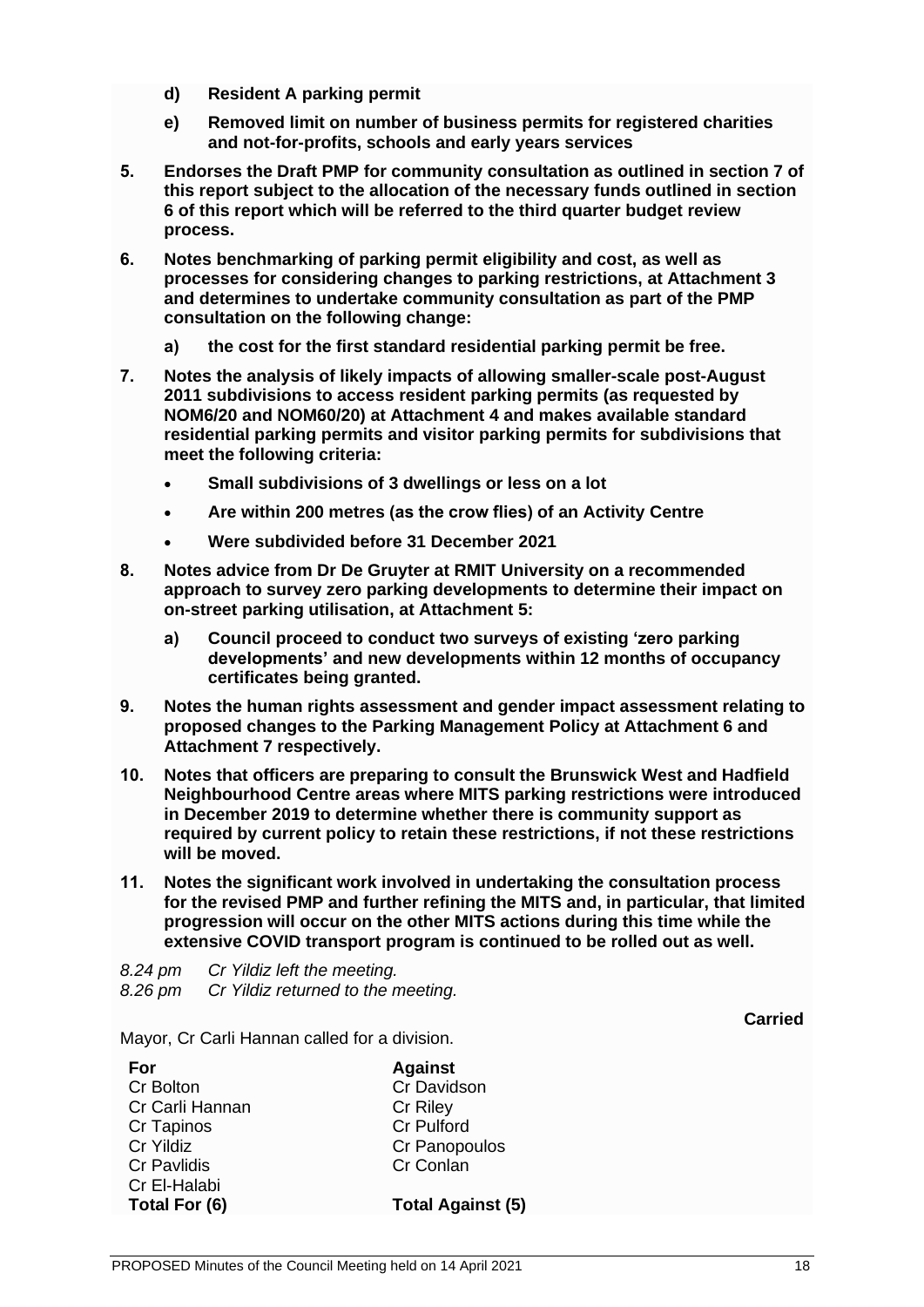# **NOTICES OF MOTION**

## **8.11 BUILDING THE CYCLING INFRASTRUCTURE OF THE FUTURE**

#### **Motion**

That Council:

- 1) Reiterates its resolution of 9 December 2020, "That Council … Reaffirms the objective of mode shift to more sustainable transport options, noting that this requires strong investment in public transport, cycling, walking and other sustainable transport infrastructure, as well as incentives and encouragements to take up sustainable transport."
- 2) Notes that past investment in cycling infrastructure from all levels of Government in Moreland has not been adequate, often due to the misalignment between Council aspirations and State Government authorisation, and that the imperative to overcome policy and bureaucratic inefficiencies between the Council and State is greater than ever as Victoria emerges from the coronavirus pandemic and our local and arterial roads become more congested and less safe.
- 3) Notes the success of Melbourne City Council in delivering new, lower cost bicycle lanes through a Council-State partnership model, based on an agreement between the Council and the Department of Transport to fast-track assessment and authorisation of Council-nominated projects.
- 4) Requests that the Mayor and Chief Executive Officer approach the Minister for Roads and Road Safety, The Hon Ben Carroll MP, to seek the approval and creation of a formalised City of Moreland-Department of Transport partnership (the partnership) based on the City of Melbourne model, seeking a Council-State Government, dollar-for-dollar funding commitment for the 2020-21 financial year. The results of the negotiations and/or agreement will be reported back to Council via the 2021-22 Council budget process. If endorsed, the projects sought in Notice of Motion 'Building East West Bike Lanes in Moreland', should be prioritised for consideration.
- 5) The parameters of the partnership are as follows;
	- a) Projects should be specifically for separated, on-road cycling infrastructure, not shared paths or bridges, consistent with the Moreland Integrated Transport Strategy to create new infrastructure that separates motorists, cyclists and pedestrians.
	- b) Projects should prioritise lower cost materials such as those used by the City of Melbourne (e.g. concrete polymer rather than concrete) to maximise the number of projects, and length of routes, able to be pursued under the partnership.

## **Resolution**

**Cr Panopoulos moved, Cr Conlan seconded -**

**That Council:**

- **1) Reiterates its resolution of 9 December 2020, "That Council … Reaffirms the objective of mode shift to more sustainable transport options, noting that this requires strong investment in public transport, cycling, walking and other sustainable transport infrastructure, as well as incentives and encouragements to take up sustainable transport."**
- **2) Notes that past investment in cycling infrastructure from all levels of Government in Moreland has not been adequate, often due to the**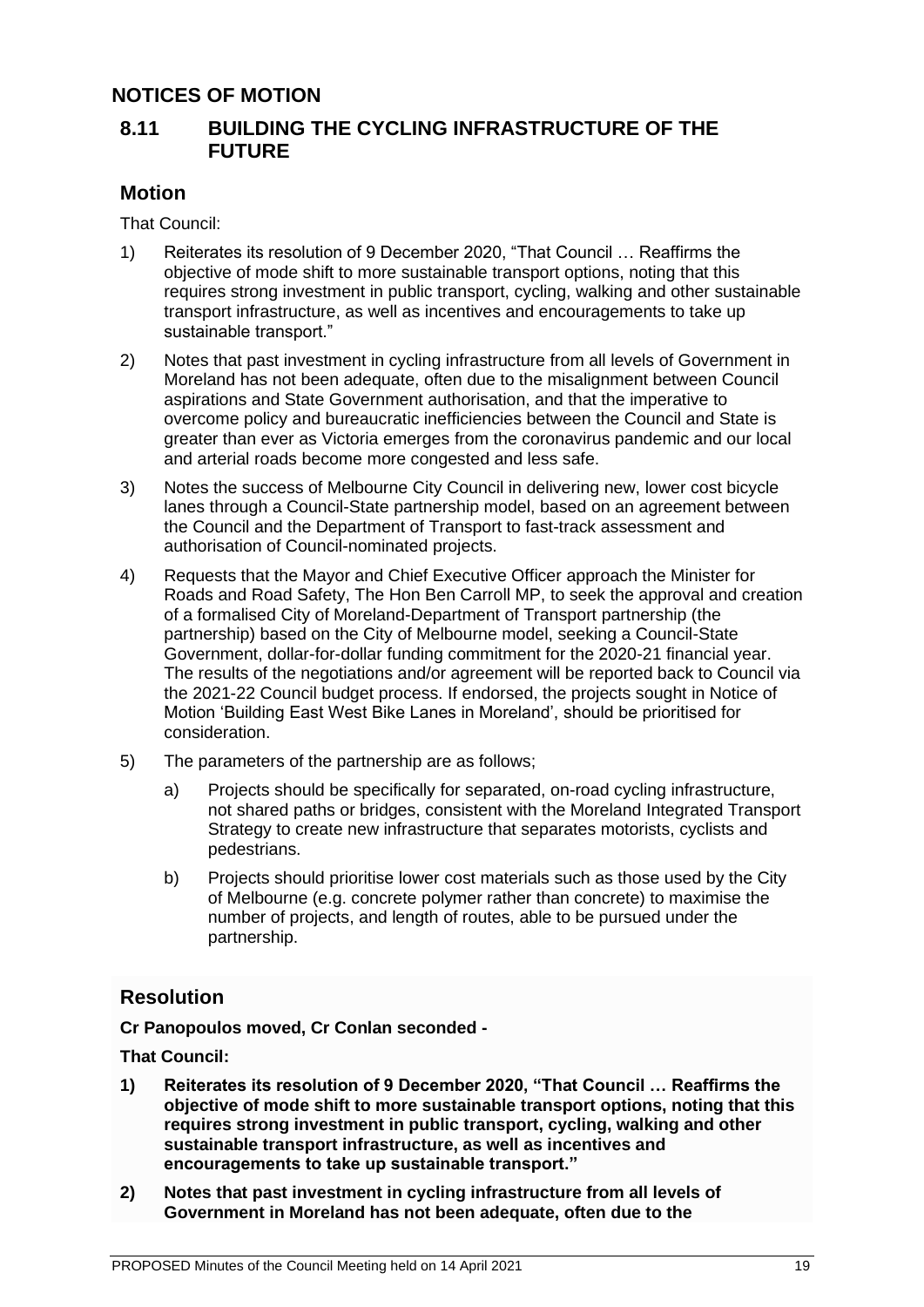**misalignment between Council aspirations and State Government authorisation, and that the imperative to overcome policy and bureaucratic inefficiencies between the Council and State is greater than ever as Victoria emerges from the coronavirus pandemic and our local and arterial roads become more congested and less safe.**

- **3) Notes the success of Melbourne City Council in delivering new, lower cost bicycle lanes through a Council-State partnership model, based on an agreement between the Council and the Department of Transport to fast-track assessment and authorisation of Council-nominated projects.**
- **4) Requests that the Mayor and Chief Executive Officer approach the Minister for Roads and Road Safety, The Hon Ben Carroll MP, to seek the approval and creation of a formalised City of Moreland-Department of Transport partnership (the partnership) based on the City of Melbourne model, seeking a Council-State Government, dollar-for-dollar funding commitment for the 2021-22 financial year. The results of the negotiations and/or agreement will be reported back to Council via the 2021/22 Council budget process, or by the July 2021 Council meeting, whichever comes first. If endorsed, the projects sought in Notice of Motion 'Building East West Bike Lanes in Moreland', should be prioritised for consideration.**
- **5) The parameters of the partnership are as follows;**
	- **a) Projects should be specifically for separated, on-road cycling infrastructure, not shared paths or bridges, consistent with the Moreland Integrated Transport Strategy to create new infrastructure that separates motorists, cyclists and pedestrians.**
	- **b) Projects should prioritise lower cost materials such as those used by the City of Melbourne (e.g. concrete polymer rather than concrete) to maximise the number of projects, and length of routes, able to be pursued under the partnership.**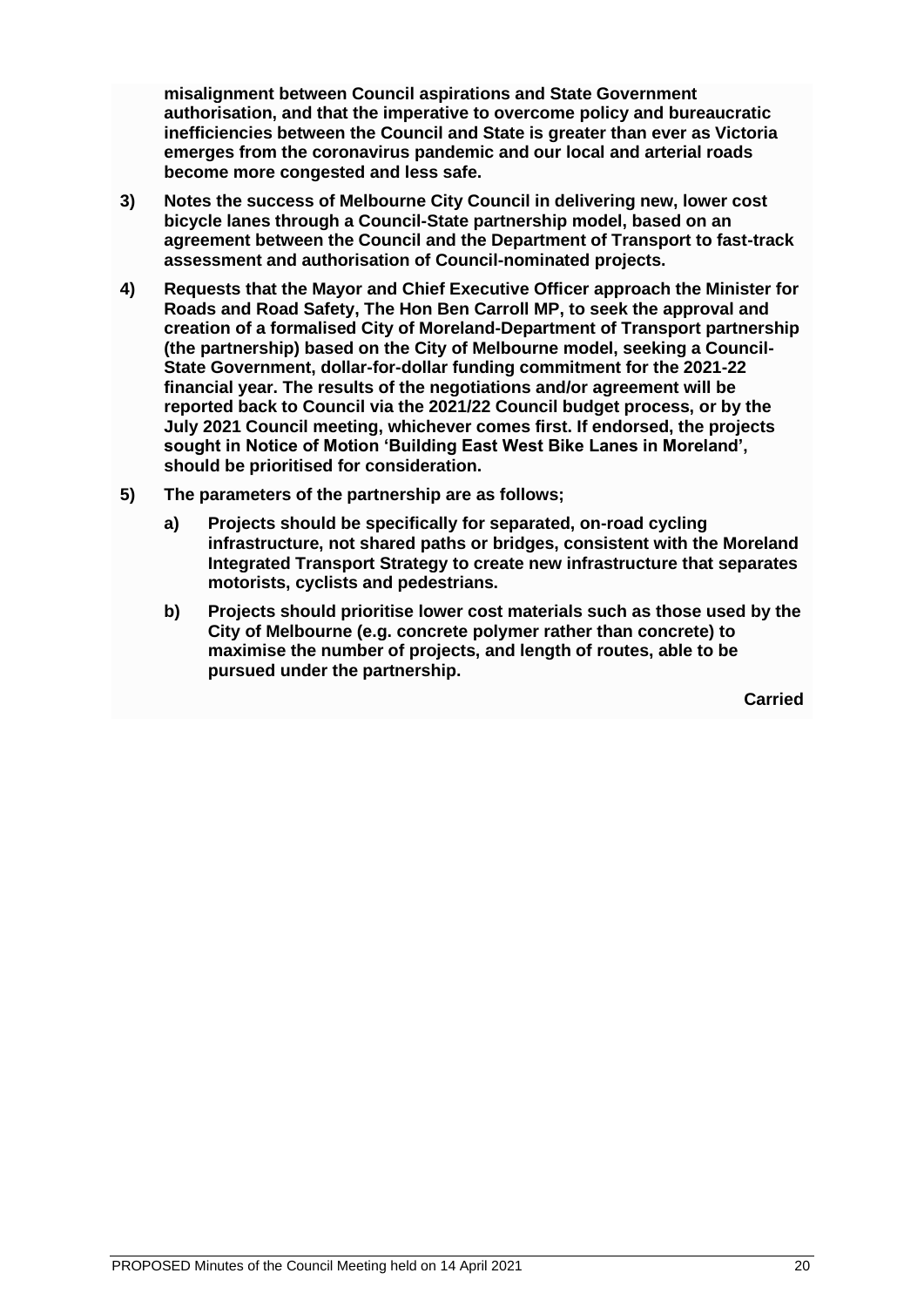# **8.12 BUILDING EAST-WEST BIKE LANES IN MORELAND**

#### **Motion**

That Council receives as part of the annual report on cycling expenditure (scheduled for the May Council Meeting), an indication of the likely costs and possible timing for the delivery of the construction of physically separated cycling lanes on Glenlyon Road (Brunswick Secondary College to Nicholson Street), and Harding Street (Nicholson Street to Sydney Road), and Munro Street (Sydney Road to Rose Street).

# **Resolution**

**Cr Conlan moved, Cr Bolton seconded -**

**That Council receives as part of the annual report on cycling expenditure (scheduled for the May Council Meeting), an indication of the likely costs and possible timing for the delivery of the construction of physically separated cycling lanes on Glenlyon Road/Dawson Street (Brunswick Secondary College to Nicholson Street), and Harding Street (Nicholson Street to Sydney Road), and Munro Street (Sydney Road to Rose Street).**

**Carried**

# **8.13 UNDERSTANDING THE ENVIRONMENTAL AND HEALTH IMPACTS OF SYNTHETIC TURF IN MORELAND**

#### **Motion**

That Council:

Receives a report at the May 2021 Council meeting on the cost and timing for a report that investigates the:

- 1. Environmental impacts of synthetic turf in relation to;
	- a) The recyclability of synthetic turf at the end of its life, having regard to the recycling capacities in Victoria and Australia for synthetic turf
	- b) The leachability of toxins into ground water and waterways associated with synthetic turf
	- c) The associated biological impacts in relation to soil biota destruction, and loss of habitat for wildlife and insects
	- d) The urban heat island effects related to the conversion of natural green spaces to concreted/paved grey spaces
	- e) Carbon emissions associated with synthetic turf manufacturing
- 2. Health impacts of synthetic turf in relation to;
	- a) Toxic off-gassing from degrading synthetic turf, rubber and associated materials
	- b) The heating of synthetic turf and/or concrete on people's health when playing during hot weather
	- c) Comparison of injury rates associated with synthetic turf compared with wellmaintained natural surfaces
- 3. Life-cycle financial costs of synthetic versus natural turf, taking into consideration the ongoing maintenance costs associated with cyclical synthetic turf replacement.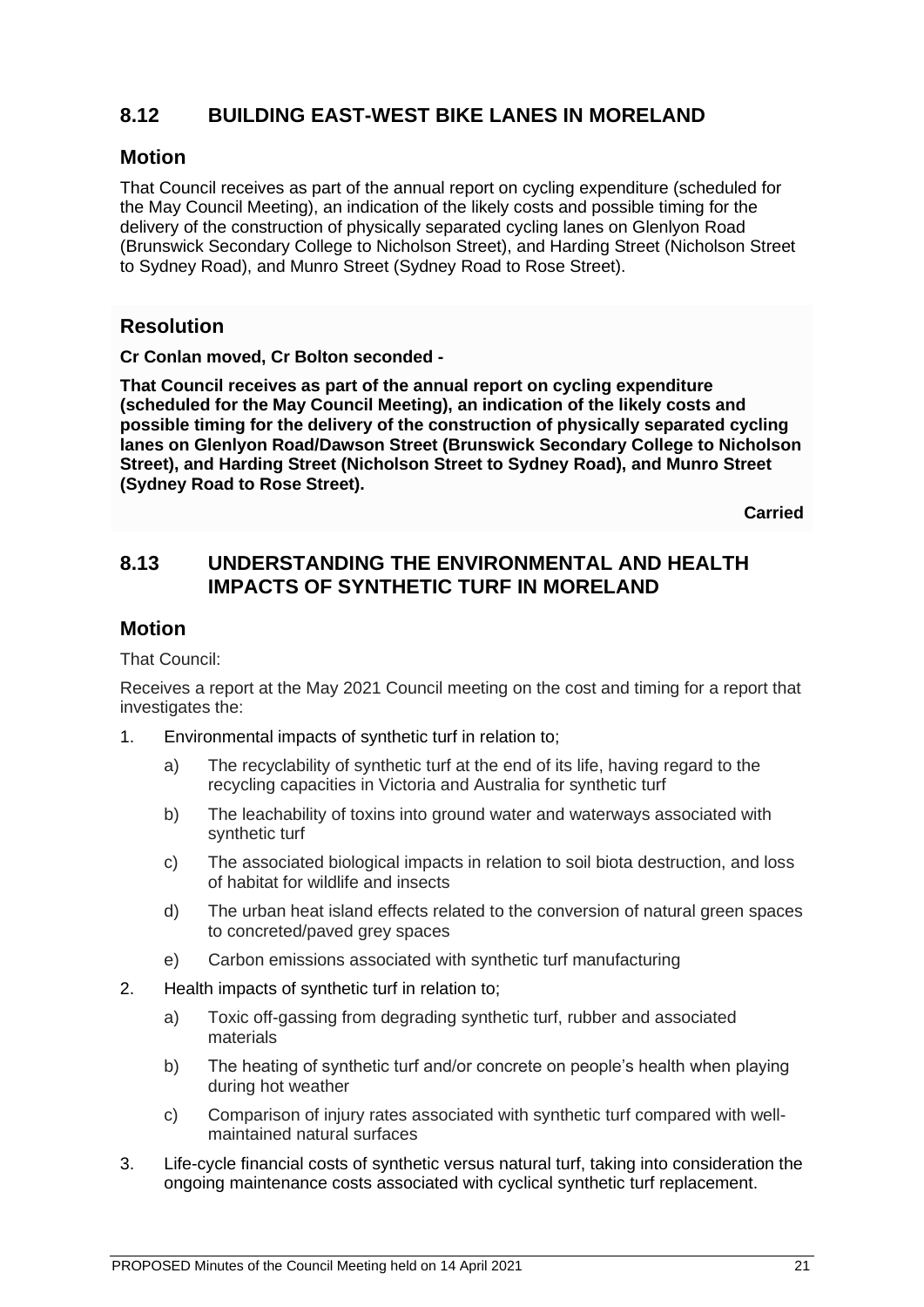- 4. The report will incorporate:
	- a) A thorough literature review of current, peer-reviewed research into the above issues and risks.
	- b) An analysis of points 1,2 and 3 and their consistency with the following Council strategies, policies and plans:
		- Access and Inclusion Policy
		- Active Moreland Framework 2010-14
		- [Allocation of Sporting Grounds and Pavilions Policy](https://www.moreland.vic.gov.au/globalassets/key-docs/policy-strategy-plan/allocation-of-sporting-grounds-and-pavilions-policy.doc)
		- Open Space Strategy 2012-2022
		- Zero Carbon Moreland Climate Emergency Action Plan
		- Moreland Nature Plan
		- Fossil Fuel Divestment Strategy
		- Waste and Litter Strategy 2018 2022
		- Urban Heat Island Effect Action Plan
		- Integrated Water Management Strategy 2040

#### **Motion**

Cr Conlan moved, Cr Bolton seconded -

That Council:

Receives a report at the May 2021 Council meeting on the cost and timing for a report that investigates the:

- 1. Environmental impacts of synthetic turf in relation to;
	- a) The recyclability of synthetic turf at the end of its life, having regard to the recycling capacities in Victoria and Australia for synthetic turf
	- b) The leachability of toxins into ground water and waterways associated with synthetic turf
	- c) The associated biological impacts in relation to soil biota destruction, and loss of habitat for wildlife and insects
	- d) The urban heat island effects related to the conversion of natural green spaces to concreted/paved grey spaces
	- e) Carbon emissions associated with synthetic turf manufacturing
- 2. Health impacts of synthetic turf in relation to;
	- a) toxic off-gassing from degrading synthetic turf, rubber and associated materials
	- b) The heating of synthetic turf and/or concrete on people's health when playing during hot weather
	- c) Comparison of injury rates associated with synthetic turf compared with wellmaintained natural surfaces
- 3. Life-cycle financial costs of synthetic versus natural turf, taking into consideration the ongoing maintenance costs associated with cyclical synthetic turf replacement.
- 4. The report will incorporate:
	- a) a thorough literature review of current, peer-reviewed research into the above issues and risks.
	- b) An analysis of points 1,2 and 3 and their consistency with the following Council strategies, policies and plans:
		- Access and Inclusion Policy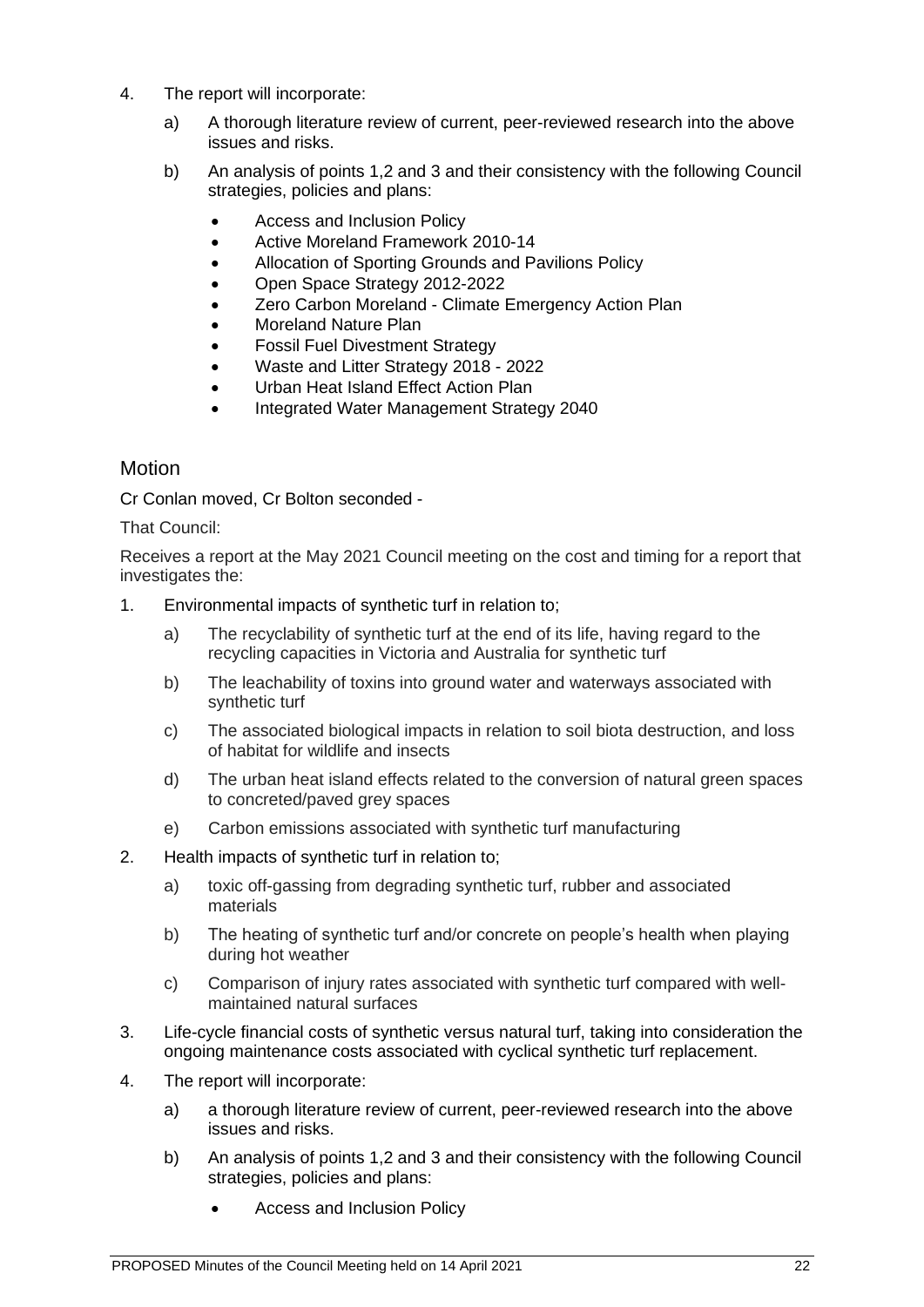- Active Moreland Framework 2010-14
- [Allocation of Sporting Grounds and Pavilions Policy](https://www.moreland.vic.gov.au/globalassets/key-docs/policy-strategy-plan/allocation-of-sporting-grounds-and-pavilions-policy.doc)
- Open Space Strategy 2012-2022
- Zero Carbon Moreland Climate Emergency Action Plan
- Moreland Nature Plan
- Fossil Fuel Divestment Strategy
- Waste and Litter Strategy 2018 2022
- Urban Heat Island Effect Action Plan
- Integrated Water Management Strategy 2040

**Lost**

Cr Angelica Panopoulos called for a division.

| For           | <b>Against</b>           |
|---------------|--------------------------|
| Cr Bolton     | Cr Carli Hannan          |
| Cr Riley      | Cr Davidson              |
| Cr Pulford    | Cr Tapinos               |
| Cr Panopoulos | Cr Yildiz                |
| Cr Conlan     | <b>Cr Pavlidis</b>       |
|               | Cr El-Halabi             |
| Total For (5) | <b>Total Against (6)</b> |

## **COUNCIL REPORTS**

#### **7.2 REDEVELOPMENT OF 33 SAXON STREET, BRUNSWICK AS A CREATIVE AND COMMUNITY FACILITY**

A Council owned site, 33 Saxon Street, Brunswick, is being prepared for redevelopment as a vibrant creative and community facility and new urban park. Strategic planning, community engagement and the successful activation period, known as "Siteworks" (2016 – present), has provided the blueprint for the redevelopment project. Council endorsed a redevelopment concept in July 2020, which was costed at \$13.4 million.

This report recommends a key gateway decision in delivery of this project, by progressing with appointment of a site and community manager, and noting the proposed approach to financing the project. This report also highlights progress towards supporting the relocation of part of the Brunswick Neighbourhood House (BNH) to the redeveloped site. It is recommended to continue feasibility studies and engagement with the BNH with a view to confirming the relocation details within the next 12 months.

Design procurement is also underway, and the project is tracking well for delivery within this Council term.

## **Officer Recommendation**

That Council:

- 1. Notes progress to redevelop 33 Saxon Street, Brunswick as a creative and community facility in accordance with the Strategic Framework, 2017 and the endorsed concept of July 2020.
- 2. Endorses the proposed financial approach to deliver the redevelopment project, as described in Table 2 of this Council Report.
- 3. Notes progress towards reaching an agreement with Brunswick Neighbourhood House, as described in this Council Report, for relocation of their services from 16 Garden Street, Brunswick to a redeveloped 33 Saxon Street.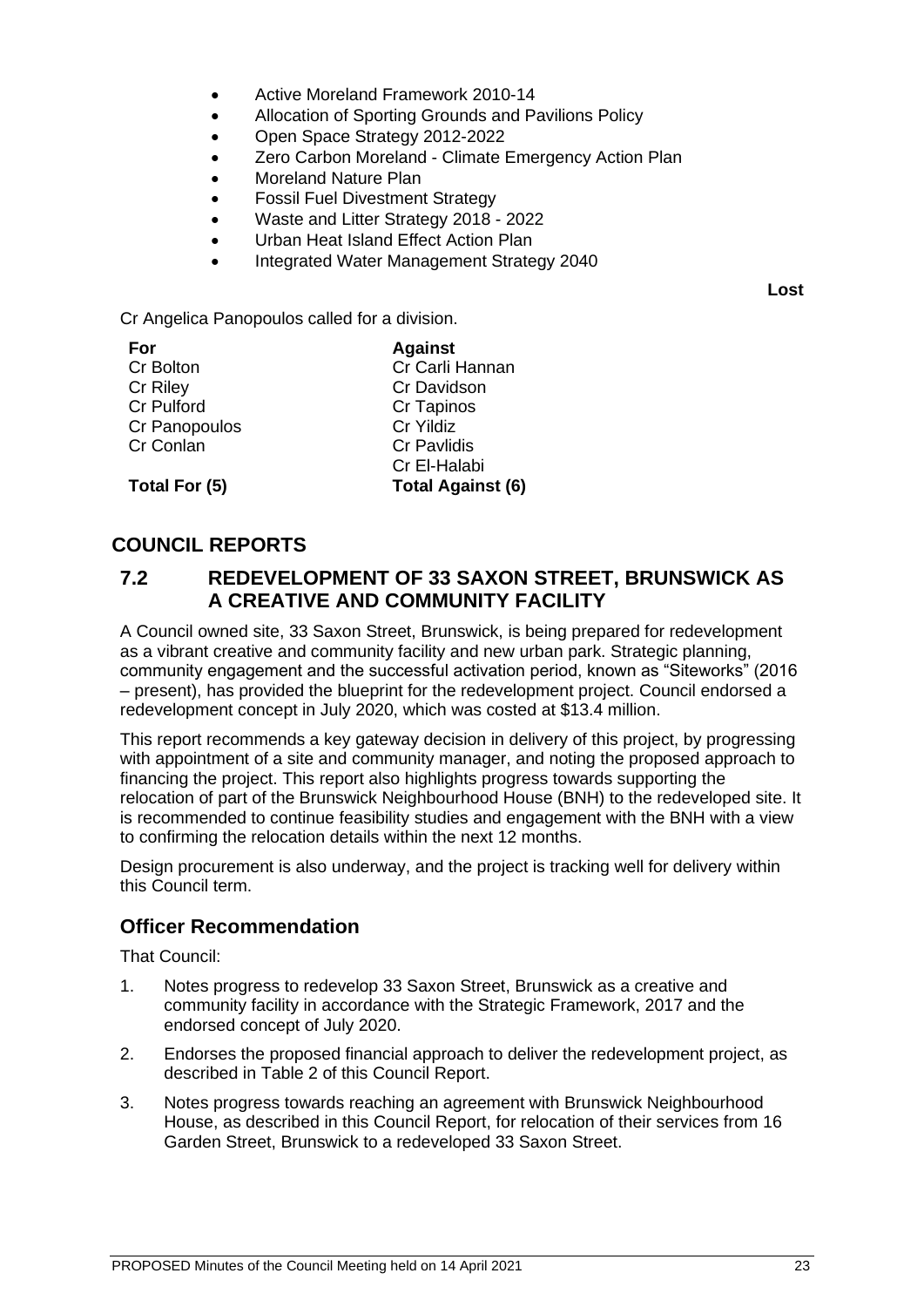4. Commences the public procurement process to seek a partner organisation as a site and community manager to deliver the vision and objectives at the redeveloped 33 Saxon Street.

## **Resolution**

**Cr Tapinos moved, Cr Bolton seconded -**

**That Council:**

- **1. Notes progress to redevelop [33 Saxon Street,](x-apple-data-detectors://4/) Brunswick as a creative and community facility in accordance with the Strategic Framework, 2017 and the endorsed concept of July 2020 (Concept Plan D - \$13.4 million)**
- **2. Presents to council a further report at decision Gateway 3 detailing:**
	- **a) the short term and long term, costs, benefits, and delivery impacts of expanding the building to include an additional level of commercial and/or community space**
	- **b) A range of scenarios for the ratio of community, commercial and submarket affordable arts spaces, and public open space, and highlighting the cost implications of each of these**
	- **c) Options for management arrangements, and the costs and benefits of each of these, including an option where the external Community Manager does not manage the space where BNH operates or its tenancy arrangements**
	- **d) Cost estimates for high level fit-out costs for each of the tenants, and the implications to the cost model of Council covering the full fit-out costs for community tenants**
- **3. Endorses the proposed financial approach to deliver the redevelopment project, as described in Table 2 of this Council Report.**
- **4. Notes progress towards reaching an agreement with Brunswick Neighbourhood House (BNH), as described in this Council Report, for relocation of their services to a redeveloped [33 Saxon Street.](x-apple-data-detectors://5/)**
	- **a) Council confirms the new BNH will be a facility with distinct identity and autonomy within the Saxon Street facility, with full control over its own organisational governance.**
	- **b) Council confirms its commitment for the relocation of the BNH to Saxon Street with their whole suite of services and administration but notes some services may remain at De Carle Street site by agreement, if required.**
	- **c) Council notes the BNH's preference for the relocation to be to the refurbished historic Sherwood House and explores whether this option can accommodate their needs as well as the objectives of the overall project, during the architectural design period.**
	- **d) Council reaffirms Council's long standing policy to only require neighbourhood houses to pay peppercorn rent.**
- **5. Commences the public procurement process to seek a partner organisation as a site and community manager to deliver the vision and objectives at the redeveloped [33 Saxon Street,](x-apple-data-detectors://6/) noting that no final decision will be made about the management model until Council has considered the report detailed in point 2 of this resolution.**
- *8.59 pm Cr Panopoulos left the meeting.*

*9.02 pm Cr Panopoulos returned to the meeting*.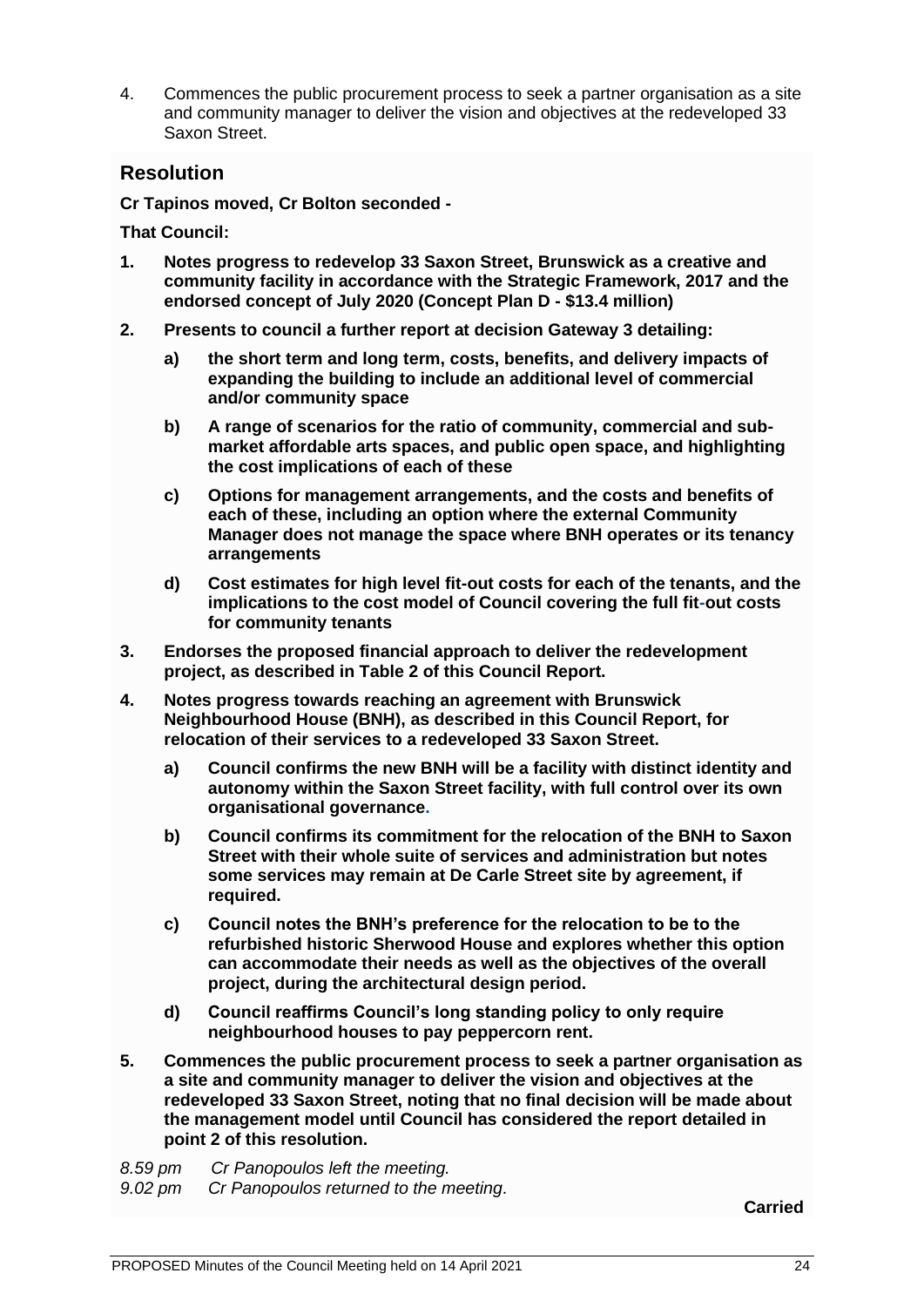#### **7.3 DRAFT CHILDREN, YOUNG PEOPLE AND FAMILIES PLAN 2021-2025**

The draft *Children, Young People and Families Plan 2021-2025* (the '*Plan'*) is an integrated strategy to guide the delivery of learning, development, health and wellbeing outcomes for children, young people and families in Moreland. The *Plan* will consolidate two existing strategies for children and young people, namely: *Moreland Early Years Strategy 2016-2020* and *Full Potential: A Strategy for Moreland's Young People.* Informed by community feedback and evidence the integration of these two strategies now forms an integrated plan for children, young people and families in Moreland and provide opportunities for collaboration, service enhancement and delivery across the age continuum, from birth to adulthood, 0-24 years of age.

Although COVID-19 affected the methods used to engage with the community and stakeholders over 400 children, young people, parents, community members and local organisations provided ideas on how children and young people's outcomes can be improved.

The draft *Plan* has been developed within existing resourcing and does not have budget implications, however its implementation from 2021 to 2025 may require further resourcing and this will be addressed through subsequent budget processes as required. An Implementation Plan will be developed with a series of actions to address each objective. These actions will include Council's role, timeframe for completion and resources required. Monitoring and evaluation will inform an annual report to Council and the community on progress and achievements in implementing the Plan.

## **Officer Recommendation**

That Council:

- 1. Endorses for public exhibition of the draft *Children, Young People and Families Plan 2021-2025* (Attachment 1).
- 2. Notes the draft *Children, Young People and Families Plan 2021-2025* will be available for public exhibition for 21 days, 19 April to 9 May 2021.

# **Resolution**

**Cr Carli Hannan moved, Cr Pavlidis seconded -**

**That Council:**

- **1. Endorses for public exhibition of the draft** *Children, Young People and Families Plan 2021-2025* **(Attachment 1).**
- **2. Notes the draft** *Children, Young People and Families Plan 2021-2025* **will be available for public exhibition for 21 days, 19 April to 9 May 2021.**

**Carried**

# **7.4 PROPOSED SALE OF LAND FROM FORMER ROAD AND RESERVE REAR OF 33 RICHARDS STREET, COBURG**

At its meeting on 8 November 1999 (DCD36), Council resolved to discontinue a road and reserve to the rear of 23 to 49 Richards Street, Coburg, shown shaded on the plan in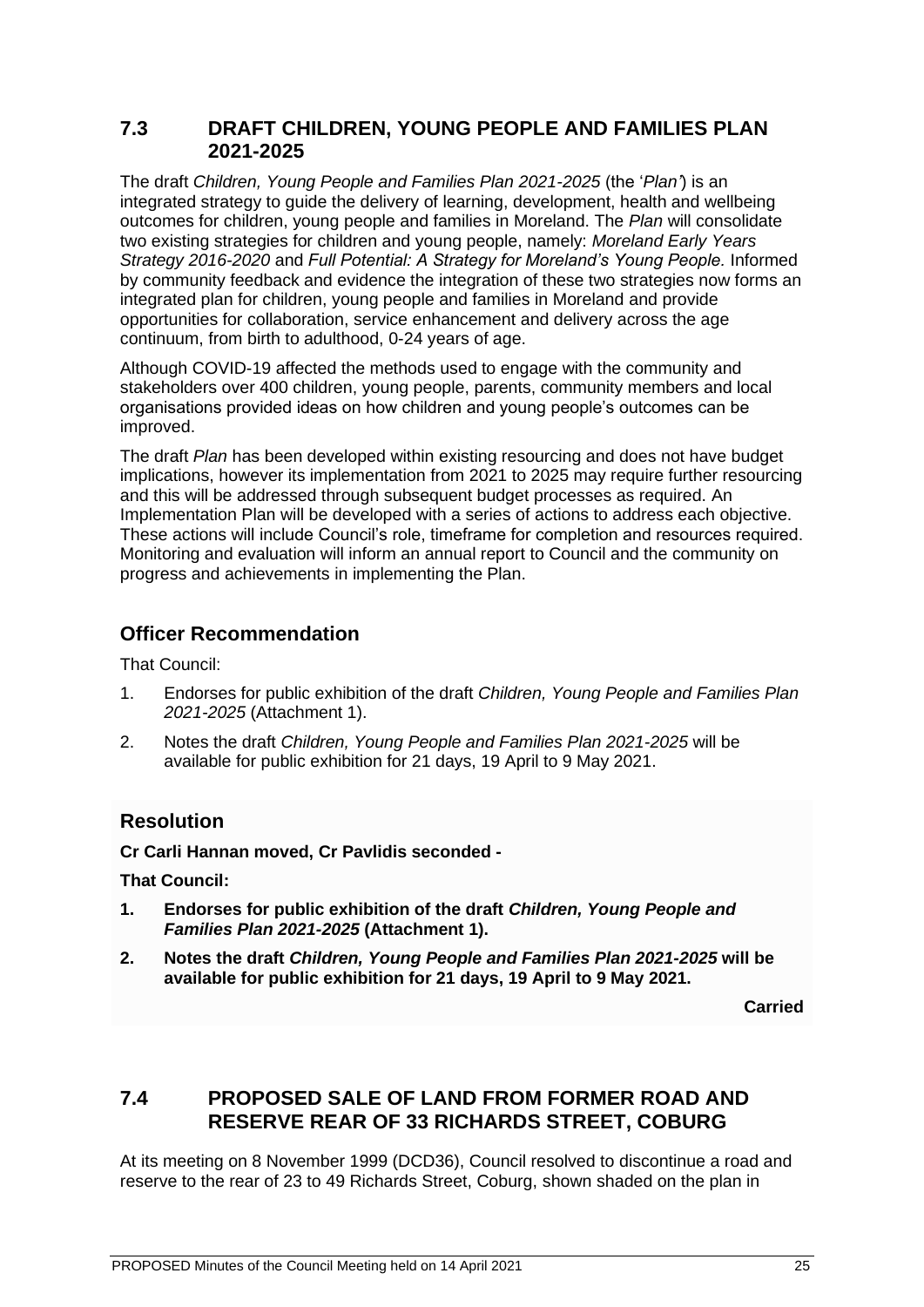Attachment 1 and to sell the land to the adjoining property owners. Several parcels of land from the former road and reserve were either sold at the time or in the years thereafter.

Council has received a request from the owner of 33 Richards Street, Coburg, to acquire the land from the discontinued road and reserve adjoining the rear of their property.

Council's historical map records indicate the land from the former road has been enclosed within the fence boundary of 33 Richards Street, Coburg since 1966. The sale of this portion of land will legally formalise their occupation.

The previous owners of 33 Richards Street were not interested in purchasing the land to the rear of their property.

However, new owners of 33 Richards Street have now requested to purchase this land, meaning that Council can now enact the resolution and proceed with the sale.

The purpose of this report is for Council to note the intention to now sell the land from the former road and reserve to the owner of 33 Richards Street Coburg.

# **Officer Recommendation**

That Council:

- 1. Notes the intention to sell the land from the previously discontinued road and reserve at the rear of 33 Richards Street, Coburg, known as Lot 6 on Plan of Subdivision PS419827K and contained in certificate of title Volume 10558 Folio 701, to the owner of 33 Richard Street, Coburg, by private treaty.
- 2. Authorises the Director Engagement and Partnerships to do all things necessary to effect the sale of Council's land to the owner of 33 Richards Street, Coburg.

#### **Resolution**

**Cr Carli Hannan moved, Cr El-Halabi seconded -**

**That Council:**

- **1. Notes the intention to sell the land from the previously discontinued road and reserve at the rear of 33 Richards Street, Coburg, known as Lot 6 on Plan of Subdivision PS419827K and contained in certificate of title Volume 10558 Folio 701, to the owner of 33 Richard Street, Coburg, by private treaty.**
- **2. Authorises the Director Engagement and Partnerships to do all things necessary to effect the sale of Council's land to the owner of 33 Richards Street, Coburg.**

**Carried**

Cr Bolton requested her vote against be noted.

## **7.5 WITHDRAWAL OF REQUEST TO AUTHORISE AMENDMENT C193 AND COMMENCE PREPARATION OF AN ACTIVITY CENTRE ZONE FOR THE BRUNSWICK ACTIVITY CENTRE**

Council Report 7.7 (10 February 2021) provided Council with an update of the progress of Amendment C193 to the Moreland Planning Scheme. This Report noted that based on early drafts of strategic analysis of Moreland's commercial and employment floor space needs, that the rezoning proposed by Amendment C193 may not be the most effective way to meet Moreland's overall commercial floor space needs and associated employment outcomes. This analysis of Moreland's commercial and industrial employment floor space needs was commissioned following the State Government release of the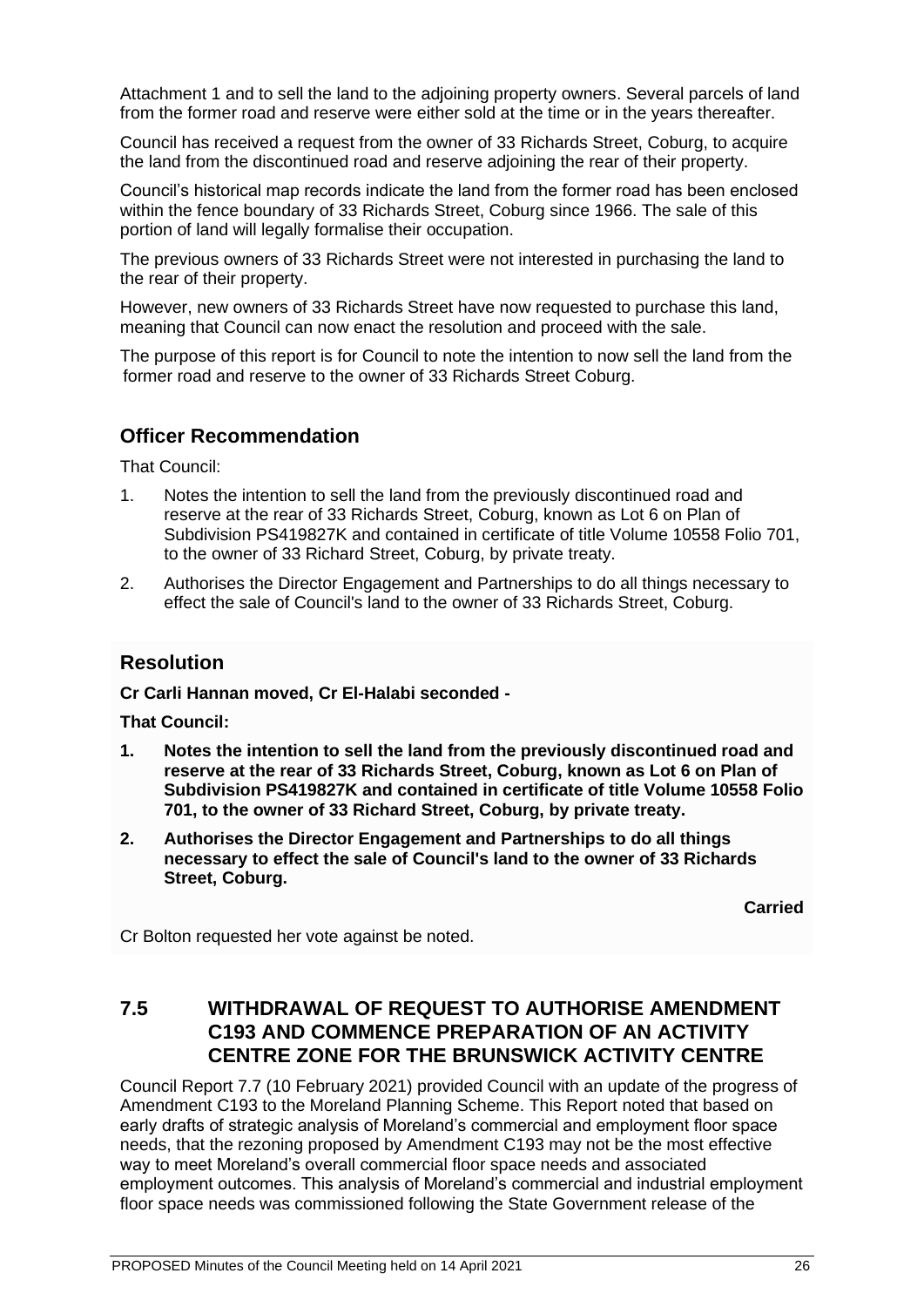Melbourne Industrial and Commercial Land Use Plan 2020 (MICLUP) which identified the need for Moreland to increase its employment land considerably.

This further report now brings to Council the finalised strategic analysis foreshadowed in Report 7.7, titled A Job in Moreland: The floorspace we need now and in the future (AJiM). This analysis provides insight into how employment in Moreland can be supported and maximised into the future through both planning scheme controls, and other Council actions.

Based on this analysis it is recommended that Council resolve to withdraw the request for the Minister to authorise Amendment C193, on the basis that pursuing the Commercial 3 Zone for the 56 sites included in Amendment C193 would not holistically address the issues with future commercial floor space provision identified in AJiM. As Amendment C193 has not yet been through the amendment process (i.e. authorised, exhibited, considered by a Panel and approved by Council), it is not considered to be 'seriously entertained,' and it is appropriate to withdraw the authorisation request now in favour of a more holistic approach to commercial and industrial employment floorspace in the Brunswick Activity Centre (BAC).

This report also outlines recommended consultation to inform the preparation of a draft Activity Centre Zone (ACZ) for the BAC. The ACZ planning scheme tool would allow Council to more effectively set a requirement for commercial floor space provision and employment growth in line with the findings of *AJiM.* The ACZ can be tailored to require specific land use and development outcomes in specific precincts within the Centre and enable identification of which land uses are encouraged in different precincts. In commercial areas it would provide greater ability for Council to require more commercial floorspace than the market is currently delivering and refuse applications that do not provide adequate commercial floor space.

*AJiM* highlights the opportunity to slow and halt the current long-term decline in employment self-sufficiency right across Moreland. Council can take actions to assist in setting up the economic conditions to increase employment self-sufficiency over the longer term and provide a holistic approach to job creation in Moreland's Employment Precincts. Whilst this particular report focuses on the implications of *AJiM* on the BAC and Amendment C193, *AJiM* will guide actions to support employment growth right across the City.

## **Officer Recommendation**

That Council:

- 1. Withdraws the request to seek authorisation from the Minister for Planning to prepare Amendment C193 to the Moreland Planning Scheme.
- 2. Notes that officers will undertake consultation (as detailed in the Council Report) to inform preparation of a draft Activity Centre Zone schedule for the Brunswick Activity Centre.

# **Resolution**

**Cr Riley moved, Cr Conlan seconded -**

**That the item be deferred for one month until the Council meeting on 12 May 2021.**

**Carried**

## **7.6 PUBLIC HIGHWAY DECLARATION - STREETS, ROADS, LANEWAYS AND EASEMENTS NEAR WILKINSON STREET, BRUNSWICK**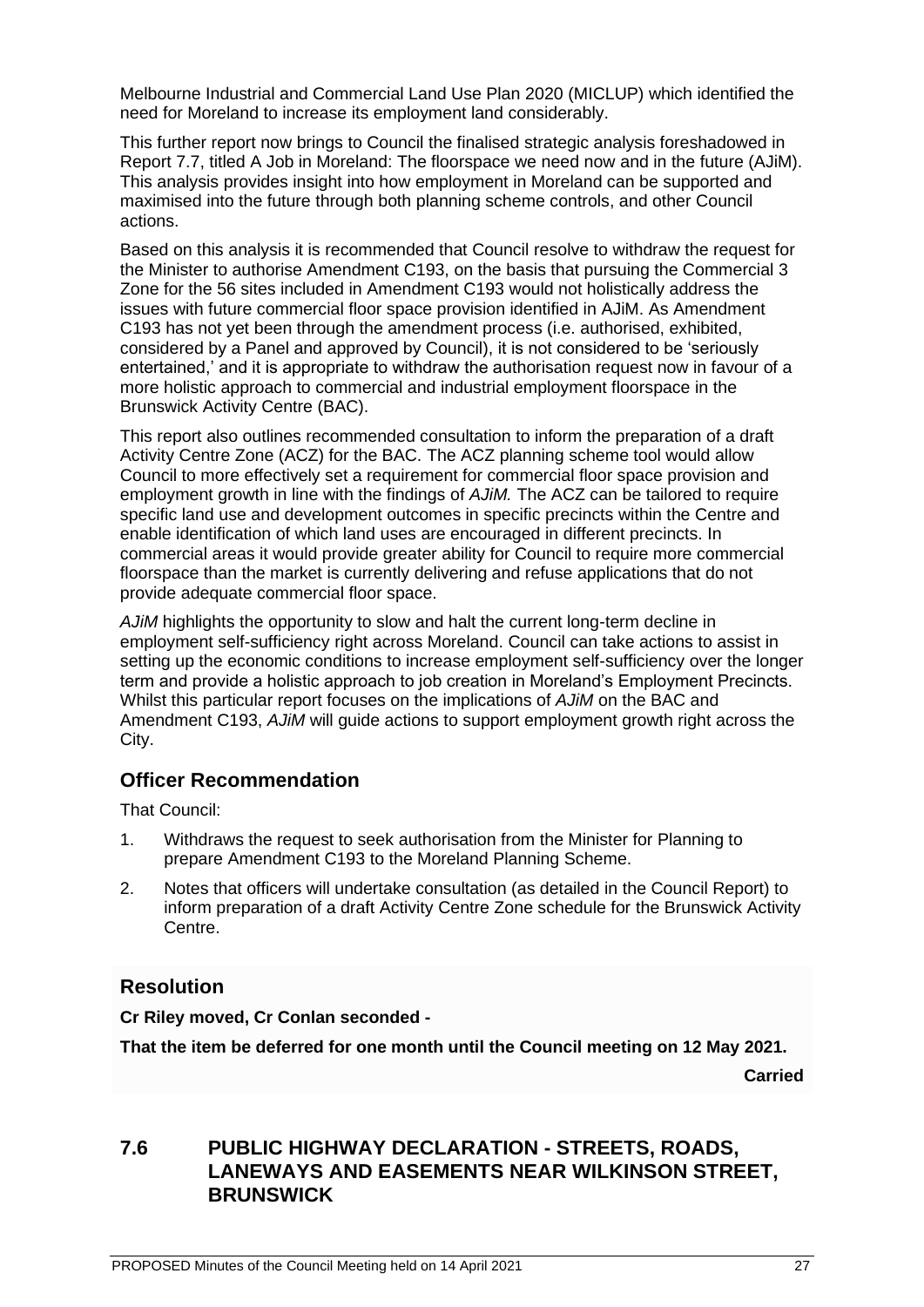Council's public car park known as 2-8 Wilkinson Street was constructed in the mid-1970s. That construction incorporated an abutting property (between 2-8 Wilkinson Street and 10- 12 Wilkinson Street) into the car park which has a carriageway easement across the full length and width. At the time, the former Brunswick City Council concluded that constructing the road pavement over the carriageway easement and the subsequent use by the public, met the legal criteria for this land to be a road. After that date, Brunswick City Council showed the land as a road on its city plans (Attachment 1). Recently it has been found that the property title still shows that abutting land without 'road' status, owned by the original subdivider in 1885. Recent legal opinion is that the legal criteria Brunswick City Council used, is now insufficient for the property title to be changed to show 'road'.

A feasibility being undertaken for the land abutting the western boundary of this "road" (10- 12 Wilkinson Street) has found that the property title has not been changed. The possible future development of the abutting land parcel requires the land to be converted to "road" on title, both to confirm the public's right to use that land and to facilitate access to and from that land, requiring a formal declaration by Council.

Just 50 metres away, there is also a laneway that exists physically across 409-419 Sydney Road, Brunswick. The laneway goes through the middle of the current Bunnings site and provides a public connection from Wilkinson Street to Victoria Street. It is currently used by cars and delivery vehicles and is a busy pedestrian connection. This laneway appears on the former Brunswick City Council city plans and show that Council has been, *and still is*, responsible for the on-going maintenance of the laneway. However, the Bunnings land property title does not show the laneway across it. This has raised questions about the public's right to use it. A formal declaration is required by Council to guarantee the continued access that the public have been using for the past century.

## **Officer Recommendation**

That Council:

- 1. Approves the commencement of the process under Section 204(1) of the *Local Government Act 1989* to declare in the Government Gazette, that all roads constructed by Council within the area bounded by Sydney Road, the northern boundary of Victoria Street, the railway line and the southern boundary of Albert Street to be public highways, including the constructed easement on Title Plan TP 940933P in the 2-8 Wilkinson Street Car Park and the constructed laneways at the rear of 409-419 Sydney Road and 2-8 Wilkinson Street, Brunswick, on Title Plan TP 238758W.
- 2. Gives public notice of the declaration of public highway status and calls for submissions in accordance with Section 223 of the *Local Government Act 1989* in *The Age* newspaper.
- 3. Publishes a copy of the public notice on Council's website and provides a copy to owners and occupiers of all properties abutting the portion of the roads that will be declared.
- 4. Appoints Councillor \_\_\_\_\_\_\_\_\_\_\_\_\_\_\_\_\_ as Chair, and Councillors and and to a Committee to hear any submitters requesting to be heard in support of their written submission.
- 5. Authorises the Chief Executive Officer to set the time, date and place of a meeting of the committee to hear submissions in relation to Council's intent to declare all roads constructed by Council within the area bounded by Sydney Road, the northern boundary of Victoria Street, the railway line and the southern boundary of Albert Street, to be public highways following consultation with Councillors and any submitters.
- 6. Following the consultation process, receives a report outlining any submissions received, a summary of proceedings of any Hearing of Submissions held in relation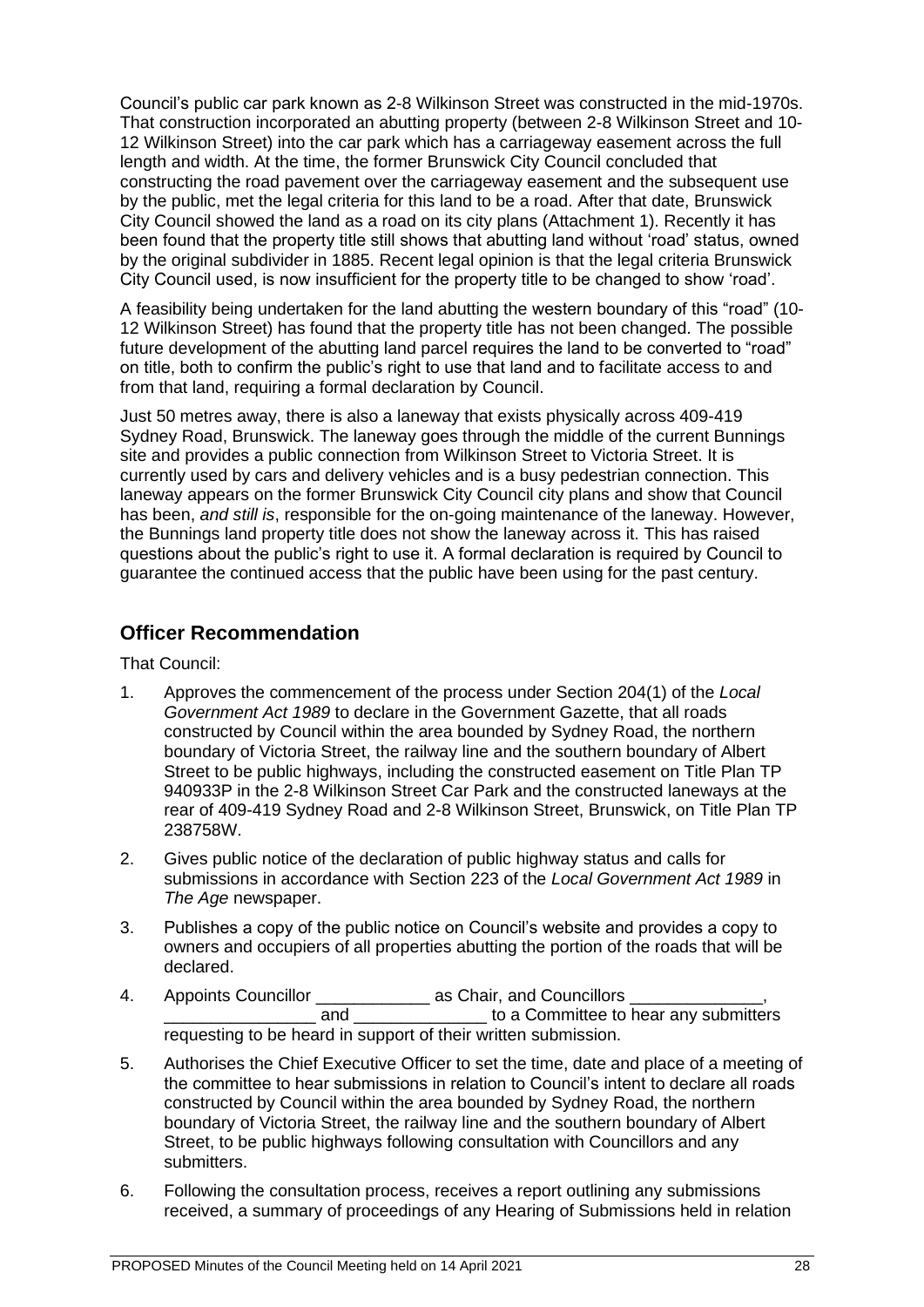to the proposed declaration of public highways, with a recommendation on whether to proceed.

7. Notes that further advice will be provided in 2021/22 and beyond of other locations that may be identified within the municipality in which Council's roads are similarly exposed to enclosure by abutting properties.

*9.13 pm Cr Pulford left the meeting. 9.14 pm Cr El-Halabi left the meeting and did not return. 9.15 pm Cr Pulford returned to the meeting.*

# **Resolution**

**Cr Riley moved, Cr Carli Hannan seconded -**

**That Council:**

- **1. Approves the commencement of the process under Section 204(1) of the** *Local Government Act 1989* **to declare in the Government Gazette, that all roads constructed by Council within the area bounded by Sydney Road, the northern boundary of Victoria Street, the railway line and the southern boundary of Albert Street to be public highways, including the constructed easement on Title Plan TP 940933P in the 2-8 Wilkinson Street Car Park and the constructed laneways at the rear of 409-419 Sydney Road and 2-8 Wilkinson Street, Brunswick, on Title Plan TP 238758W.**
- **2. Gives public notice of the declaration of public highway status and calls for submissions in accordance with Section 223 of the** *Local Government Act 1989* **in** *The Age* **newspaper.**
- **3. Publishes a copy of the public notice on Council's website and provides a copy to owners and occupiers of all properties abutting the portion of the roads that will be declared.**
- **4. Appoints Councillor Tapinos as Chair, and Councillors Conlan, Riley, and Bolton to a Committee to hear any submitters requesting to be heard in support of their written submission.**
- **5. Authorises the Chief Executive Officer to set the time, date and place of a meeting of the committee to hear submissions in relation to Council's intent to declare all roads constructed by Council within the area bounded by Sydney Road, the northern boundary of Victoria Street, the railway line and the southern boundary of Albert Street, to be public highways following consultation with Councillors and any submitters.**
- **6. Following the consultation process, receives a report outlining any submissions received, a summary of proceedings of any Hearing of Submissions held in relation to the proposed declaration of public highways, with a recommendation on whether to proceed.**
- **7. Notes that further advice will be provided in 2021/22 and beyond of other locations that may be identified within the municipality in which Council's roads are similarly exposed to enclosure by abutting properties.**

**Carried**

# **7.7 INFRASTRUCTURE VICTORIA'S DRAFT 30-YEAR STRATEGY - COUNCIL SUBMISSION**

Infrastructure Victoria is an independent advisory body with a function to prepare a 30 year infrastructure strategy for Victoria every three to five years. The most recent draft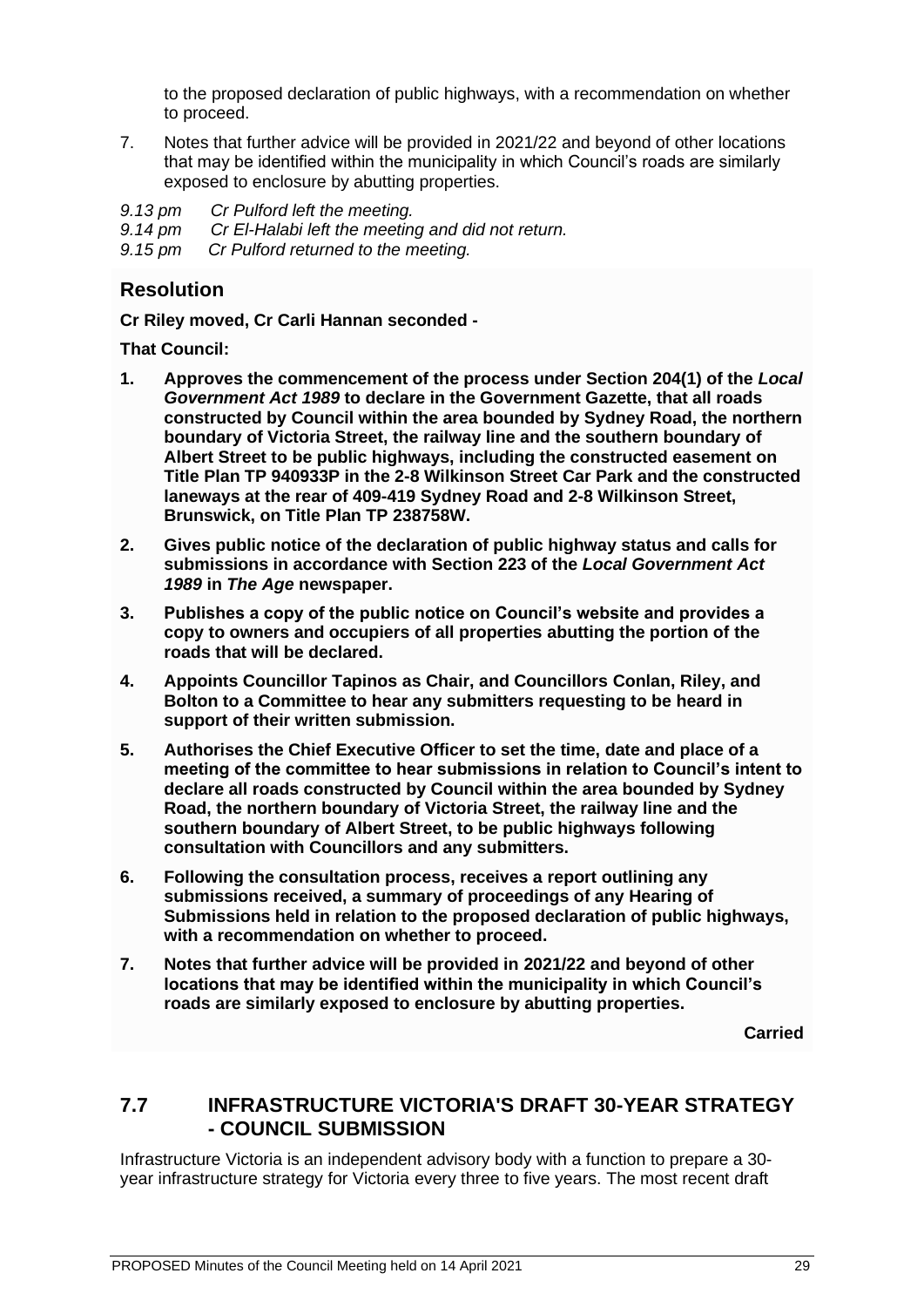strategy, consisting of 95 recommendations to the Victorian Government, was released for public consultation in December 2020.

An officer submission was prepared by compiling feedback across nine Moreland Council business units. The officer submission broadly endorses the draft strategy, supporting 49 of its recommendations and opposing only two.

The officer submission was submitted to Infrastructure Victoria by the deadline of 26 February 2021 advising that Council would formally consider the submission at its next available meeting, being April 2021. Due to tight timeframes, it was not possible for Council to consider the submission prior to the deadline. Should Council make any changes to the officer submission this will be substituted.

## **Officer Recommendation**

That Council endorses the officer submission as submitted to Infrastructure Victoria's draft 30-year strategy consultation as contained in Attachment 1 to this report.

#### **Resolution**

**Cr Riley moved, Cr Tapinos seconded -**

**That Council endorses the officer submission as submitted to Infrastructure Victoria's draft 30-year strategy consultation as contained in Attachment 1 to this report.**

**Carried**

# **7.8 TECHNICAL STUDY ON THE IMPACT OF 5G TELECOMMUNICATION FACILITIES**

This technical study was requested by Council in the course of considering a proposal to lease land to Telstra for a new telecommunications facility.

Council owns land at 1A Francis Street, Oak Park. Visionstream, acting on behalf of Telstra, approached Council to lease a part of Council land to construct a new telecommunications facility. In October 2019, Council resolved to commence procedures to lease the land as proposed. Following all statutory consultation processes, Council resolved to lease the land to Telstra on 15 May 2020.

As part of the May 2020 resolution, Council resolved that a technical study should be undertaken on the impact of 5G telecommunication facilities.

Council officers engaged researchers from Swinburne University of Technology to undertake the technical study. The study was conducted by three expert biophysicists, one of whom is also a medical practitioner, from the School of Health Sciences at Swinburne University. This study is now complete.

The Technical Study states: "*Our overall conclusion is that 5G RFR [Radiofrequency Radiation] will not present any deleterious effects on organisms in the environment and that 5G RFR is in many ways similar to 4G and previous generations of mobile telecommunications systems, without environmental effects.*" (page 21).

The study also notes a statement issued by Australian Radiation Protection and Nuclear Safety Agency (ARPANSA) that "*there is no established scientific evidence that the use of mobile phones causes any health effects*" (page 20) which is broadly in line with the results presented in the report.

The full Technical Study report is provided in Attachment 1.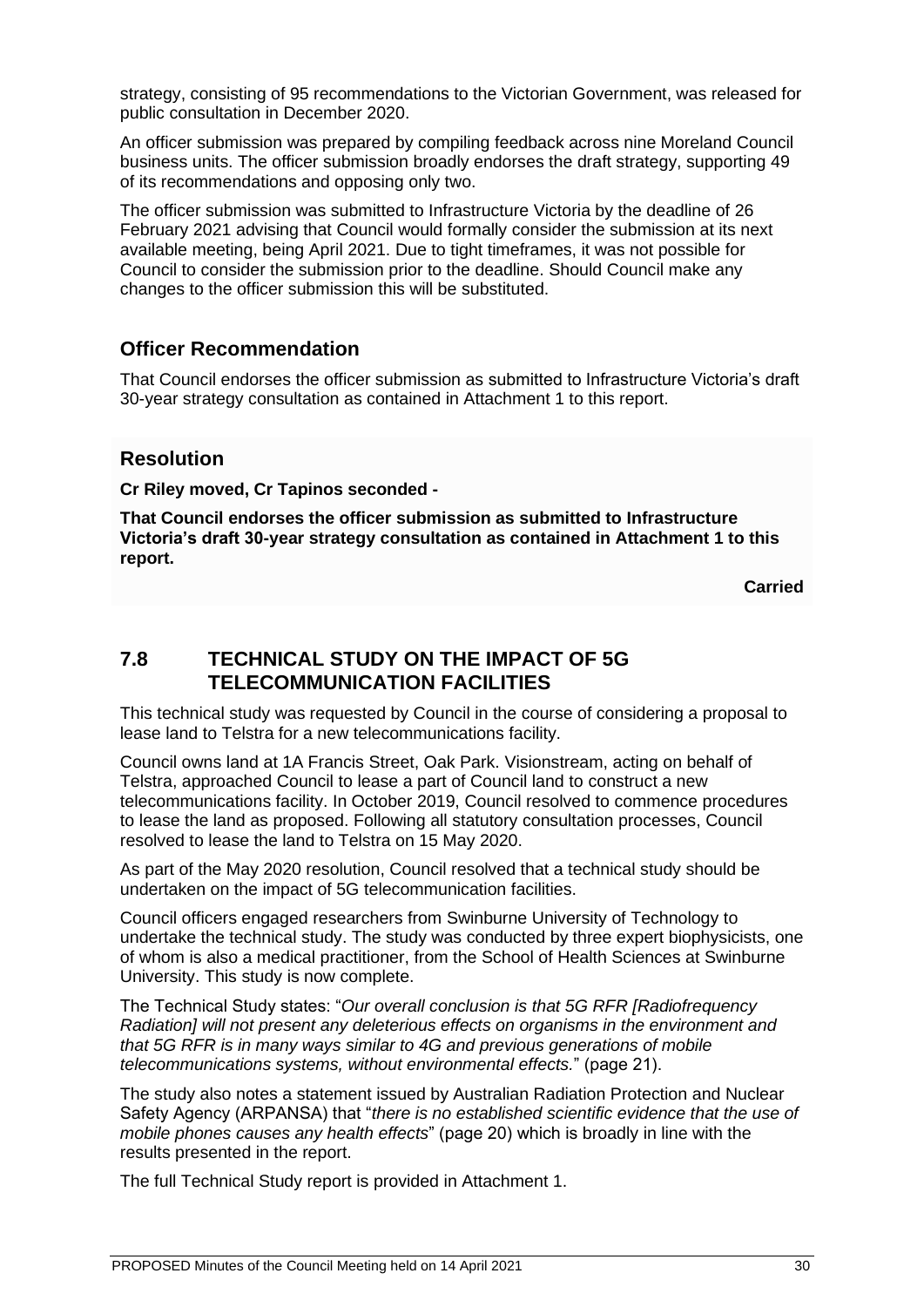# **Officer Recommendation**

That Council notes the Review of Possible Effects of 5G Radiation and the Review's overall conclusion "*that 5G RFR will not present any deleterious effects on organisms in the environment and that 5G RFR is in many ways similar to 4G and previous generations of mobile telecommunications systems, without noticeable environmental effects*." (page 21).

# **Resolution**

**Cr Riley moved, Cr Carli Hannan seconded –**

**That Council:**

- **1. Notes the Review of Possible Effects of 5G Radiation and the Review's overall conclusion "that 5G RFR will not present any deleterious effects on organisms in the environment and that 5G RFR is in many ways similar to 4G and previous generations of mobile telecommunications systems, without noticeable environmental effects." (page 21)**
- **2. Contacts those residents who engaged with the statutory process as per the Council decision of 19 October 2019, namely those that submitted letters, made in person submissions and at a minimum, the lead signatory of the related petition, advising them of the technical report commissioned by Council, providing a summary of the outcomes (similar to that presented in the cover report for this item) and including a link to the full technical report for their reference.**
- **3. Shares this with MAV and VLGA for distribution to other councils as a resource to address the concerns that may be continuing to circulate in the broader Victorian community.**

**Carried**

# **7.9 ACCESS TO LOCAL COMMUNITY NEWS IN MORELAND - RESPONSE TO NOTICE OF MOTION**

In March 2021, Council resolved to receive a report into access to local community news in Moreland. This report explores Council's obligation to communicate 'Council news' to its citizens and the channels through which it does this.

The media landscape in Australia has been changing over the past decade, with a decline in traditional community news outlets, particularly in suburban and regional media, and an increase in digital news platforms. These changes were amplified with the onset of the covid-19 pandemic, and many additional suburban and regional news outlets ceased printing and shut their doors.

Councils have had to deal with the challenge of changes to traditional news channels, while ensuring they continue to meet their obligation to communicate 'Council news' and upholding their role in emergency communication of essential health messaging during the pandemic.

With the decline in traditional news outlets, we have seen the emergence of non-traditional news sources, driven by community interest and advocacy groups or individuals with an interest in community news and research into alternative sustainable news models.

Council does not have an official role in the dissemination of community news that is not related to Council, however readily available community news plays a key role in creating connected communities.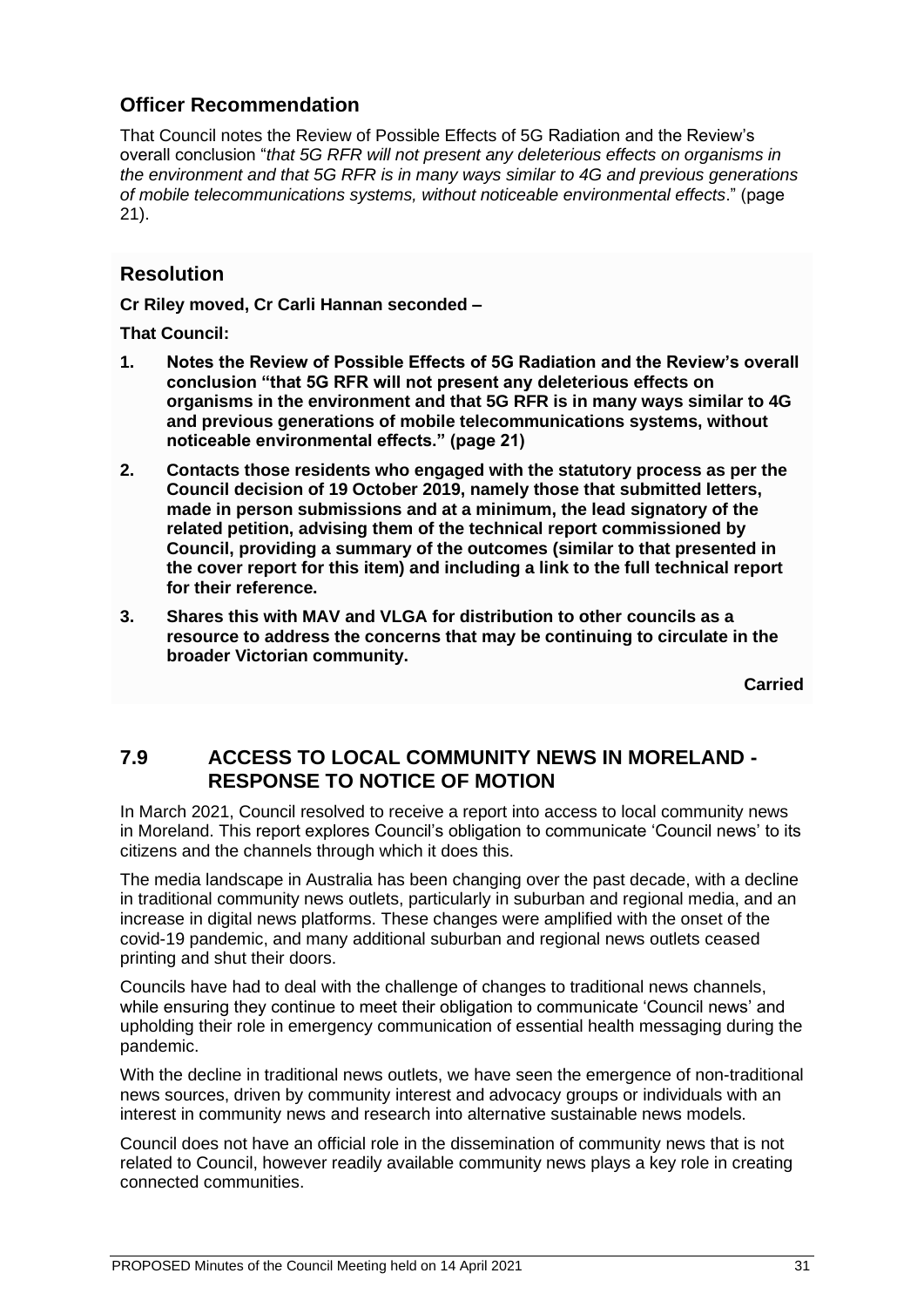It is beneficial for the community and for Council to have access to community news via independent news outlets. However, to ensure the independence of news outlets, these should ideally operate at arm's length from Council.

There are still a number of ways that Council can support local journalists and news outlets, the creation and dissemination of community news and organisations that advocate for public interest journalism. Options have been explored in this report that might assist in tackling a number of the issues around access to community news in Moreland.

The recommended option is to continue to explore possibilities with the Inner North Community Foundation's journalist-led local news initiative, while advocating for extended federal government assistance to community news outlets.

Another positive possibility would be extending Council's Inside Moreland newsletter, with more content and/or more frequency, but this would rely on additional budget allocation in an challenging budget environment.

## **Officer Recommendation**

That Council:

- 1. Writes to the Inner Northern Community Foundation (INCF) formally expressing interest in its journalist-led news initiative;
- 2. Receives a further report on the feasibility of the journalist-led news initiative including any financial implications associated with supporting the project;
- 3. Writes to the Honourable Paul Fletcher MP, Minister for Communications, Infrastructure, Cities and Arts advocating for:
	- a) A new fund to support suburban local news outlets and start-ups that do not qualify for the federal governments public interest journalism grants;
	- b) A stronger aid for independent newspapers that serve as the primary source of local news for their suburbs, towns and cities;
	- c) A lowering of the revenue threshold in the draft mandatory code to \$75,000 especially for those outlets serving populations of less than 100,000 people.

## **Resolution**

**Cr Pulford moved, Cr Tapinos seconded -**

**That Council:**

- **1. Writes to the Inner Northern Community Foundation (INCF) formally expressing interest in its journalist-led news initiative;**
- **2. Receives a further report on the feasibility of the journalist-led news initiative including any financial implications associated with supporting the project;**
- **3. Writes to the Honourable Paul Fletcher MP, Minister for Communications, Infrastructure, Cities and Arts advocating for:**
	- **a) A new fund to support suburban local news outlets and start-ups that do not qualify for the federal governments public interest journalism grants;**
	- **b) A stronger aid for independent newspapers that serve as the primary source of local news for their suburbs, towns and cities;**
	- **c) A lowering of the revenue threshold in the draft mandatory code to \$75,000 especially for those outlets serving populations of less than 100,000 people.**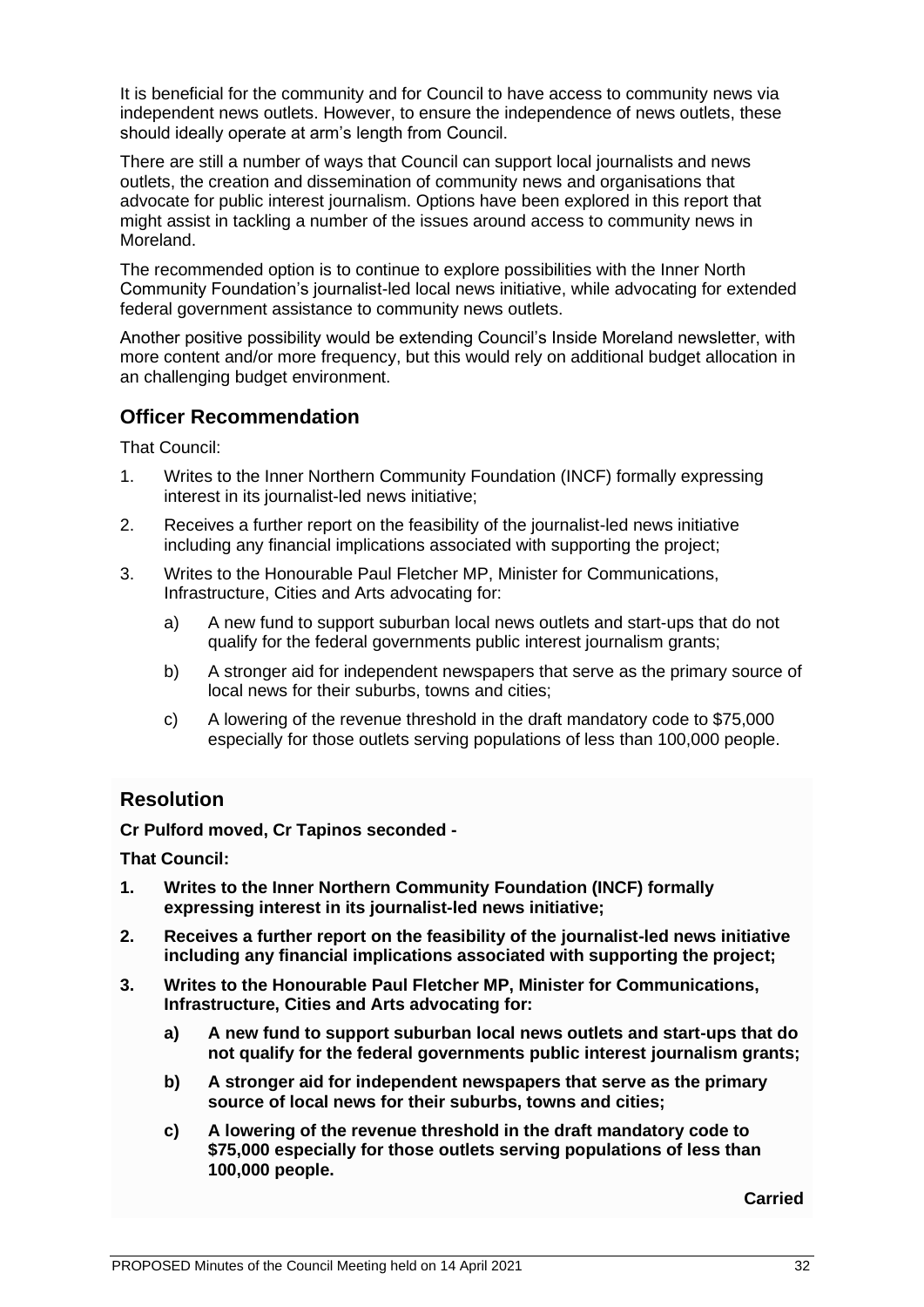# **7.10 TRANSPARENCY - DISCLOSURES OF RELATIONSHIPS WITH DEVELOPERS - RESPONSE TO NOTICE OF MOTION**

Council is committed to transparency in decision making and in December 2020 sought a report regarding transparency of Councillor relationships with developers.

Consideration has been given to the existing governance and transparency framework along with examples from other Australian states.

Existing laws, policies and guidelines that apply to Councillors and Council officers include:

- *Local Government Act 2020* transparency principles, conflict of interest and improper conduct provisions and requirement for biannual personal interest returns;
- Councillor Code of Conduct;
- Governance Rules Meeting Record requirements and conflict of interest disclosure procedures;
- Councillor and Council Staff Interaction Protocol;
- Employee Code of Conduct; and
- Urban Planning delegates reports procedures.

This legislative and policy framework is supported by Council's commitment to transparency in addition to the requirements to make some records or registers publicly available. The information available to the public on Council's website, relating to the disclosure of relationships includes:

- Summary of Personal Interest Returns;
- Register of gifts, benefits and hospitality;
- Council meeting minutes including disclosures of conflicts of interest and records of meetings organised or hosted by Council;
- Conflicts of interest register;
- Summary of Election Campaign Donation Returns.

Western Australia, New South Wales and Queensland provide examples of how Councillor contact with developers, donors and lobbyists is managed with only Western Australia requiring a register. These registers however, do not seem to be available on Council websites and therefore do not necessarily provide a transparency mechanism.

In New South Wales, the obligation remains with Councillors to protect themselves from any allegations of impropriety through their own record keeping and conduct. Queensland councils are required to have a policy to govern conduct relating to developers and lobbyists.

What should be included in register of Councillor contacts or relationships with developers would be difficult to define and a register cumbersome to maintain and it is not recommended a register is established.

## **Officer Recommendation**

That Council notes the existing requirements and policies to support transparency in decision making outlined in this report, including the Governance Rules, Councillor and Employee Codes of Conduct, Councillor and Council Staff Interaction Protocol and Urban Planning delegates reports procedure.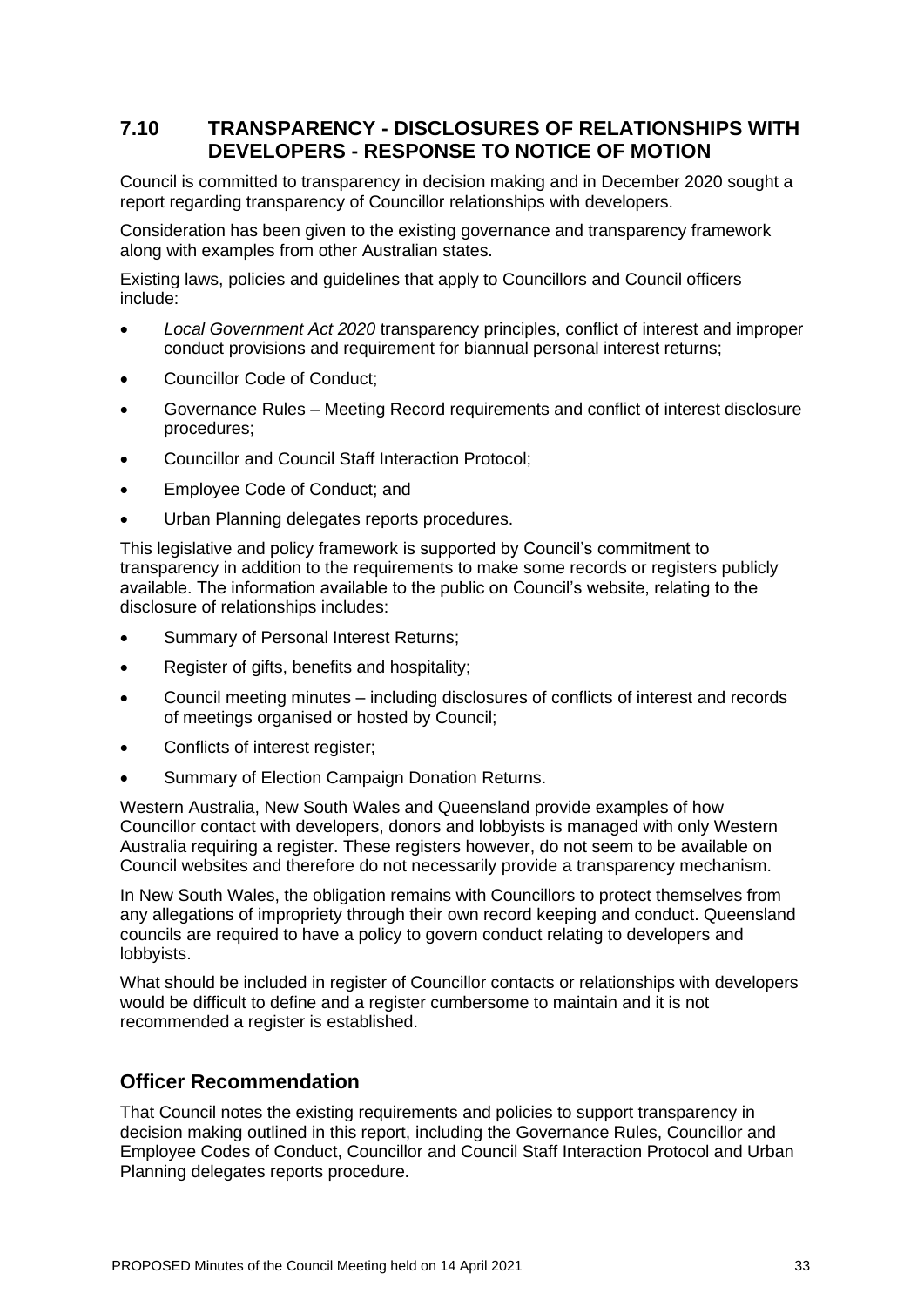## **Resolution**

**Cr Riley moved, Cr Davidson seconded -**

**That Council:**

- **1. Notes the existing requirements and policies to support transparency in decision making outlined in this report, including the Governance Rules, Councillor and Employee Codes of Conduct, Councillor and Council Staff Interaction Protocol and Urban Planning delegates reports procedure.**
- **2. Establishes a public registry of meetings of Councillors with developers, be they corporate or residential land owners, for a trial period of 12 months until 31 March 2022 and which would operate as an opt in system for Councillors, at least in the initial trial phase.**
- **3. Receives a report on a review of the trial of the registry to be presented at a Council meeting in May 2022.**

**Carried unanimously**  (Cr El-Halabi absent)

# **7.11 CHARLES MUTTON RESERVE FEMALE FRIENDLY CHANGEROOMS - GRANT APPLICATION**

Moreland Council's Sporting Pavilion Redevelopment Strategy (2017) reviewed the current level of provision and standard of Council-owned sporting pavilions in Moreland and provides strategic directions for the future provision, use and redevelopment of these pavilions.

The general findings of the assessment of Charles Mutton Reserve Pavilion confirmed that the facility failed to comply with AFL Victoria and Cricket Victoria facility standards.

The forward Moreland Council 2021/22 Capital Works Program had a provision of \$551,000 for the upgrade of the change rooms and umpires rooms at the reserve. On 8 July 2020, Council adopted the 2020/21 budget and capital works plan, and as part of this Council specifically resolved to bring the project forward as a project of high priority.

This meant the final approved capital works program allocated an additional \$200,000 in order to commence construction of the Mutton reserve project in the 2020/21 year if possible, as well as the \$50,000 design costs already allocated. This makes a total project contribution from Council of \$801,000.

Council had the opportunity to apply to Sport and Recreation Victoria as part of their 2021/22 Local Sport Infrastructure Fund category of 'Female Friendly Changerooms' for an additional \$500,000 to complete the project, ensuring the project delivers four changerooms and umpires rooms to service two ovals at the reserve, a total project cost of \$1.3 million.

Grant applications were due 22 March 2021 and timing did not allow for the matter to be brought to a Council meeting for endorsement prior to this date. The grant application has been submitted with a notification that the application will be withdrawn if Council does not endorse the application.

# **Officer Recommendation**

That Council endorses the application to Sport and Recreation Victoria's Local Sport Infrastructure Fund – Female Friendly Facilities for the upgrade of the change rooms and umpires rooms at Charles Mutton Reserve, Fawkner.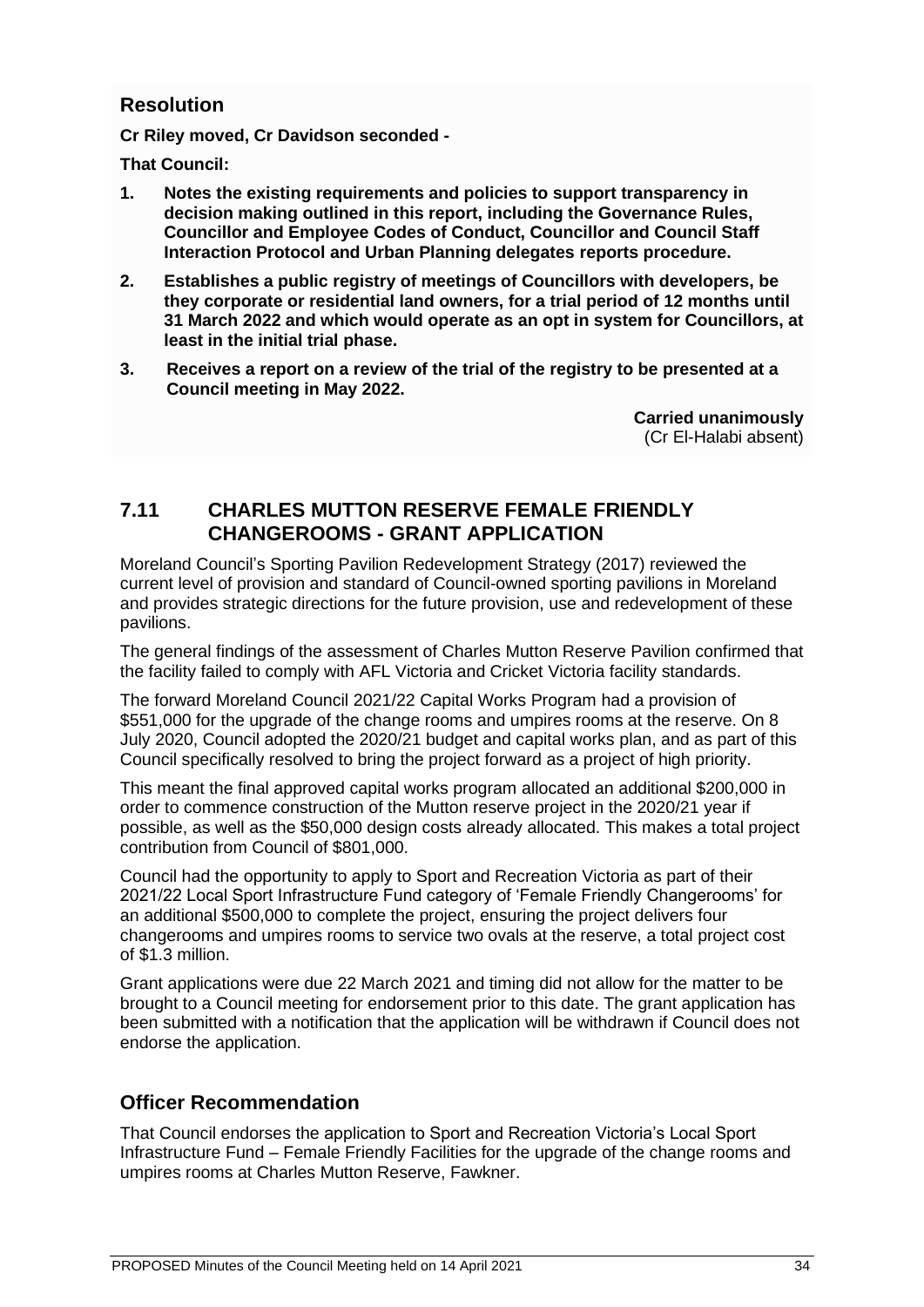#### **Resolution**

**Cr Carli Hannan moved, Cr Yildiz seconded -**

**That Council endorses the application to Sport and Recreation Victoria's Local Sport Infrastructure Fund – Female Friendly Facilities for the upgrade of the change rooms and umpires rooms at Charles Mutton Reserve, Fawkner.** 

**Carried**

## **7.12 REVISED COUNCILLOR GIFTS, BENEFITS AND HOSPITALITY POLICY**

The *Local Government Act 2020* requires all Councils to adopt a Councillor Gift Policy by 24 April 2021.

A Councillor Gift Policy was not a requirement of the previous *Local Government Act 1989*, however Council has adopted such policies over time to regulate the receiving of gifts.

Pertinent to the requirements of the 2020 Act, Councils must:

- Maintain a gift register;
- Align its policy with Council's Public Transparency Policy and Council's Councillor Code of Conduct; and
- Include reference to Election Campaign Donation Returns requirements.

The revised Councillor Gifts, Benefits and Hospitality Policy (as provided in Attachment 1), to a large extent, has retained much of the content of the current policy adopted by Council in November 2019. However, Council officers have undertaken a review to ensure alignment with the above provisions and took the opportunity to:

- Refresh language and improve clarity;
- Remove references to the 'giving of gifts' as it is deemed unnecessary to appear in a Councillor related Policy only, noting a new guideline will be developed to include requirements for Councillors and all staff;
- Include a visual representation (diagram) of the procedure required to follow upon the receipt or offer of gifts;
- Simplify explanation of breaches; and
- Removed sections now considered duplicate or obsolete.

A summary document is provided in Attachment 2, that details the amendments made and provides a comparison between Council's existing 2019 policy and the new revised policy.

#### **Officer Recommendation**

That Council adopts the revised Councillor Gifts, Benefits and Hospitality Policy as provided in Attachment 1 to this report.

#### **Resolution**

**Cr Carli Hannan moved, Cr Riley seconded -**

**That Council adopts the revised Councillor Gifts, Benefits and Hospitality Policy as provided in Attachment 1 to this report.**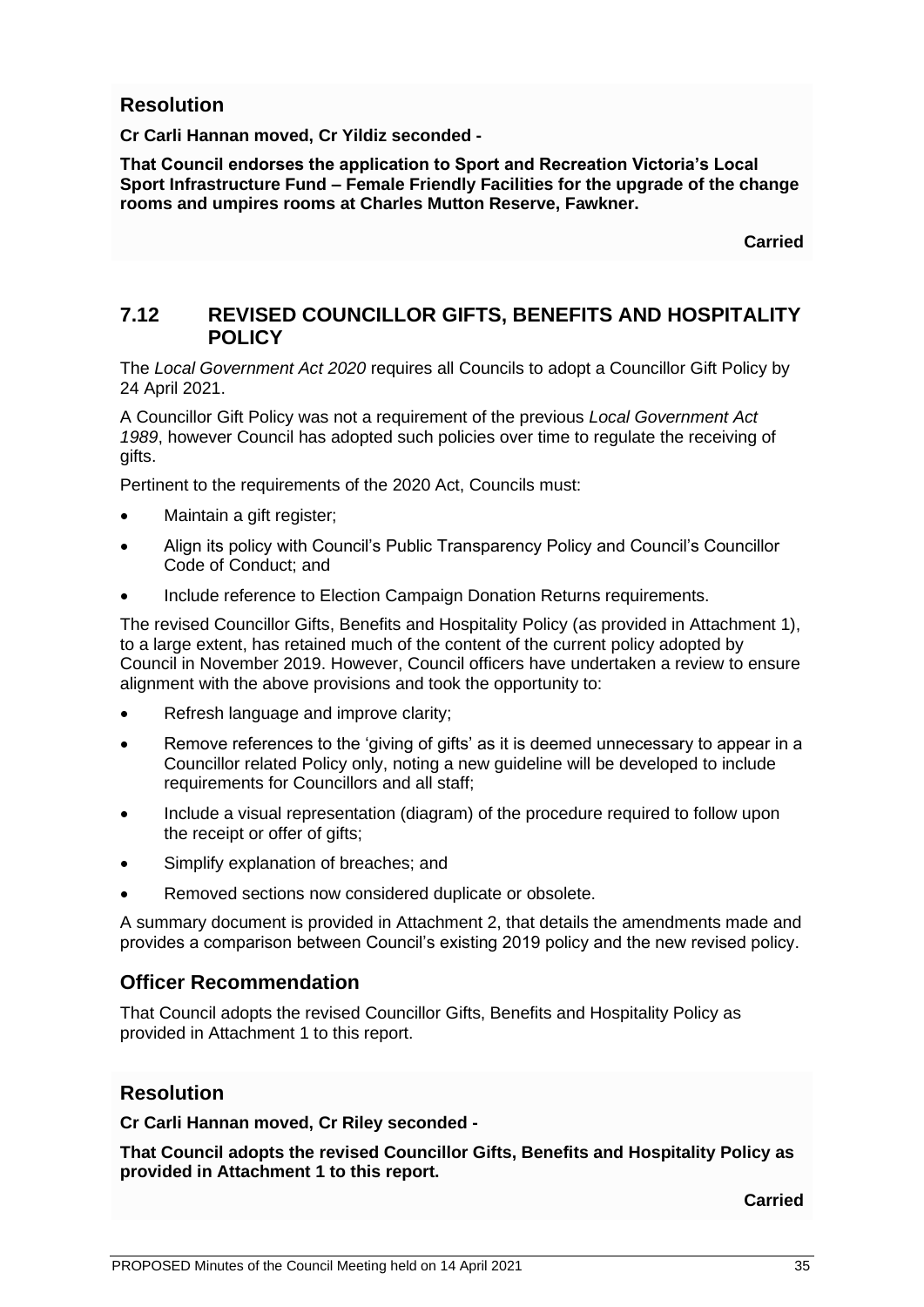# **7.13 GOVERNANCE REPORT - APRIL 2021 - CYCLICAL REPORT**

The Governance Report has been developed as a monthly standing report to Council to provide a single reporting mechanism for a range of statutory compliance, transparency and governance matters.

This Governance Report includes:

- Reports from Committees to Council, with a recommendation that Council notes the reports;
- Records of Meetings, with a recommendation Council notes the records;
- Instrument of Delegations from Council to members of Council staff;
- A recommendation Council appoints and authorises the Council officer referred to in the Instrument of Appointment and Authorisation (*Planning and Environment Act 1987*) at Attachment 4.
- Proposed motions to be submitted to the Municipal Association of Victoria State Council meeting on the following topics:
	- o Disability and physical access;
	- o State-wide Environmentally Sustainable Design policy;
	- $\circ$  Seeking action to strengthen planning scheme provisions to support the *Planning and Environment Act 1987* objective to facilitate the provision of affordable housing; and
	- o Seeking improvements to the Infrastructure Contribution Plan tool for all Metropolitan Councils to access to better deliver community and other infrastructure that meets the need of growing populations in established areas of Melbourne.

# **Officer Recommendation**

That Council:

- 1. Notes the reports from Committees to Council, at Attachment 1 to this report and:
	- a) Commissions the following Moreland artist to create an artwork celebrating the Greek Bicentenary as recommended by the Moreland Arts Advisory Committee:
		- Anna Kiparis (Coburg) [www.annakiparis.com,](http://www.annakiparis.com/) \$7,500 ex GST
	- b) Accepts the biannual Audit and Risk Report (Recommendations and Findings 2020/21) as endorsed by the Audit and Risk Committee.
- 2. Notes the Record of Meetings, at Attachment 2 to this report.
- 3. Delegates to the members of Council staff holding, acting in or performing the duties of the offices or positions referred to in Instrument of Delegation to members of Council staff at Attachment 3 to this report, the powers, duties and functions set out in that Instrument, subject to the conditions and limitations specified in that Instrument, and determines:
	- a) The instrument comes into force immediately the common seal of Council is affixed to the instrument.
	- b) On the coming into force of the instrument all previous delegations to members of Council staff (other than the Chief Executive Officer) are revoked.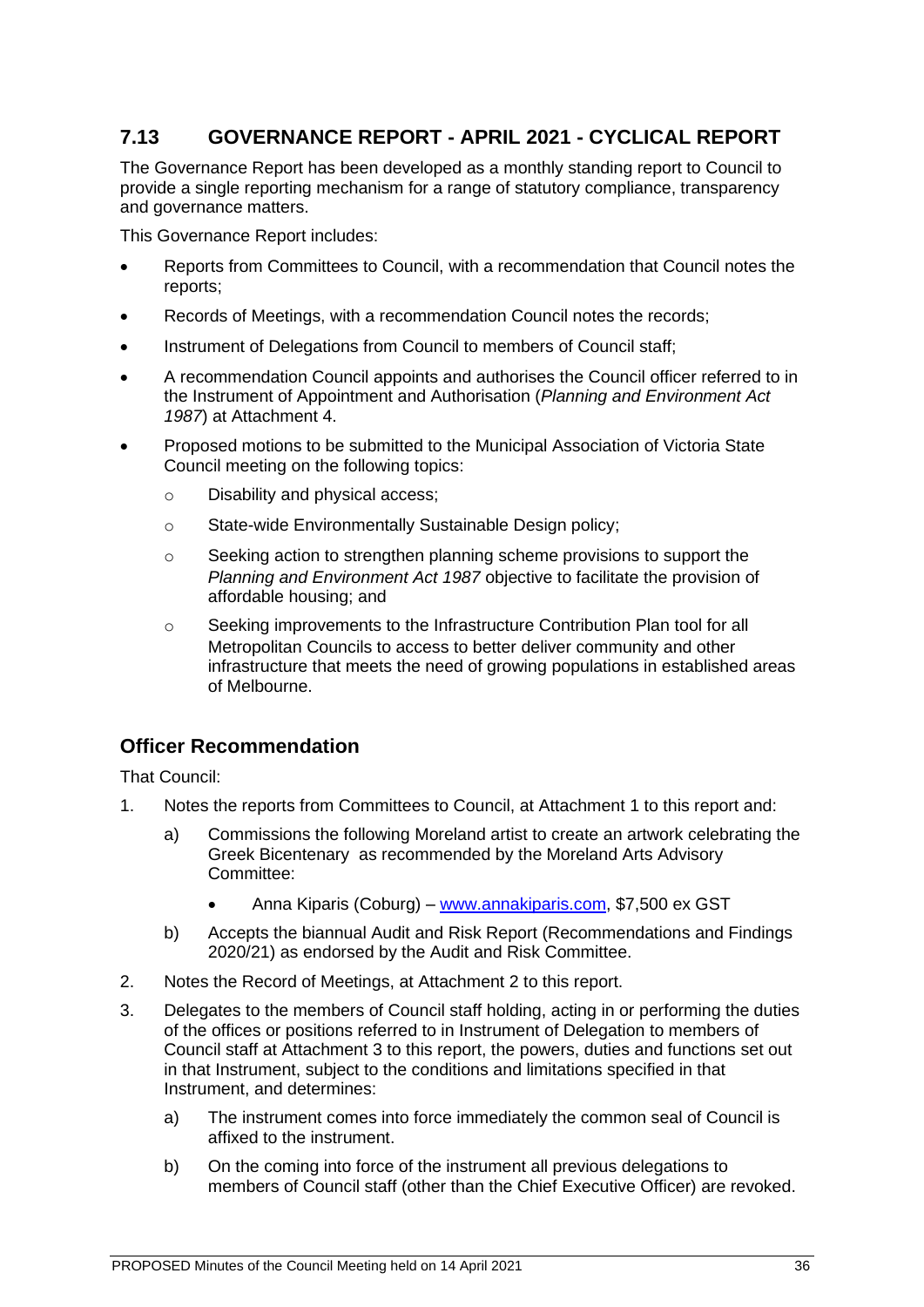- c) The duties and functions set out in the instrument must be performed, and the powers set out in the instruments must be executed, in accordance with any guidelines or policies of Council that it may from time to time adopt.
- 4. In the exercise of the powers conferred by section 147(4) of the *Planning and Environment Act 1987* and section 313 of the *Local Government Act 2020*:
	- a) Appoints and authorises the Council staff referred to in the Instrument at Attachment 4 to this report, as set out in the instrument.
	- b) Determines the instrument comes into force immediately, the common seal of Council is affixed to the instrument and remains in force until Council determines to vary or revoke it.
	- c) Authorises the affixing of Council's common seal.
- 5. Endorses the following motions for submission to the next Municipal Association of Victoria State Council meeting:
	- a) That the MAV calls on the State Government to:
		- Review, improve and strengthen relevant legislation, Australian Standards and building codes to increase accessibility for people with a disability, with a focus on the retail sector. A reliance on advocacy, complaint-based legislation and building codes has done little to improve accessibility for many people with disability particularly in retail outlets.
		- Support businesses through awareness raising and resources to become more accessible.
		- Uphold Article 9 of the Convention of the Rights of Persons with Disabilities, so that all people with a disability have the right to freedom of movement and equal access to all aspects of social, commercial and community life.
		- Promote the economic and employment benefits for better accessibility in the retail sector.
	- b) That the MAV calls on the State Government to formalise and resource the work it is undertaking with the Council Alliance for a Sustainable Built Environment to develop a State-wide Environmentally Sustainable Design policy.
	- c) That the MAV calls on the State Government to:

Take action to strengthen planning scheme provisions to support the *Planning and Environment Act 1987* objective to facilitate the provision of affordable housing. The requirement for voluntary participation to negotiate an affordable housing contribution has led to negligible outcomes. The Minister for Planning appointed a Ministerial Advisory Committee (MAC) in September 2019 to consider these matters. The MAV reiterates the key proposals detailed in its submission to the MAC and calls for:

- A suite of Affordable Housing Planning Provisions that can be used by councils to seek affordable housing contributions;
- That the Provisions include mandatory (rather than discretionary) requirements;
- That the Provisions provide for land, dwelling, and/or cash affordable housing contributions and allows councils to specify the preferred form the contribution will take.
- d) That the MAV calls on the State Government to:

Improve the Infrastructure Contribution Plan tool to make it a viable option for all *Metropolitan* Councils to access to better deliver community and other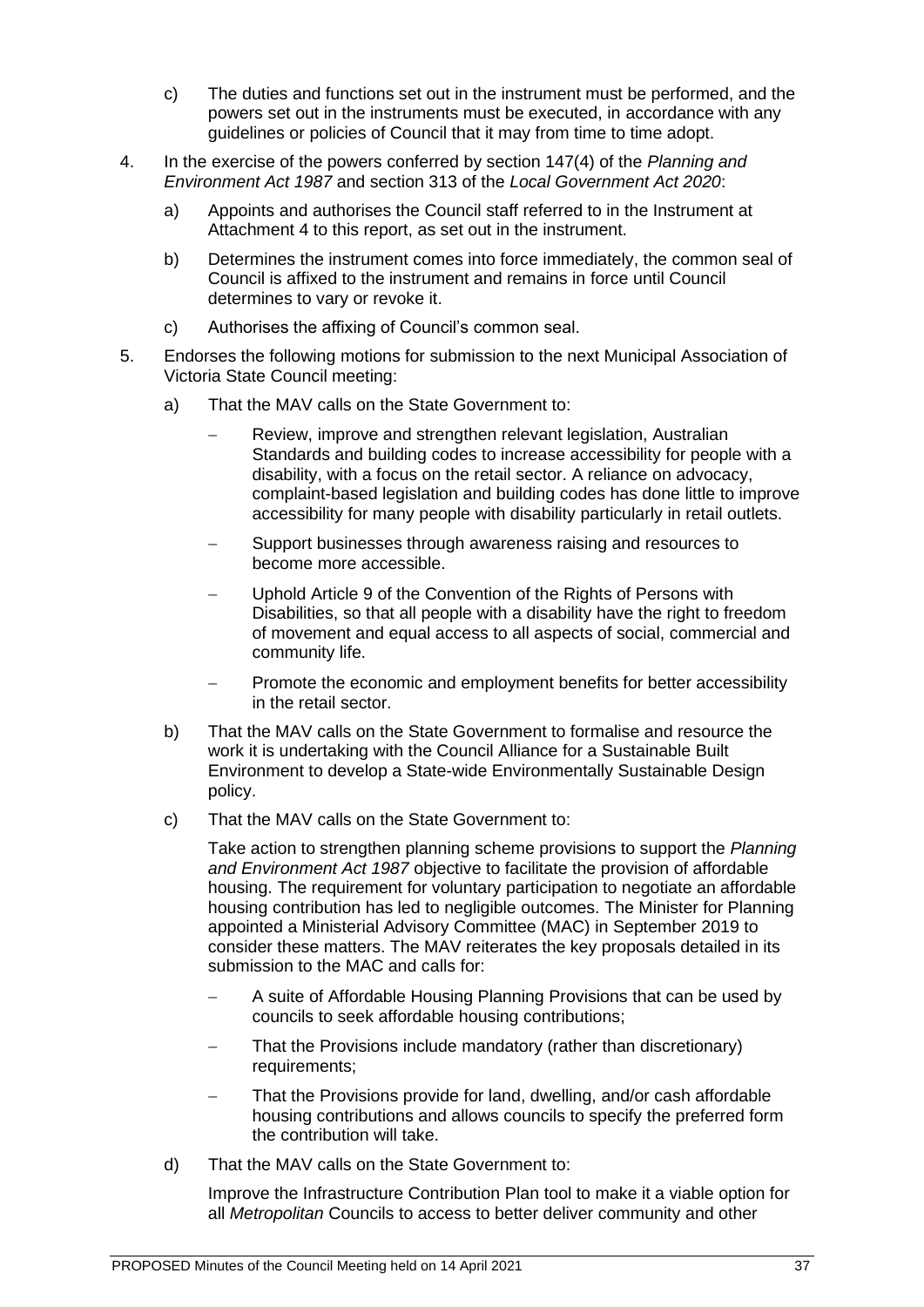infrastructure which meets the need of growing populations in established areas of Melbourne.

## **Resolution**

**Cr Riley moved, Cr Pavlidis seconded -**

**That Council:**

- **1. Notes the reports from Committees to Council, at Attachment 1 to this report and:**
	- **a) Commissions the following Moreland artist to create an artwork celebrating the Greek Bicentenary as recommended by the Moreland Arts Advisory Committee:**
		- **Anna Kiparis (Coburg) – [www.annakiparis.com,](http://www.annakiparis.com/) \$7,500 ex GST**
	- **b) Accepts the biannual Audit and Risk Report (Recommendations and Findings 2020/21) as endorsed by the Audit and Risk Committee.**
- **2. Notes the Record of Meetings, at Attachment 2 to this report.**
- **3. Delegates to the members of Council staff holding, acting in or performing the duties of the offices or positions referred to in Instrument of Delegation to members of Council staff at Attachment 3 to this report, the powers, duties and functions set out in that Instrument subject to the conditions and limitations specified in that Instrument (noting the removal of any reference to the Urban Planning Committee as they appear against s.18 and 19 of the**  *Planning and Environment Act 1987***), and determines:** 
	- **a) The instrument comes into force immediately the common seal of Council is affixed to the instrument.**
	- **b) On the coming into force of the instrument all previous delegations to members of Council staff (other than the Chief Executive Officer) are revoked.**
	- **c) The duties and functions set out in the instrument must be performed, and the powers set out in the instruments must be executed, in accordance with any guidelines or policies of Council that it may from time to time adopt.**
- **4. In the exercise of the powers conferred by section 147(4) of the** *Planning and Environment Act 1987* **and section 313 of the** *Local Government Act 2020***:** 
	- **a) Appoints and authorises the Council staff referred to in the Instrument at Attachment 4 to this report, as set out in the instrument.**
	- **b) Determines the instrument comes into force immediately, the common seal of Council is affixed to the instrument and remains in force until Council determines to vary or revoke it.**
	- **c) Authorises the affixing of Council's common seal.**
- **5. Endorses the following motions for submission to the next Municipal Association of Victoria State Council meeting:**
	- **a) That the MAV calls on the State Government to:**
		- − **Review, improve and strengthen relevant legislation, Australian Standards and building codes to increase accessibility for people with a disability, with a focus on the retail sector. A reliance on advocacy, complaint-based legislation and building codes has done little to improve accessibility for many people with disability**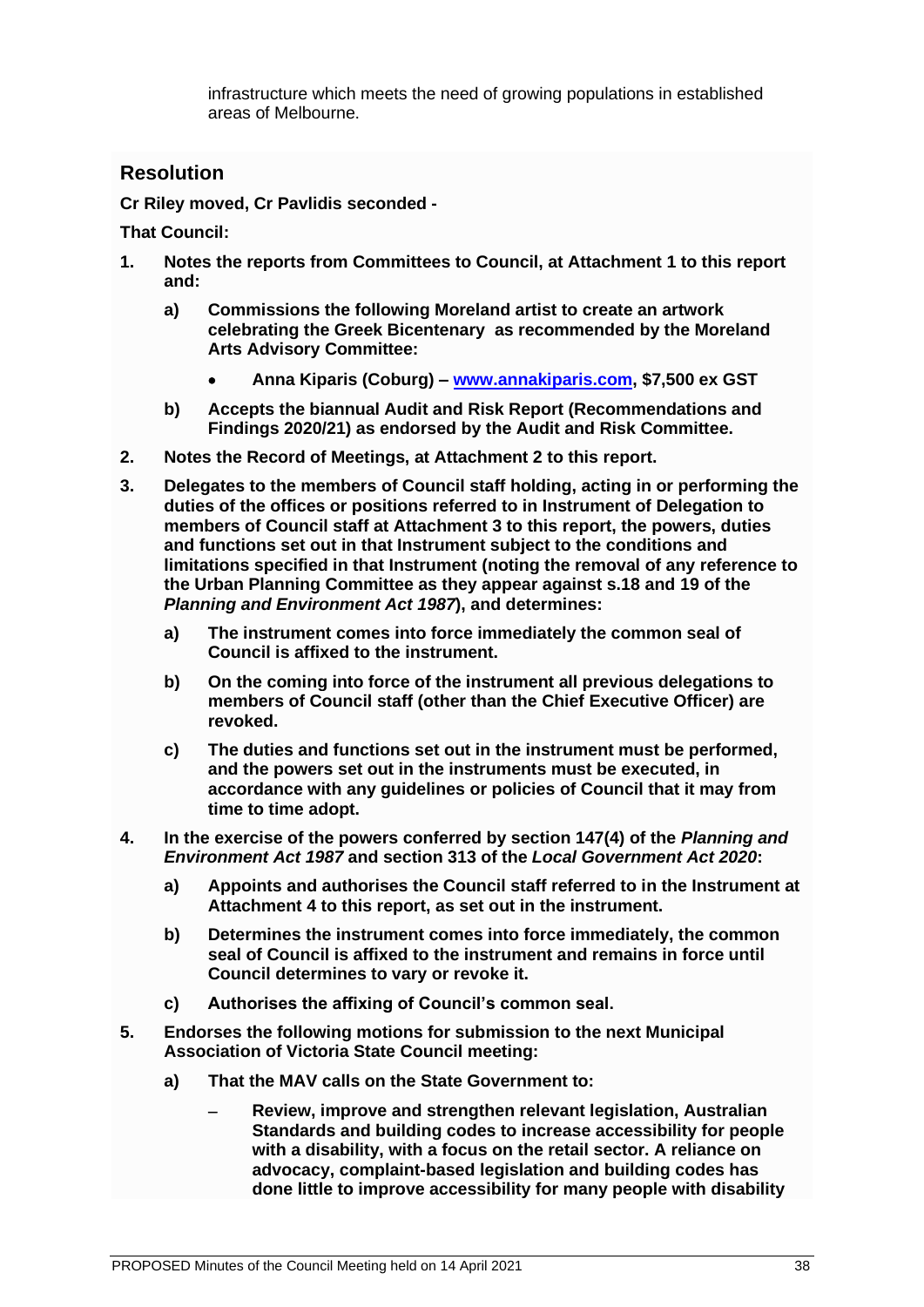**particularly in retail outlets.** 

- − **Support businesses through awareness raising and resources to become more accessible.**
- − **Uphold Article 9 of the Convention of the Rights of Persons with Disabilities, so that all people with a disability have the right to freedom of movement and equal access to all aspects of social, commercial and community life.**
- − **Promote the economic and employment benefits for better accessibility in the retail sector.**
- **b) That the MAV calls on the State Government to formalise and resource the work it is undertaking with the Council Alliance for a Sustainable Built Environment to develop a State-wide Environmentally Sustainable Design policy.**
- **c) That the MAV calls on the State Government to:**

**Take action to strengthen planning scheme provisions to support the**  *Planning and Environment Act 1987* **objective to facilitate the provision of affordable housing. The requirement for voluntary participation to negotiate an affordable housing contribution has led to negligible outcomes. The Minister for Planning appointed a Ministerial Advisory Committee (MAC) in September 2019 to consider these matters. The MAV reiterates the key proposals detailed in its submission to the MAC and calls for:**

- − **A suite of Affordable Housing Planning Provisions that can be used by councils to seek affordable housing contributions;**
- − **That the Provisions include mandatory (rather than discretionary) requirements;**
- − **That the Provisions provide for land, dwelling, and/or cash affordable housing contributions and allows councils to specify the preferred form the contribution will take.**
- **d) That the MAV calls on the State Government to:**

**Improve the Infrastructure Contribution Plan tool to make it a viable option for all** *Metropolitan* **Councils to access to better deliver community and other infrastructure which meets the need of growing populations in established areas of Melbourne.**

**Carried**

## **7.14 FINANCIAL MANAGEMENT REPORT FOR THE PERIOD ENDED 28 FEBRUARY 2021**

This report presents the Financial Management Report for the financial year to date period ending 28 February 2021.

A detailed financial review was undertaken across the organisation at the end of December 2020. This process provides the opportunity to review financial performance to date and reallocate the available financial resources to maximise the delivery on strategic objectives.

The results of this review are included in this report as the Full Year Revised Forecast.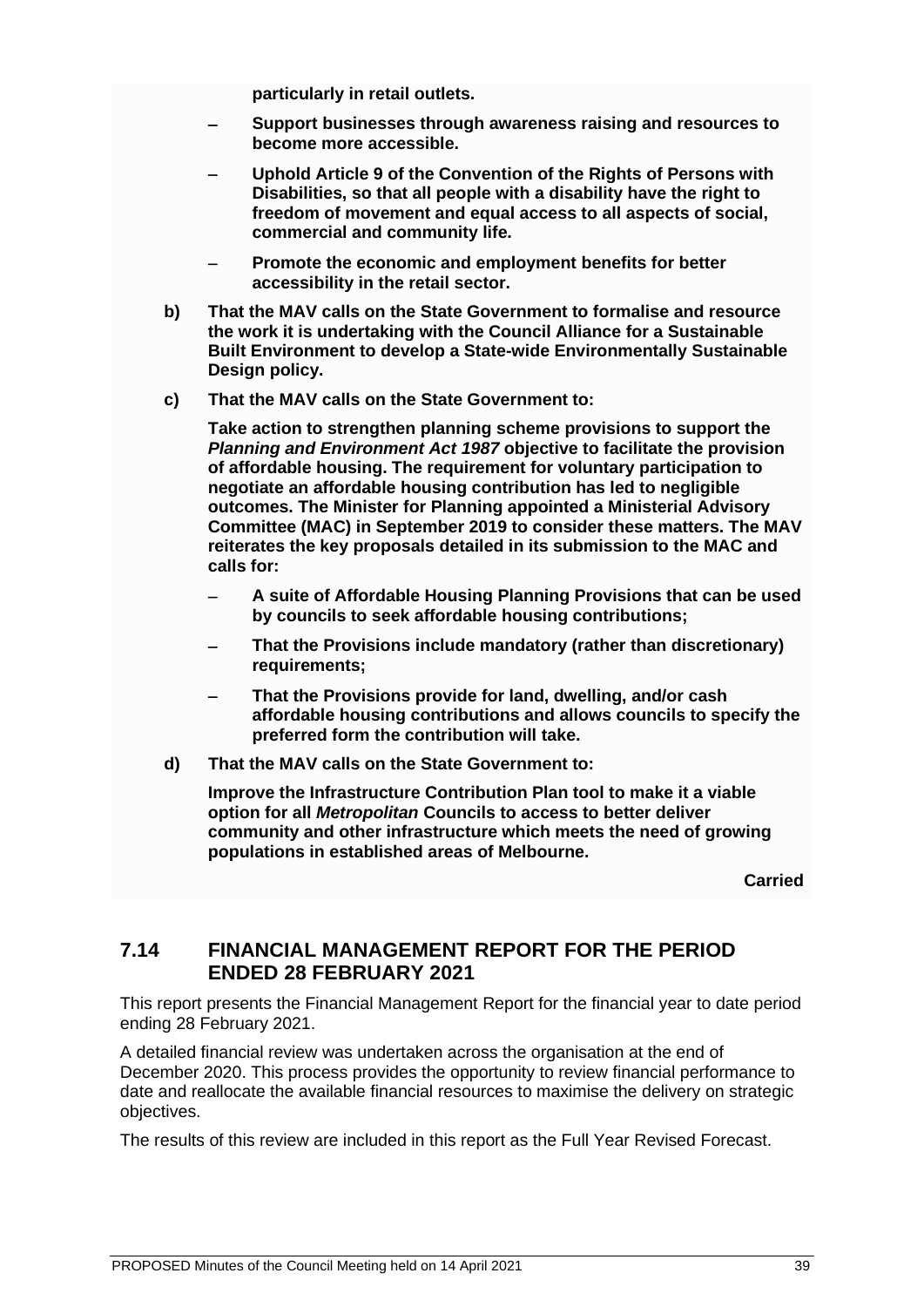The February Income Statement shows the Council surplus is \$6.6 million better the year to date Revised Forecast as a result of lower overall expenditure. These differences are considered largely timing in nature.

Council has spent \$29.3 million on capital expenditure which is \$2.1 million less than the year to date Revised Forecast.

Council has previously taken the approach of generating small surpluses to reinvest in much needed infrastructure projects. This strategy has been impacted by the COVID-19 pandemic and it is unlikely Council will generate a funding surplus for 2020/21.

## **Officer Recommendation**

That Council notes the Financial Management Report for the period ended 28 February 2021, at Attachment 1 to this report.

# **Resolution**

**Cr Tapinos moved, Cr Carli Hannan seconded -**

**That Council notes the Financial Management Report for the period ended 28 February 2021, at Attachment 1 to this report.**

**Carried**

# **7.15 MICROSOFT SOFTWARE LICENCING AGREEMENT**

For the past twelve years Council has used a licencing arrangement for Microsoft products known as the Microsoft Enterprise Agreement (EA). The Microsoft EA covers the licensing of Council's Microsoft software including applications such as Windows 10, Office 365, Visio, Teams, etc. The agreement allows Council to continuously upgrade Microsoft software to the latest version and adjust the number of licences as required. Each EAs lasts for three years. The EA defines what software Council intends to use but does not include pricing schedules. For the last two EAs, Council has utilised a Municipal Association of Victoria (MAV) sponsored panel with an umbrella contract to obtain the lowest prices for Microsoft software. Utilising the MAV panel avoids the need for Council to tender individually allows us to obtain cheaper rates than would be possible individually. Council's current EA ends on 31 April 2021 and Council needs to join the MAV panel agreement before the new EA commences on 1 May 2021. The rates applicable at this time will apply until the EA expires on 30 April 2024.

The MAV tender evaluation process recommended the appointment of a panel of five providers for an initial contract period from 1 July 2020 until 28 March 2022 with options to extend for an additional period up to three years. The tender complied with all *Local Government Act 1989* requirements.

The total operational expenditure expected over the contract term including all extensions is estimated to be \$3,000,000 excluding GST based on the current staff numbers and product usage. This expenditure has been included in the 2020/21 operational budget and is reviewed annually as a part of the budget process to allow for any changes in staffing levels and/or licence usage, the budget allocation is subject to budget adoption.

## **Officer Recommendation**

That Council:

1. Joins the Municipal Association of Victoria (MAV) Microsoft Arrangement NPN 2.17- 3 to provide Council's Microsoft Enterprise Agreement and other Microsoft products, expiring on 28 March 2022 with options to extend for an additional period up to three years.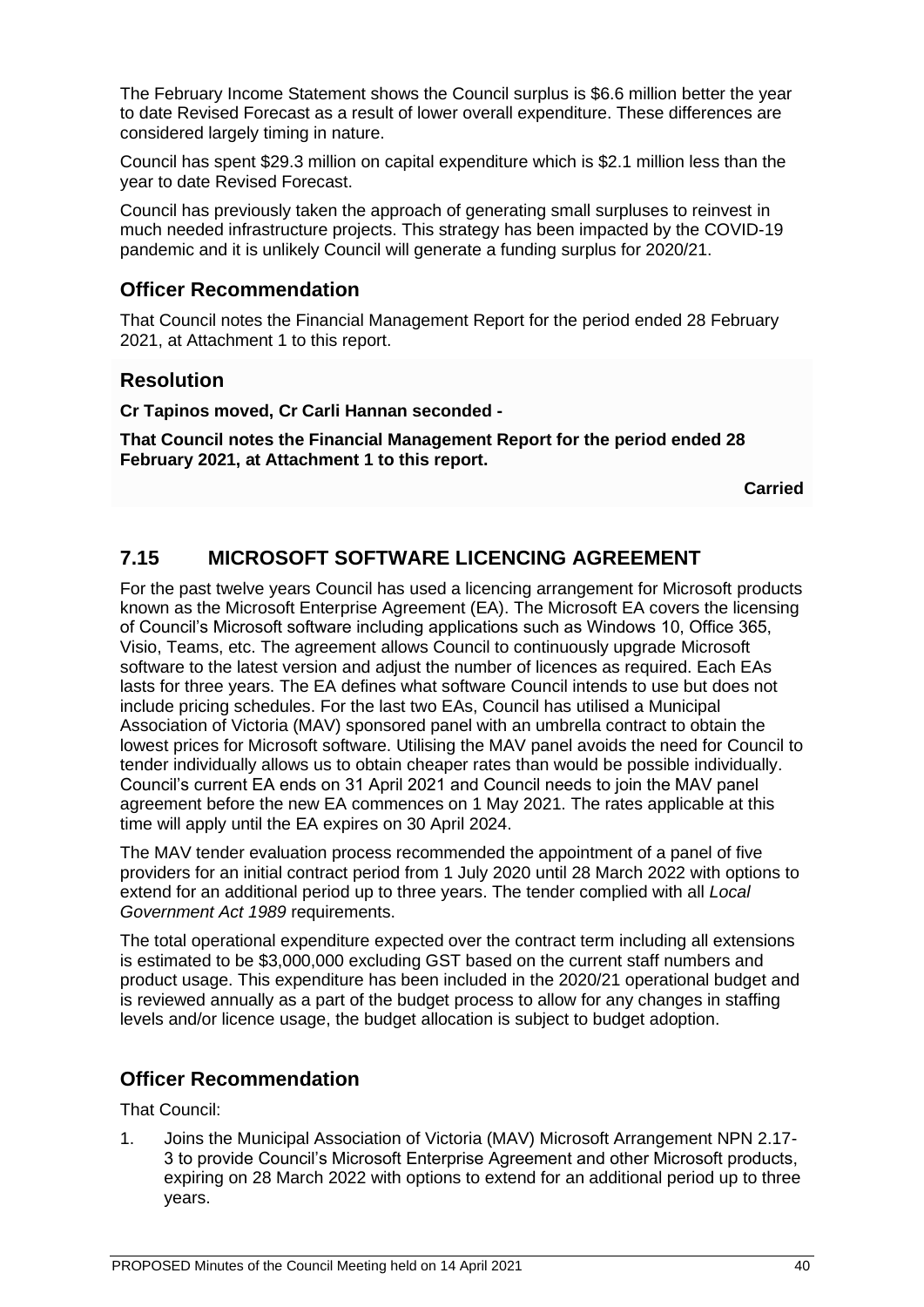- 2. Authorises the Chief Executive Officer to:
	- a) Do all things necessary to execute the agreement and any required documentation for the agreement.
	- b) Exercise the options to extend the agreement in accordance with the relevant provisions.

## **Resolution**

**Cr Tapinos moved, Cr Carli Hannan seconded -**

**That Council:**

- **1. Joins the Municipal Association of Victoria (MAV) Microsoft Arrangement NPN 2.17-3 to provide Council's Microsoft Enterprise Agreement and other Microsoft products, expiring on 28 March 2022 with options to extend for an additional period up to three years.**
- **2. Authorises the Chief Executive Officer to:**
	- **a) Do all things necessary to execute the agreement and any required documentation for the agreement.**
	- **b) Exercise the options to extend the agreement in accordance with the relevant provisions.**

**Carried**

# **7.16 CONTRACT RFT-P-2020-173 - PROVISION OF BLUESTONE, PAVING AND RETAINING WALL MAINTENANCE SERVICES**

The Roads Unit maintenance services cover bluestones, retaining walls and paving assets across Moreland. There are several assets that form part of the heritage of the suburbs within Moreland and often require maintenance works such as bluestone laneways and kerb and channel. Further to this, Council is responsible for retaining walls within the road reserve and at Council owned facilities. It is important that these are maintained to a high standard for public safety.

Council has in-house staff that are able to make assets safe and in some instances, reinstate assets on a small scale. However, in most cases Council requires specialised contractors to assist with reinstating these assets.

Previously, Contract 381T – Provision of Bluestone Pavement Repairs Services was used for the maintenance of bluestone assets and retaining walls. Contract expiry is 3 April 2021 and it does not have adequate provision for paving maintenance.

On 30 January 2021, advertisements were placed for a public tender for a panel of contractors to provide "Bluestone, Paving and Retaining Wall Maintenance Services" across the Moreland municipality. Tenders closed on 22 February 2021 with five conforming tenders received.

The tender complies with Section 186 of the *Local Government Act 1989*.

## **Recommendation**

That Council:

1. Accepts the Schedule of Rates Tenders and Award Contract RFT-P-2020-173 – Provision of Bluestone, Paving and Retaining Wall Maintenance Services to the panel of contractors listed below for a period of 3 years from 26 April 2021 to 26 April 2024, with an option for a further two 1 year extension periods until 26 April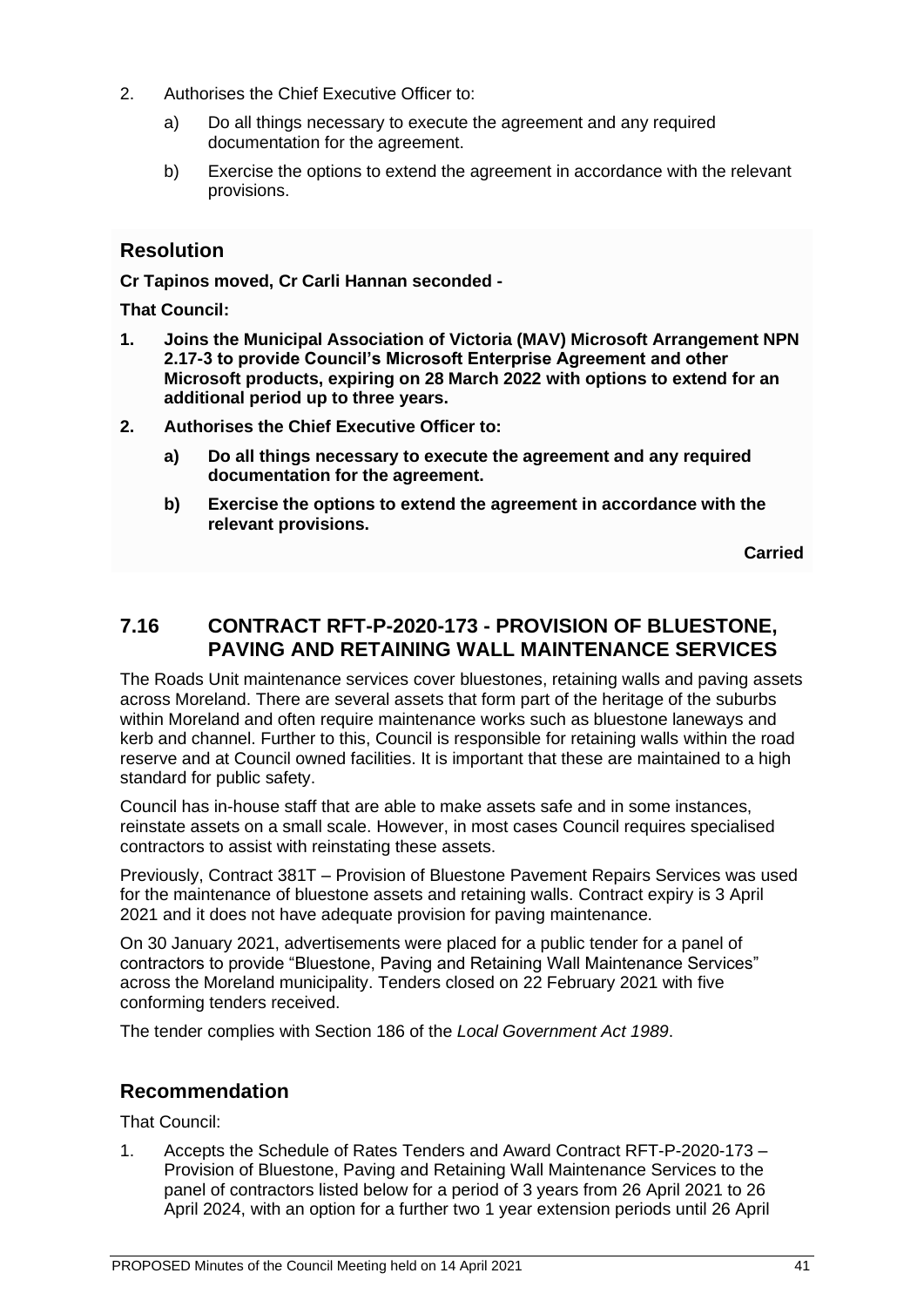2026.

| $\bullet$ | Civillink Group Pty Ltd     | ABN        | 50119219840 |
|-----------|-----------------------------|------------|-------------|
| $\bullet$ | <b>GP Bluestone Pty Ltd</b> | <b>ABN</b> | 21664700435 |
| $\bullet$ | Kaizen Civil Pty Ltd        | ABN        | 18619423068 |
| $\bullet$ | Langdon Contractors Pty Ltd | <b>ABN</b> | 93119755065 |
| $\bullet$ | Stone Culture Pty Ltd       | ABN        | 80113193990 |

- 2. Conditional on acceptance of the Contract by the Contractor in accordance with the terms of this Resolution:
	- a) Authorises the Chief Executive Officer to do all things necessary to execute the Contract, including advising the tenderers of Council's decision in this matter.
	- b) Authorises the Chief Executive Officer to exercise the options to extend the contract in accordance with the provisions within the Contracts.

# **Resolution**

**Cr Tapinos moved, Cr Pavlidis seconded -**

**That Council:**

**1. Accepts the Schedule of Rates Tenders and Award Contract RFT-P-2020-173 – Provision of Bluestone, Paving and Retaining Wall Maintenance Services to the panel of contractors listed below for a period of 3 years from 26 April 2021 to 26 April 2024, with an option for a further two 1 year extension periods until 26 April 2026.**

| $\bullet$ | <b>Civillink Group Pty Ltd</b>     | <b>ABN</b> | 50119219840 |
|-----------|------------------------------------|------------|-------------|
| $\bullet$ | <b>GP Bluestone Pty Ltd</b>        | <b>ABN</b> | 21664700435 |
| $\bullet$ | <b>Kaizen Civil Pty Ltd</b>        | <b>ABN</b> | 18619423068 |
| $\bullet$ | <b>Langdon Contractors Pty Ltd</b> | <b>ABN</b> | 93119755065 |
| $\bullet$ | <b>Stone Culture Pty Ltd</b>       | <b>ABN</b> | 80113193990 |

- **2. Conditional on acceptance of the Contract by the Contractor in accordance with the terms of this Resolution:**
	- **a) Authorises the Chief Executive Officer to do all things necessary to execute the Contract, including advising the tenderers of Council's decision in this matter.**
	- **b) Authorises the Chief Executive Officer to exercise the options to extend the contract in accordance with the provisions within the Contracts.**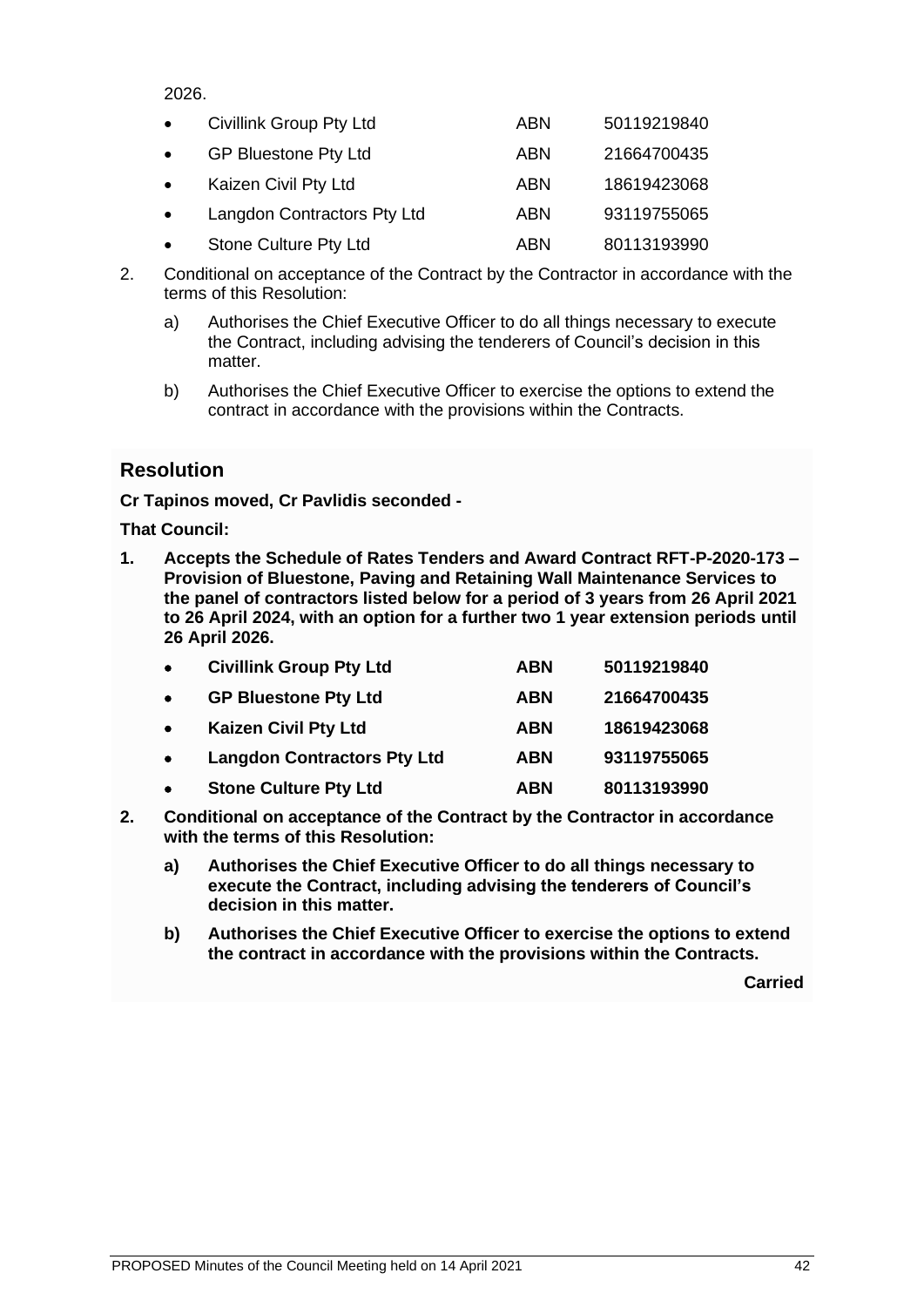# **7.17 CONTRACT Q13558 – MOBILE GARBAGE BIN SUPPLY CONTRACT SPEND**

Bin supply is an essential service offered by Council, facilitating kerbside waste collection services. It includes bins for new premises, new Food Organics Garden Organics (FOGO) bins and upsizing and downsizing of other bins as circumstances in households change.

This report brings to Council's attention an increase in the costs being incurred under contract Q13558. Expenditure to date and future forecast expenditure have increased beyond previous expectations. The figures have now been revised to account for a growing trend in additional size changes by residents and uptake into opt-in FOGO, responding to Council's promotion of the FOGO option.

Contract spend for Mobile Garbage Bin Supply was previously forecast to be \$800,235 excluding GST. The new estimate, including contingency, is \$1,261,739.62 excluding GST (\$1,387,913.58 including GST) until 30 June 2021.

# **Officer Recommendation**

That Council:

- 1. Notes that the total spend for contract Q13558 Supply of Mobile Garbage Bins is based on a schedule of rates, and that expenditure under the contract varies according to the level of demand from residents for bin swaps and new bins.
- 2. Notes that, including contingency, the current forecast expenditure under this contract is \$1,261,739.62 excluding GST (\$1,387,913.58 including GST).
- 3. Notes that budget provision for expenditure under this contract comes from the waste charge and that expenses arising from this contract are managed within the overall waste charge provisions.

# **Resolution**

**Cr Tapinos moved, Cr Pavlidis seconded -**

**That Council:**

- **1. Notes that the total spend for contract Q13558 – Supply of Mobile Garbage Bins is based on a schedule of rates, and that expenditure under the contract varies according to the level of demand from residents for bin swaps and new bins.**
- **2. Notes that, including contingency, the current forecast expenditure under this contract is \$1,261,739.62 excluding GST (\$1,387,913.58 including GST).**
- **3. Notes that budget provision for expenditure under this contract comes from the waste charge and that expenses arising from this contract are managed within the overall waste charge provisions.**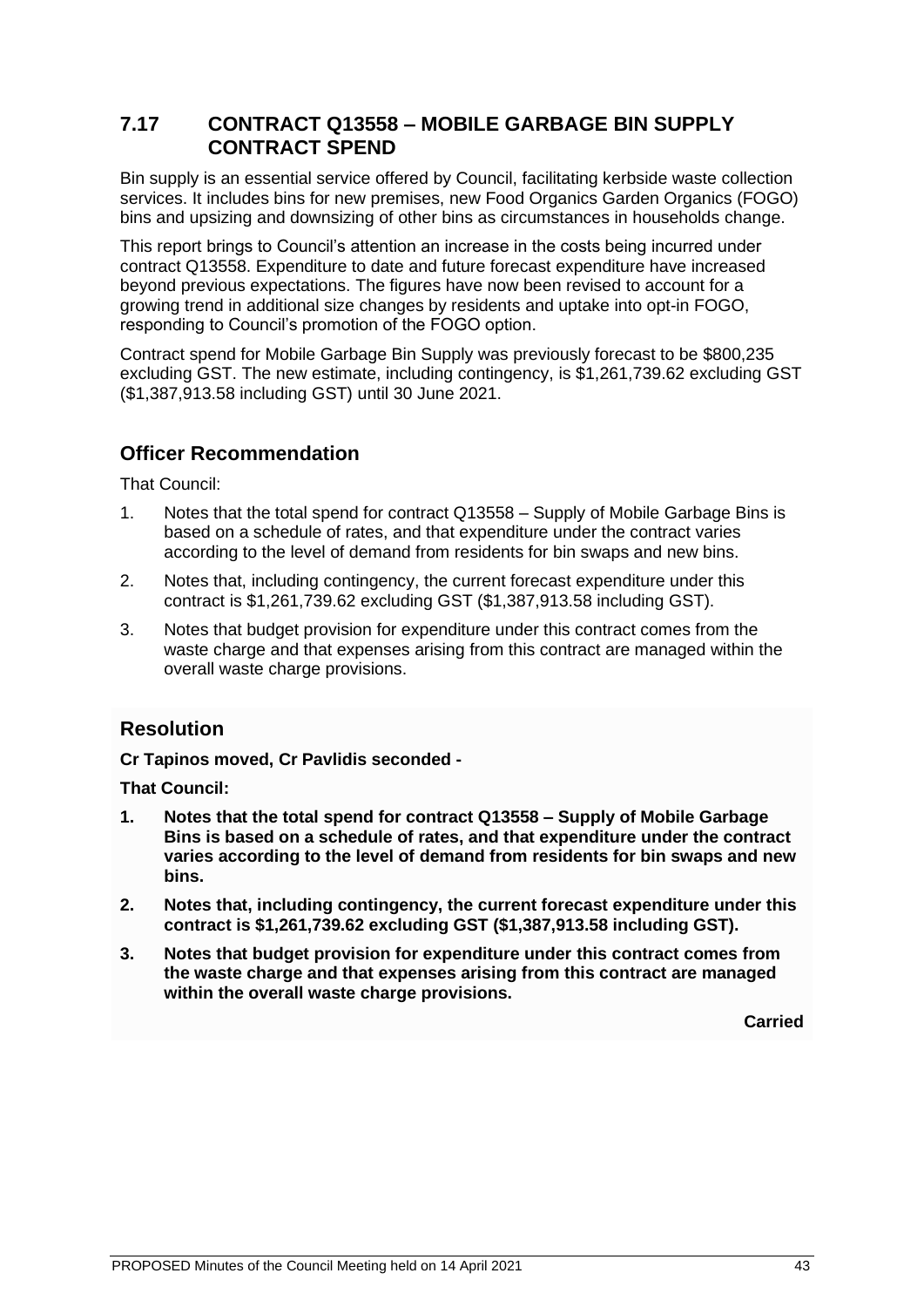## **NOTICES OF MOTION**

## **8.1 FROM STRUGGLE TO PEACE: ADDRESSING THE WAR ON WASTE IN OUR HOMES, STREETS AND PARKS**

#### **Motion**

That Council:

- 1. Confirms its commitment to Zero Waste to Landfill by 2030 and the expectation that this will feature in the forthcoming Council Plan.
- 2. Recognises the need for further research and development to support achievement of this aspirational goal.
- 3. Seeks Council officers to provide a report in October 2021 on the cost of streamlining the look and feel of public litter bins, to enable consideration in the 2022-23 budget cycle
- 4. Seeks Council officers to provide a report in October 2021 outlining the project plan for the Waste and Litter Strategy 2023-2028 to ensure this work is budgeted in 2022- 23. This would include:
	- a) The scope of research and resourcing options to deliver an options paper by December 2022 on measures to support zero waste to landfill, covering kerbside waste, public realm waste and use of diverted waste.
	- b) The preparation (including engagement process) of the next Waste and Litter Strategy (scheduled for preparation in 2022-23).

## **Resolution**

**Cr Riley moved, Cr Panopoulos seconded -**

**That Council:**

- **1. Confirms its commitment to Zero Waste to Landfill by 2030 and the expectation that this will feature in the forthcoming Council Plan.**
- **2. Recognises the need for further research and development to support achievement of this aspirational goal.**
- **3. Seeks Council officers to provide a report in October 2021 on the cost of streamlining the look and feel of public litter bins, including the colour and messaging consistent with residential bins, to enable consideration in the 2022/23 budget cycle**
- **4. Seeks Council officers to provide a report in October 2021 outlining the project plan for the Waste and Litter Strategy 2023-2028 to ensure this work is budgeted in 2022-23. This would include:**
	- **a) The scope of research and resourcing options to deliver an options paper by December 2022 on measures to support zero waste to landfill, covering kerbside waste, public realm waste and use of diverted waste.**
	- **b) The preparation (including engagement process) of the next Waste and Litter Strategy (scheduled for preparation in 2022/23).**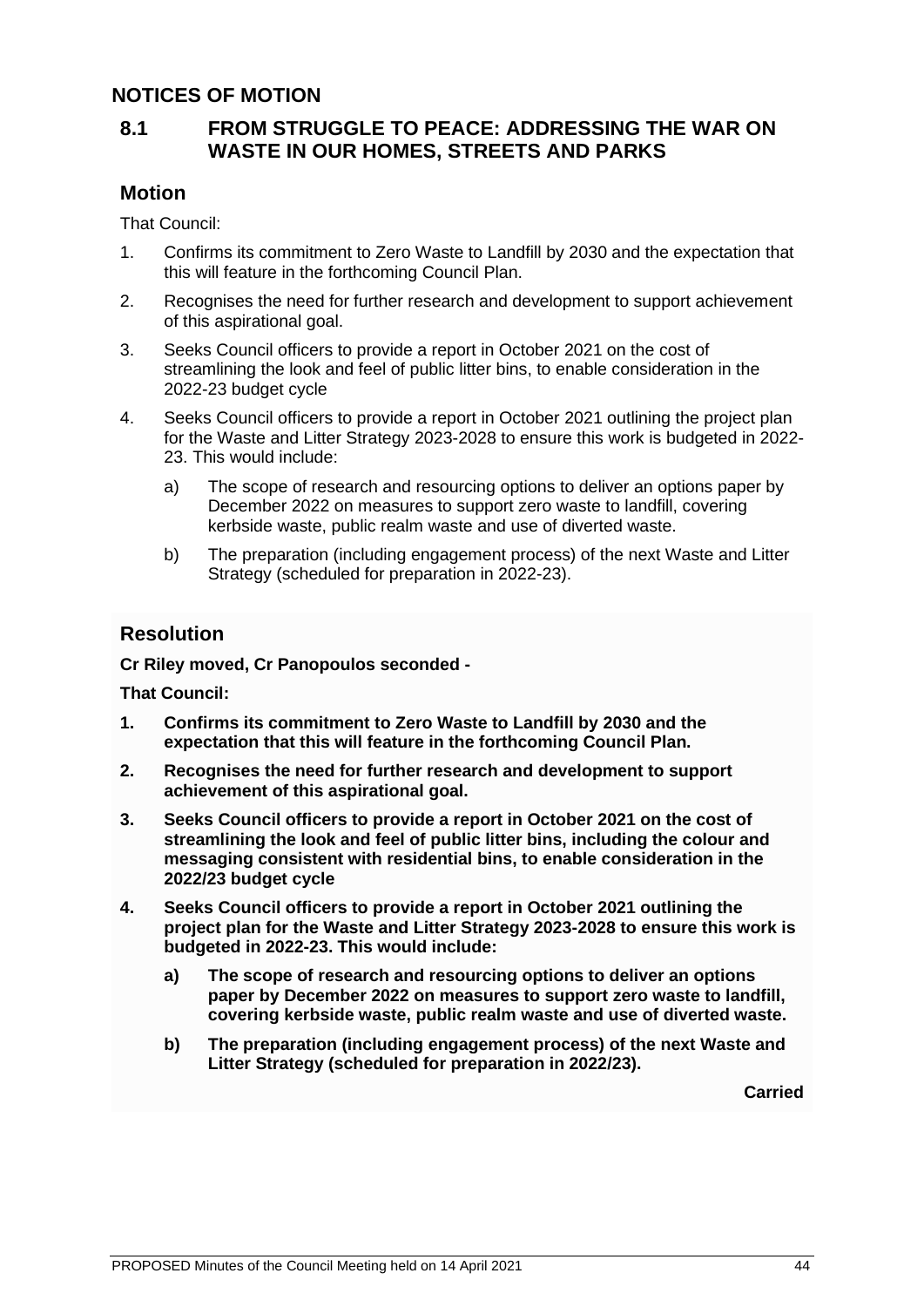# **8.2 SUPPORT FOR MYANMAR EVENT**

#### **Motion**

That Council waives Brunswick Town Hall hire and associated fees for the community organisation Victorian Myanmar Youth for a fund-raising event to be held on Sunday 25 April in support of the families of the people who have been killed in the military crackdown in Myanmar.

# **Resolution**

**Cr Bolton moved, Cr Carli Hannan seconded -**

**That Council waives Town Hall hire and associated fees for the community organisation Victorian Myanmar Youth for a fund-raising event to be held on Sunday 25 April or a Sunday in May in support of the families of the people who have been killed in the military crackdown in Myanmar.**

*9.41 pm Cr Pavlidis left the meeting before the vote.*

**Carried**

*Cr Yildiz abstained from voting.*

# **8.3 ACCESSIBILITY AUDIT OF ACTIVITY CENTRES**

#### **Motion**

That Council:

- 1. Conducts an accessibility audit of the Louisa Street-Munro Street intersection and surrounds in Coburg;
- 2. Receives a report at the June 2021 Council meeting on a program of accessibility audits of other activity centres in Moreland.

## **Resolution**

**Cr Bolton moved, Cr Carli Hannan seconded -**

#### **Motion**

**That Council:**

- **1. Conducts an accessibility audit of the Louisa Street-Munro Street intersection and surrounds in Coburg;**
- **2. Receives a report at the June 2021 Council meeting on a program of accessibility audits of other activity centres in Moreland.**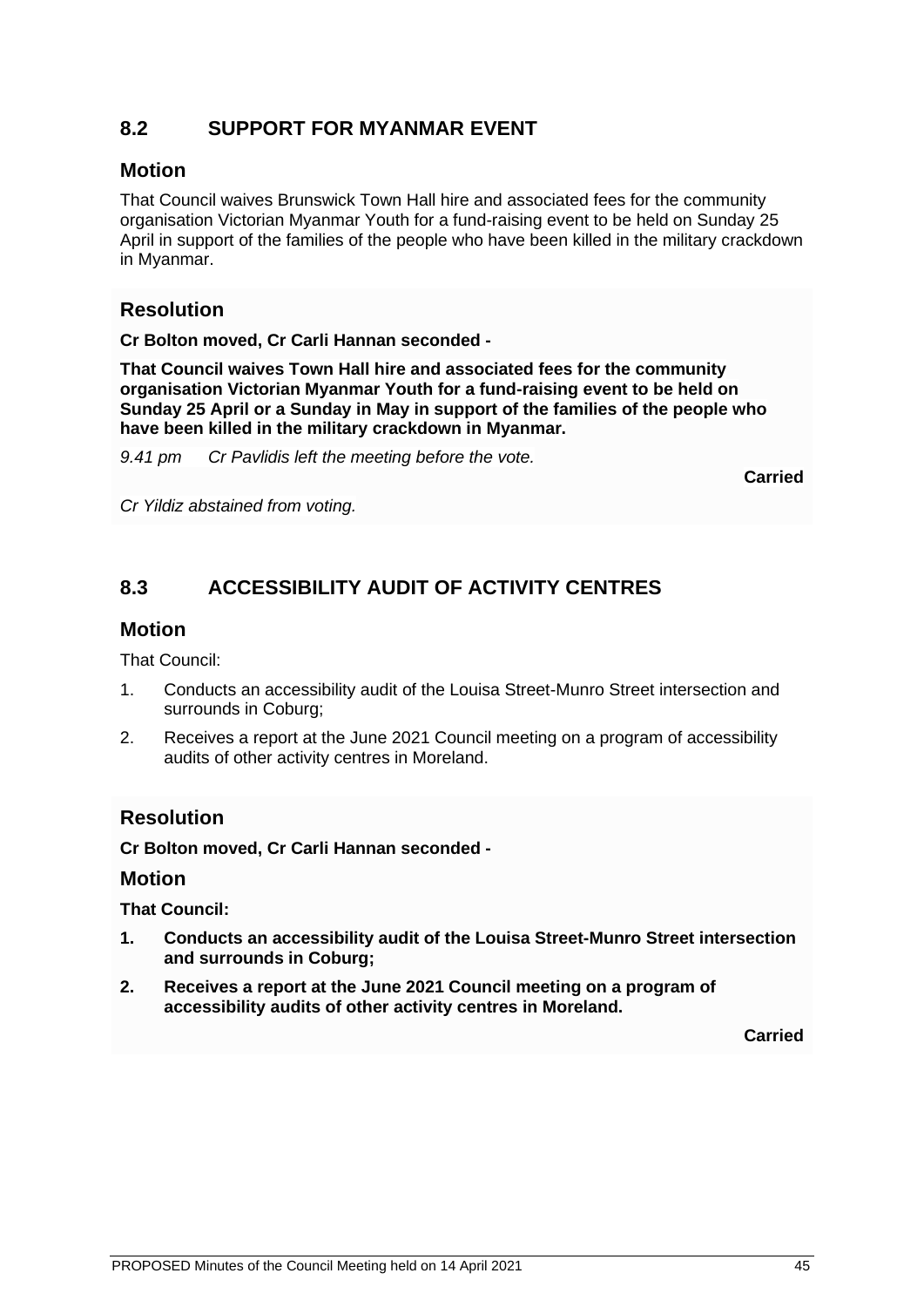# **8.4 CHARLES MUTTON RESERVE PLAYGROUND**

#### **Motion**

That Council receives a report on plans for the upgrade of the Charles Mutton Reserve playground, including a consideration of issues which have newly been identified by families who regularly use the playground and the potential for bring forward the upgrade.

# **Resolution**

**Cr Bolton moved, Cr Yildiz seconded –**

**That Council:**

- **1. Receives a report to bring forward plans to upgrade the Charles Mutton Reserve playground, including a consideration of issues which have newly been identified by families who regularly use the playground and the potential for bring forward the upgrade.**
- **2. Meets with the lead petitioners of the petition to upgrade the playground to gain an understanding of the safety issues with this playground.**
- *9.45 pm Cr Pavlidis returned to the meeting.*

**Carried**

*9.47 pm Cr Yildiz left the meeting due to his disclosed conflict of interest in item 8.5 Council's aged care service.*

# **8.5 COUNCIL'S AGED CARE SERVICE**

## **Motion**

That Council:

- 1. Notes the findings and recommendations of the 'Royal Commission into Aged Care Quality and Safety' and its focus on "placing people at the centre of aged care".
- 2. Notes that Council's aged care services are provided under the Commonwealth Home Support Programme (CHSP).
- 3. Notes Council is currently not a registered Home Care Package Provider which offers a structured and comprehensive buddle of services on a 'consumer directed care basis'.
- 4. Receives a Council report in November 2021 on the benefits, options and way forward on Council also becoming a registered Home Care Packages provider.

# **Motion**

Cr Bolton moved, Cr Tapinos seconded -

That Council:

- 1. Notes the findings and recommendations of the 'Royal Commission into Aged Care Quality and Safety' and its focus on "placing people at the centre of aged care".
- 2. Notes that Council's aged care services are currently provided under the Commonwealth Home Support Programme (CHSP).
- 3. Notes Council is currently not a registered Home Care Package Provider which offers a structured and comprehensive buddle of services on a 'consumer directed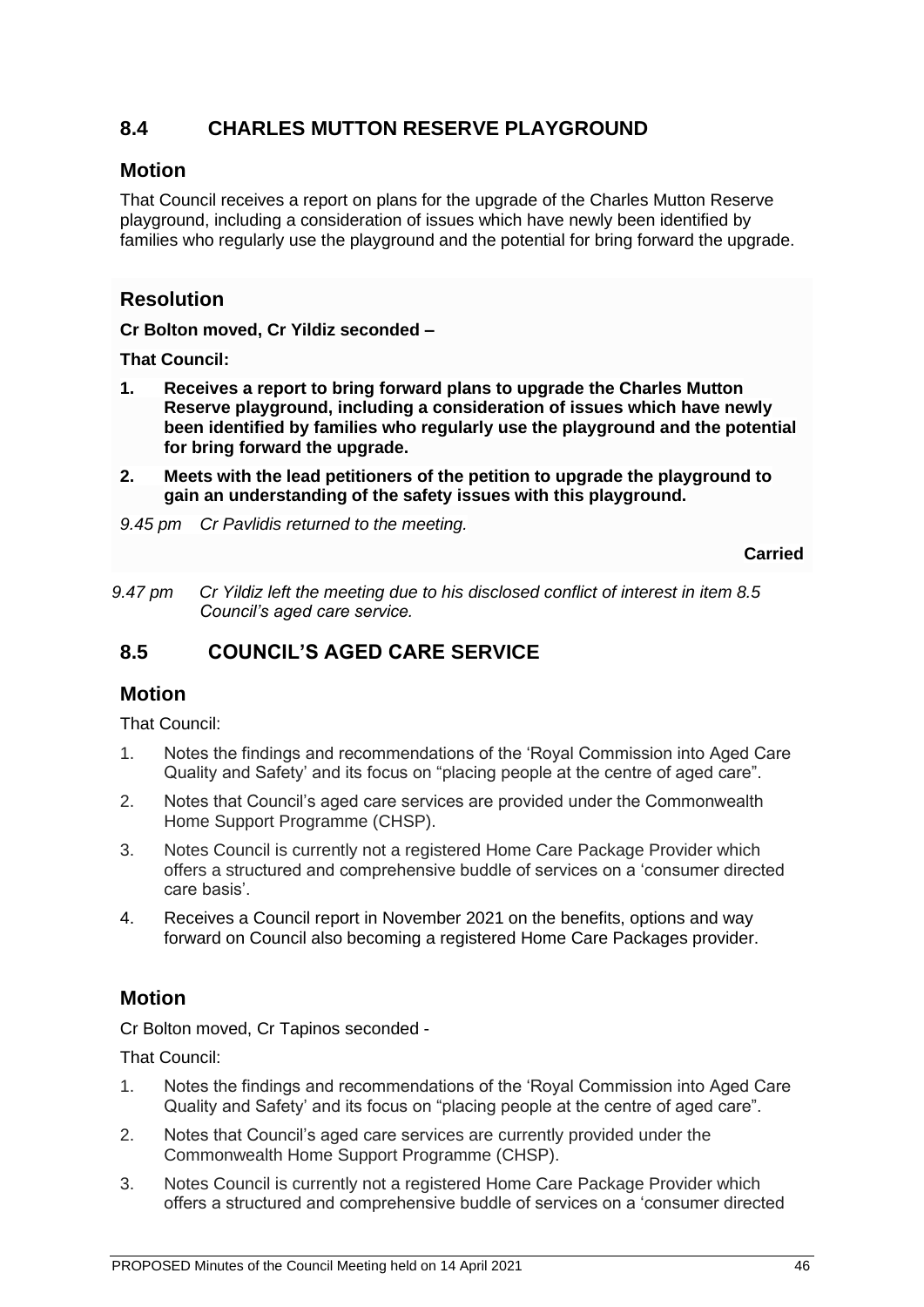care basis'.

4. Receives a Council report by 21 June 2021 on the opportunities and options for growth in Aged Care services at Moreland Council following the Commonwealth Government's response to the Royal Commission Recommendations into Aged Care Quality and Safety on 31 May.

## **Resolution**

#### **Cr Carli Hannan moved, Cr Pavlidis seconded -**

**That Council defers consideration of this item until after Councillors have been briefing in May on home care packages and Council's involvement.**

**Carried**

Cr Bolton and Cr Davidson requested their vote against be noted*.*

#### **9.56 pm Time Extension**

#### **Resolution**

Cr Riley moved, Cr Pulford seconded -

That the Council meeting be extended by 30 minutes.

**Carried**

*9.56 pm Cr Yildiz returned to the meeting*.

# **8.6 BREARLY RESERVE PASCOE VALE SOUTH**

#### **Motion**

That Council:

- 1. Seeks a report from Council officers into:
	- a) The cost to install lighting in the Brearley Reserve Pascoe Vale South Carpark
	- b) Any additional cost and appropriate times to apply if adjusting the opening and closing times for the car park so that it is not accessed during hours of poor behaviour. For example the gate being opened at 9am and closed at 5pm (or 9pm on game days).
- 2. Seeks Council officers to contact the tenants of Brearley Reserve (East Coburg Cricket Club and West Coburg Football Club) to ensure they are made aware of the ongoing complaints made by residents and that they consider options to ensure the safety of residents is not compromised.

## **Resolution**

**Cr Yildiz moved, Cr Bolton seconded -**

**That Council:**

- **1. Seeks a report from Council officers into:**
	- **a) The cost to install lighting in the Brearley Reserve Pascoe Vale South Carpark**
	- **b) Any additional cost and appropriate times to apply if adjusting the opening and closing times for the car park so that it is not accessed**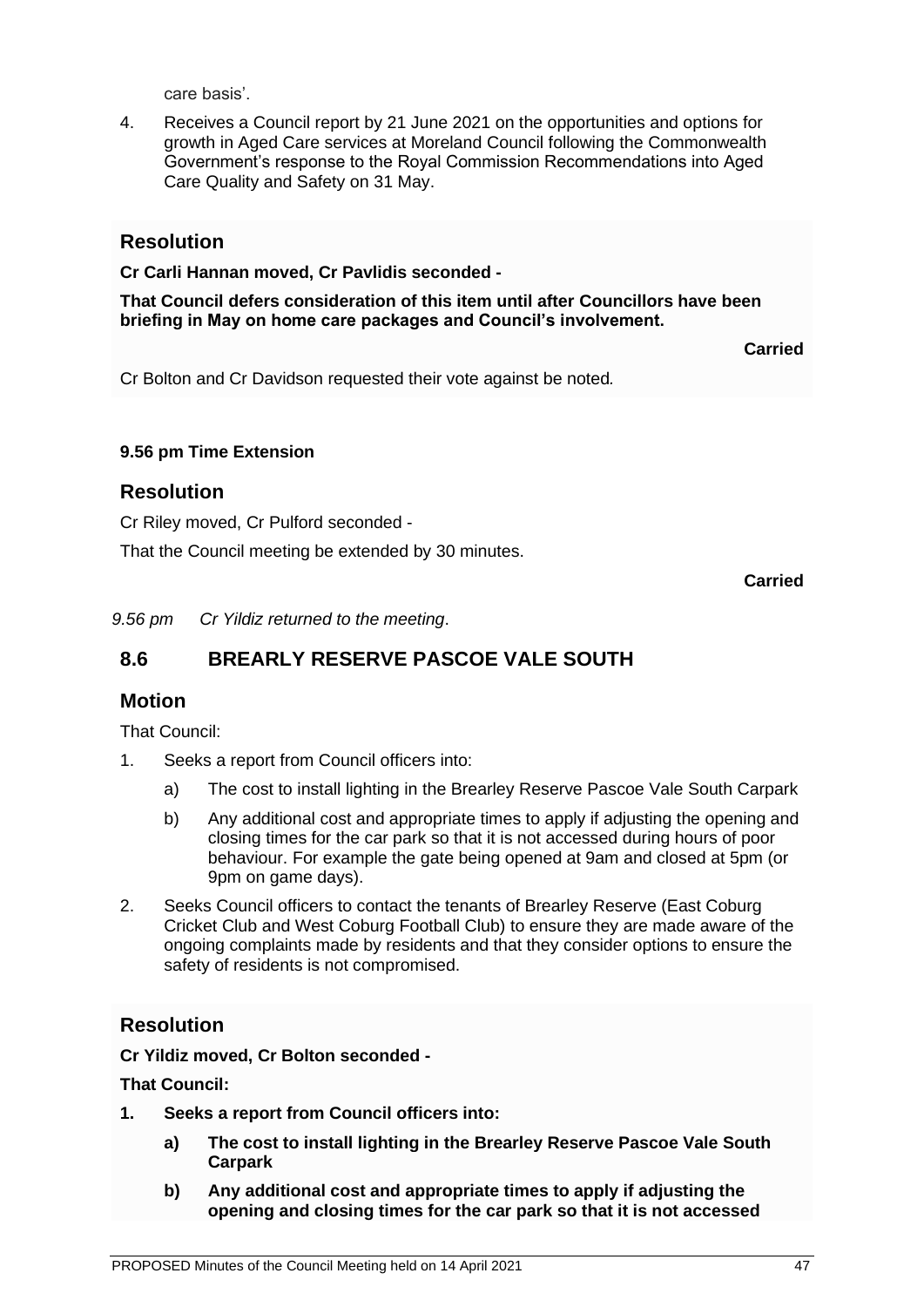**during hours of poor behaviour. For example the gate being opened at 9am and closed at 5pm (or 9pm on game days).** 

**2. Seeks Council officers to contact the tenants of Brearley Reserve (East Coburg Cricket Club and West Coburg Football Club) to ensure they are made aware of the ongoing complaints made by residents and that they consider options to ensure the safety of residents is not compromised.**

**Carried**

# **8.7 ELECTION MATERIAL**

#### **Motion**

That

- 1. Council notes the provisions of the Governance Rules in relation to candidate or political party coreflutes on Council owned property.
- 2. Whenever Council staff become aware of a candidate or political party coreflute on Council owned property, staff contact the candidate or party in writing and request the immediate removal of any such material from public property.
- 3. Council notes penalties applicable under the General Local Law should the candidate ignore requests.
- 4. Council contacts all candidates including their parties (if applicable) via email once nominations are received for the 2024 Moreland Council Elections, advising that any such breaches of the General Local Law may incur a fine.
- 5. Council publishes on relevant social media platforms the requirements of the Governance Rules and General Local Law to ensure the public have the opportunity to raise such breaches directly to Council.

## **Resolution**

**Cr Yildiz moved, Cr Davidson seconded -**

**That:**

- **1. Council notes the provisions of the Governance Rules in relation to candidate or political party coreflutes on Council owned property.**
- **2. Whenever Council staff become aware of a candidate or political party coreflute on Council owned property, staff contact the candidate or party in writing and request the immediate removal of any such material from public property.**
- **3. Council notes penalties applicable under the General Local Law should the candidate ignore requests.**
- **4. Council contacts all candidates including their parties (if applicable) via email once nominations are received for the 2024 Moreland Council Elections, advising that any such breaches of the General Local Law may incur a fine.**
- **5. Council publishes on relevant social media platforms the requirements of the Governance Rules and General Local Law to ensure the public have the opportunity to raise such breaches directly to Council.**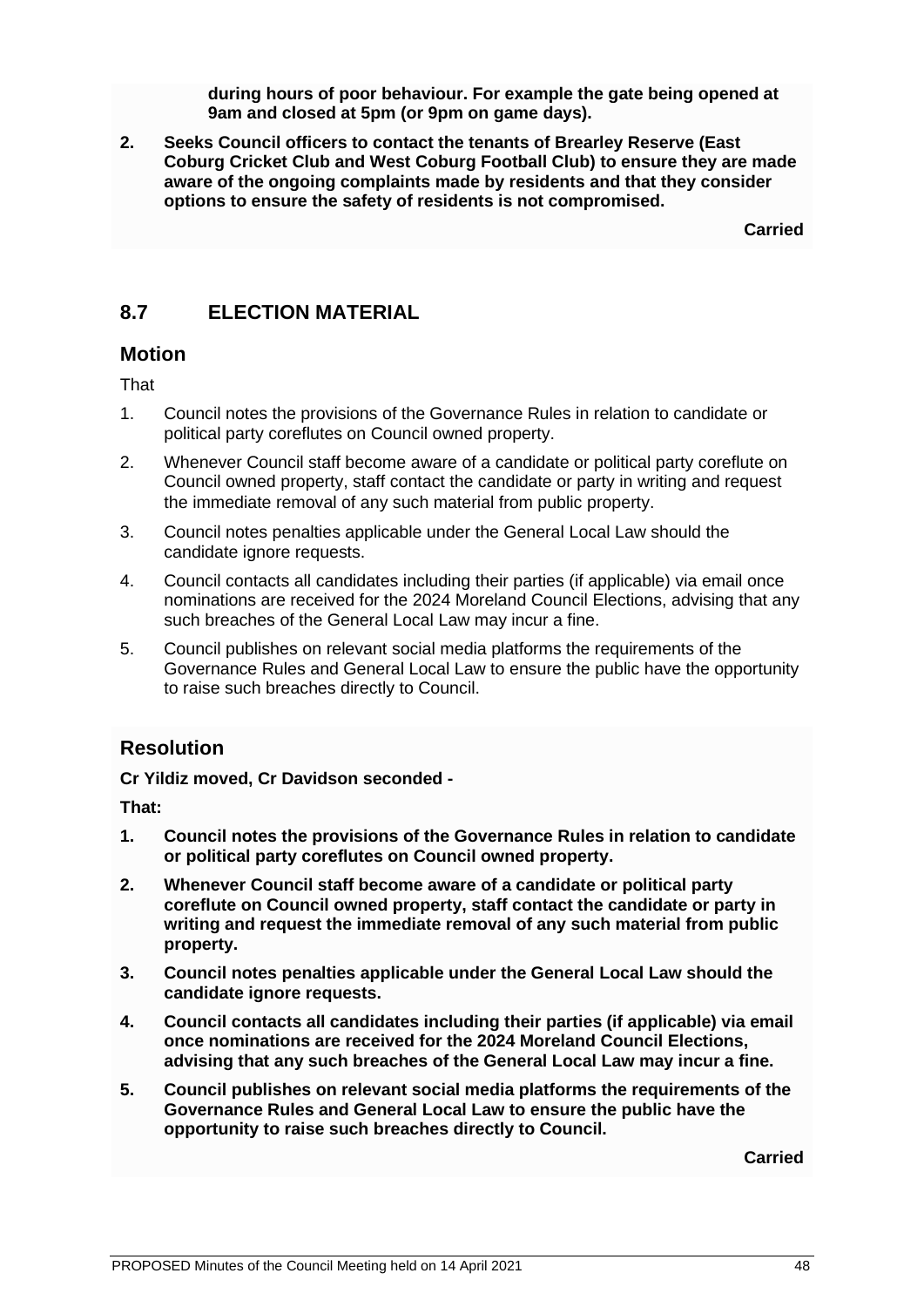# **8.8 TREES**

#### **Motion**

That Council seeks a report that considers:

- 1. The removal from Council's Tree Maintenance Policy the section pertaining to the "less than 3 metres high" local law and replace it with no overhanging.
- 2. Overhanging tree branches located on Council land and protruding onto a resident's property, must be cut by Council at the request of the resident.

## **Resolution**

**Cr Yildiz moved, Cr Tapinos seconded -**

**That Council seeks a report that considers:**

- **1. The removal from Council's Tree Maintenance Policy the section pertaining to the "less than 3 metres high" local law and replace it with no overhanging.**
- **2. Overhanging tree branches located on Council land and protruding onto a resident's property, must be cut by Council at the request of the resident.**

**Carried**

## **8.9 KINGFISHER GARDENS - TRAFFIC MANAGEMENT AND PARKING**

#### **Motion**

That Council:

- 1. Investigates if:
	- a) Waste vehicles and other emergency services vehicles including fire trucks can properly access Kingfisher Gardens.
	- b) Bike access to the road can be slowed
	- c) Indented car parking can feasibly be designed within the street, including costs
- 2. Presents a report back to Council on these findings.

## **Motion**

#### **Cr Tapinos moved, Cr Pavlidis seconded -**

That Council:

- 1. Investigates if:
	- a) Waste vehicles and other emergency services vehicles including fire trucks can properly access Kingfisher Gardens.
	- b) Bike access to the road can be slowed
	- c) Indented car parking can feasibly be designed within the street, including costs
- 2. Presents a report back to Council on these findings.

## **Amendment**

Cr Conlan moved, Cr Bolton seconded –

That point 1b of the motion be deleted.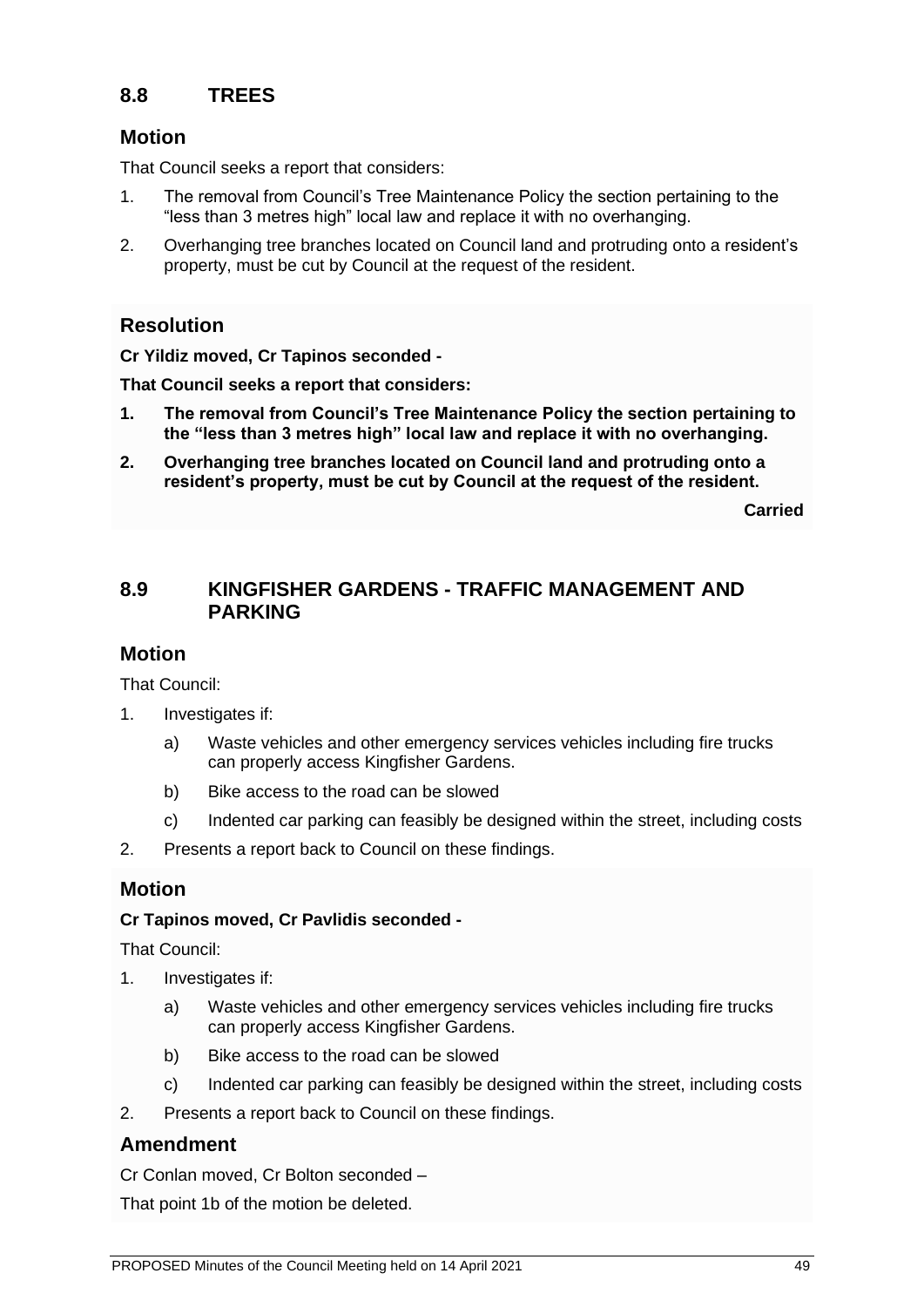# **Resolution**

**That Council:**

- **1. Investigates if:** 
	- **a) Waste vehicles and other emergency services vehicles including fire trucks can properly access Kingfisher Gardens.**
	- **b) Bike access to the road can be slowed**
	- **c) Indented car parking can feasibly be designed within the street, including costs**
- **2. Presents a report back to Council on these findings.**

**Carried**

## **8.10 IMPROVING COMMUNITY OUTCOMES AT DOUGLAS RESERVE**

## **Motion**

That Council:

- 1. Halts works at Douglas Reserve, including the installation of the playground and associated works, remove the existing fence, make the park safe and useable in the short term, and include clear signage indicating that the current state of the park is temporary.
- 2. Conducts one further meeting with the community representatives involved in the 15 March 2021 meeting, allowing interested parties a say over the choice of playground equipment at Douglas Reserve. Any design changes should stay largely within the existing playground budget and footprint and retain all existing trees.
- 3. Presents the revised playground design for Douglas Reserve, including a revised budget, for consideration at to the May 2021 Council meeting.

## **Withdrawn**

Cr Conlan withdrew this Notice of Motion.

# **NOTICE OF RESCISSION**

Nil

#### **10.17 pm - Standing Orders Suspension**

#### **Motion**

Cr Tapinos moved, Cr Pulford seconded -

That Council suspend standing orders.

**Carried**

Cr Bolton made a statement about the passing of George Zangalis, the founder of 3ZZZ radio station.

#### **10.18 pm - Standing Orders Resumption**